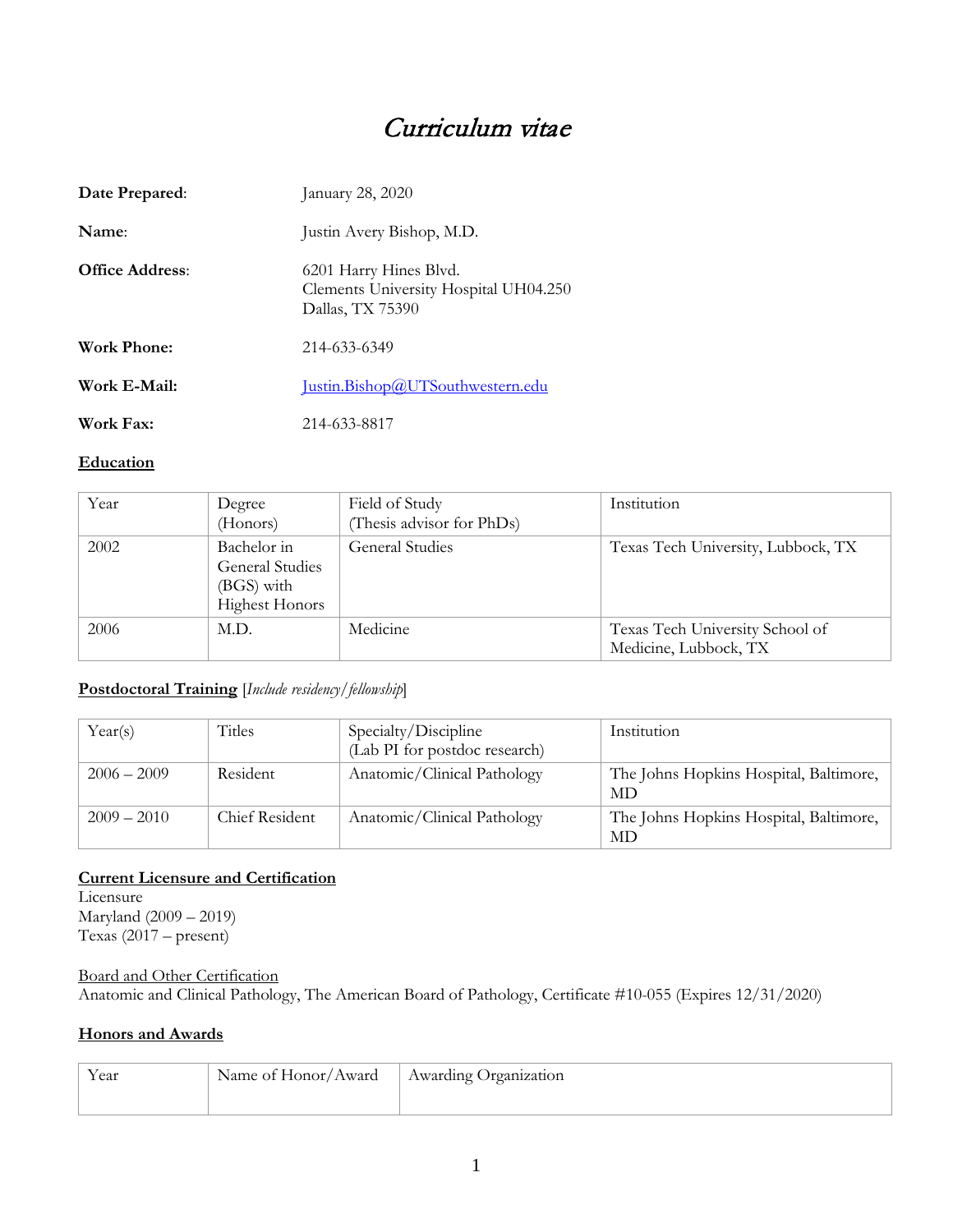| 2008 | Joseph Carr Eggleston<br>Award for Excellence in<br>Surgical Pathology<br>Research                                                                                                                                                                          | The Johns Hopkins University            |
|------|-------------------------------------------------------------------------------------------------------------------------------------------------------------------------------------------------------------------------------------------------------------|-----------------------------------------|
| 2010 | Pathology Young<br>Investigators Day Award<br>for Excellence in Clinical<br>Research                                                                                                                                                                        | The Johns Hopkins University            |
| 2011 | Grover M. Hutchins,<br>M.D. Memorial Fund<br>Recipient                                                                                                                                                                                                      | The Johns Hopkins University            |
| 2012 | #3 article on Human<br>Pathology's "Top 25<br>Hottest Articles of 2011"<br>list. (Napsin A and<br>thyroid transcription<br>factor-1 expression in<br>carcinomas of the lung,<br>breast, pancreas, colon,<br>kidney, thyroid, and<br>malignant mesothelioma) | Human Pathology                         |
| 2014 | Society for<br>Endocrinology Journal<br>Award (Highly prevalent<br>TERT promoter mutations in<br>aggressive thyroid cancers).                                                                                                                               | Society for Endocrinology               |
| 2018 | Springer Nature Change<br>the World Article<br>Selection<br>(Transcriptionally Active<br>High-Risk Human<br>Papillomavirus is Not a<br>Common Etiologic Agent<br>in the Malignant<br>Transformation of<br>Inverted Schneiderian<br>Papillomas.)             | Springer Nature                         |
| 2018 | American Society for<br>Clinical Pathology 40<br>Under Forty Honoree                                                                                                                                                                                        | American Society for Clinical Pathology |
| 2020 | Texas Society of<br>Pathologists                                                                                                                                                                                                                            | Presidential Award                      |

# **Faculty Academic Appointments**

| Year(s)              | Academic Title      | Department         | Academic Institution                                          |
|----------------------|---------------------|--------------------|---------------------------------------------------------------|
| $7/2010 -$<br>6/2011 | Assistant           | Surgical Pathology | Johns Hopkins University School of<br>Medicine, Baltimore, MD |
| $7/2011 -$<br>9/2015 | Assistant Professor | Pathology          | Johns Hopkins University School of<br>Medicine, Baltimore, MD |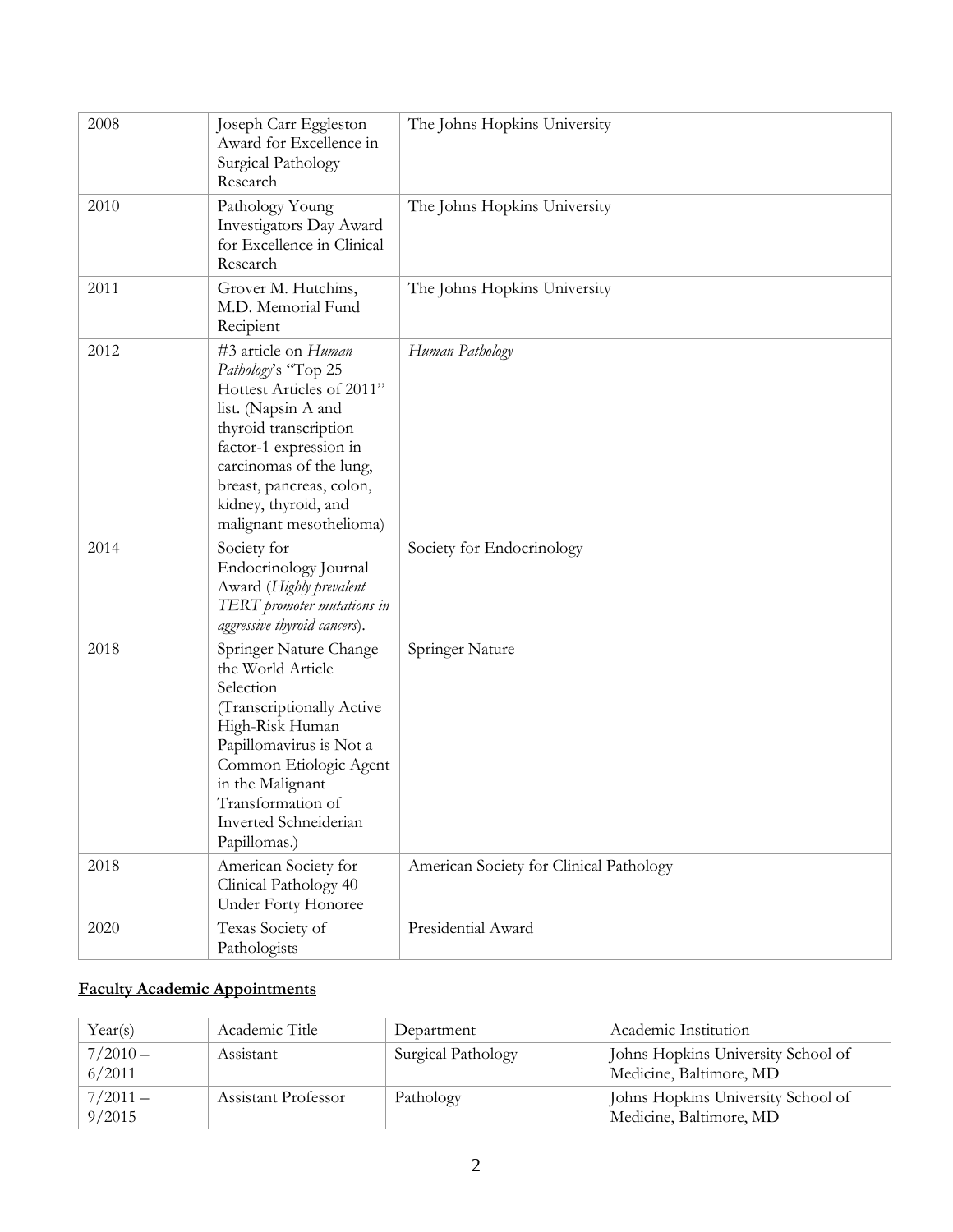| $10/2013 -$<br>9/2015 | Assistant Professor                          | Otolaryngology-Head and<br>Neck Surgery                              | Johns Hopkins University School of<br>Medicine, Baltimore, MD |
|-----------------------|----------------------------------------------|----------------------------------------------------------------------|---------------------------------------------------------------|
| $4/2015-$<br>9/2015   | Assistant Professor                          | Oncology                                                             | Johns Hopkins University School of<br>Medicine, Baltimore, MD |
| $10/2015 -$<br>6/2017 | Associate Professor                          | Pathology, Otolaryngology-<br>Head and Neck Surgery, and<br>Oncology | Johns Hopkins University School of<br>Medicine, Baltimore, MD |
| $7/2017-$<br>present  | Associate Professor                          | Pathology                                                            | UT Southwestern Medical Center,<br>Dallas, TX                 |
| $4/2018-$<br>present  | Jane B. and Edwin P.<br>Jenevein, M.D. Chair | Pathology                                                            | UT Southwestern Medical Center,<br>Dallas, TX                 |

#### **Appointments at Hospitals/Affiliated Institutions**

| Past             |                   |                     |                                                    |
|------------------|-------------------|---------------------|----------------------------------------------------|
| Year(s)          | Position Title    | Department/Division | Institution                                        |
| $2010 - 2017$    | Staff Pathologist | Pathology           | The Johns Hopkins Hospital,<br>Baltimore, Maryland |
| Current          |                   |                     |                                                    |
| Year(s)          | Position Title    | Department/Division | Institution                                        |
| $2017$ – present | Staff Pathologist | Pathology           | Clements University Hospital,<br>Dallas, Texas     |
| $2017$ – present | Staff Pathologist | Pathology           | Parkland Memorial Hospital,<br>Dallas, Texas       |

### **Other Professional Positions** *[Industry, foundation, private practice]*

| Year(s) | Position Title | Institution |
|---------|----------------|-------------|
| N/A     |                |             |
|         |                |             |

### **Major Administrative/Leadership Positions**

| Year(s)          | Position Title                                                | Institution                    |
|------------------|---------------------------------------------------------------|--------------------------------|
| $2013 - 2015$    | Co-Director, Pathology Grand Rounds                           | The Johns Hopkins Hospital     |
| $2013 - 2017$    | Director, Immunohistochemistry Laboratory                     | The Johns Hopkins Hospital     |
| $2017$ – present | Director, Head and Neck Pathology                             | UT Southwestern Medical Center |
| $2018 - 2019$    | Director, Surgical Pathology, Clements<br>University Hospital | UT Southwestern Medical Center |
| $2019$ – present | Director, Anatomic Pathology                                  | UT Southwestern Medical Center |

#### **Committee Service** *(Member, unless noted otherwise)*

| Year(s)          | Name of Committee   | Institution/Organization                   |
|------------------|---------------------|--------------------------------------------|
| <b>UTSW</b>      |                     |                                            |
| $2019$ – present | Mentoring Committee | UT Southwestern Department of<br>Pathology |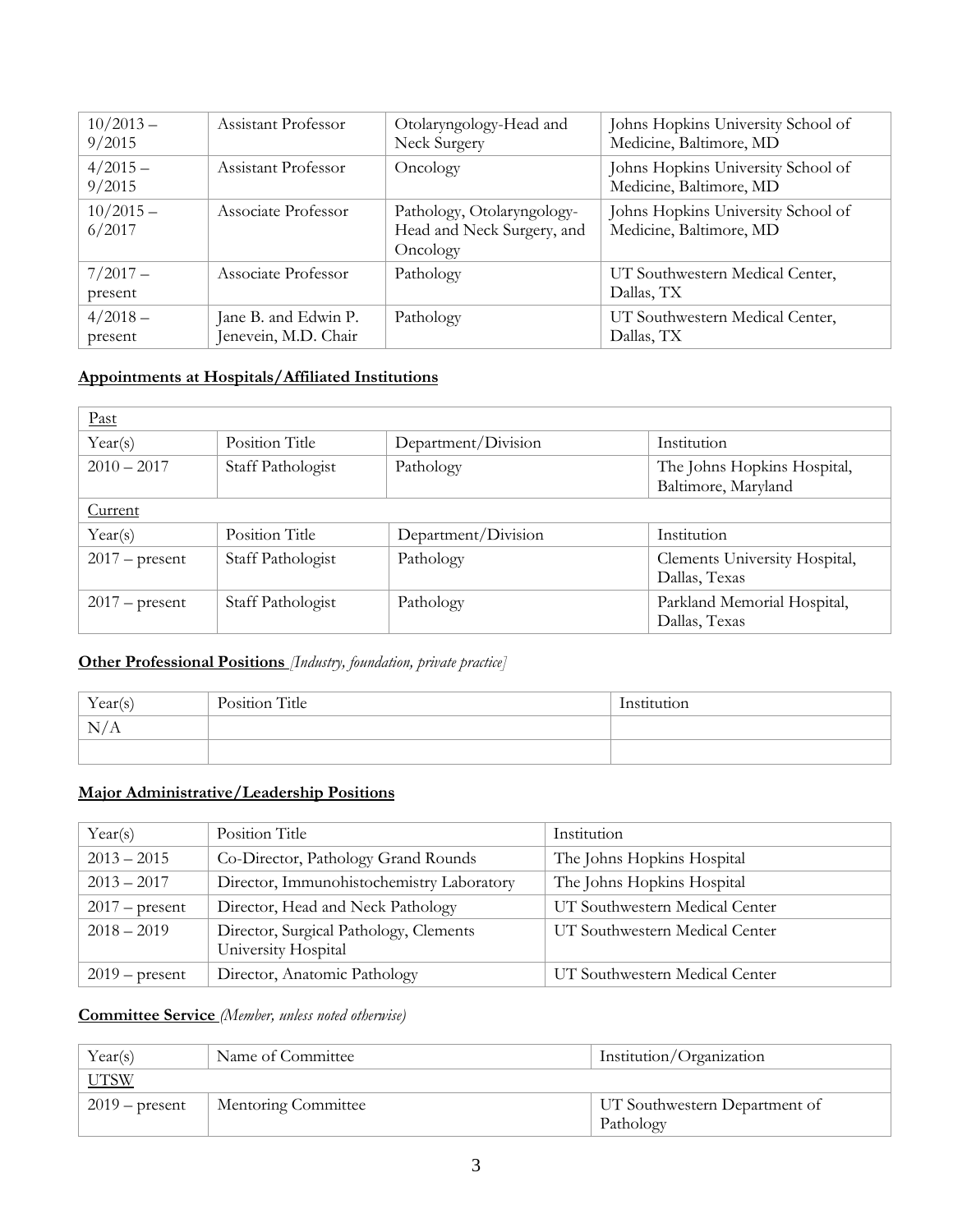| $2019$ – present             | Credentialing Committee                      | <b>Clements University Hospital</b> |
|------------------------------|----------------------------------------------|-------------------------------------|
| $2019$ – present             | <b>Best Practices Committee</b>              | UT Southwestern Department of       |
|                              |                                              | Pathology                           |
| Hospital                     |                                              |                                     |
| 2008-2010                    | Surgical Invasive Procedure Review Committee | The Johns Hopkins Hospital          |
| 2009-2010                    | Pathology Education Committee                | The Johns Hopkins Hospital          |
| $2009 - 2010$ ;<br>2011-2014 | Pathology Residency Training Committee       | The Johns Hopkins Hospital          |

### **Professional Societies** *[List all society committees, leadership, and course leadership roles here*]

| Dates        | Society Name, member                                                                                                                           |  |  |
|--------------|------------------------------------------------------------------------------------------------------------------------------------------------|--|--|
| 2006-present | American Society for Clinical Pathology                                                                                                        |  |  |
| 2006-present | College of American Pathologists                                                                                                               |  |  |
| 2009-present | Pulmonary Pathology Society                                                                                                                    |  |  |
| 2009-present | United States and Canadian Academy of Pathology                                                                                                |  |  |
| 2009-present | North American Society of Head and Neck Pathology                                                                                              |  |  |
| 2017-present | Texas Society of Pathologists (Education Council Chair, 2019-present)                                                                          |  |  |
| 2018-present | Arthur Purdy Stout Society                                                                                                                     |  |  |
| 2018-present | Association of Directors of Anatomic and Surgical Pathology (Executive Council, 2018-present)                                                  |  |  |
|              |                                                                                                                                                |  |  |
|              | Committees                                                                                                                                     |  |  |
| 2012         | Member, Scientific Advances in Salivary Gland Carcinoma Pathobiology Workshop, Bethesda,<br>Maryland                                           |  |  |
| 2013         | Invited member of The Cancer Genome Atlas (TCGA) for Thyroid Cancer Network                                                                    |  |  |
| 2014         | Invited member of The Cancer Genome Atlas (TCGA) for Head and Neck Cancer Network                                                              |  |  |
| 2014         | Invited member of Head and Neck Working Group, European Society of Pathology                                                                   |  |  |
| 2014         | Invited member of International Head and Neck Scientific Group                                                                                 |  |  |
| 2014-2017    | United States and Canadian Academy of Pathology (USCAP) Abstract Review Subcommittee, Head<br>and Neck Pathology                               |  |  |
| 2014         | Invited member of Expert Panel for Human Papillomavirus testing in head and neck squamous cell<br>carcinomas, College of American Pathologists |  |  |
| 2015         | Invited member of international panel for Bethesda System for Reporting Thyroid Cytopathology:<br>Past, Present, and Future                    |  |  |
| 2015         | Invited contributor to the 4th edition of the World Health Organization Classification of Head and<br>Neck Tumors                              |  |  |
| 2016         | Expert panel member, International Collaboration on Cancer Reporting (ICCR) for carcinomas of<br>the nasal cavity and paranasal sinuses.       |  |  |
| 2016-2019    | Lead Reviewer on the USCAP Abstract Assignment Committee for the Head and Neck Pathology<br>category                                           |  |  |
| 2019-present | USCAP Interactive Microscopy Coordinator, Head and Neck                                                                                        |  |  |
| 2019-present | Surgical Pathology Committee, College of American Pathologists                                                                                 |  |  |

### **Grant Review Activities**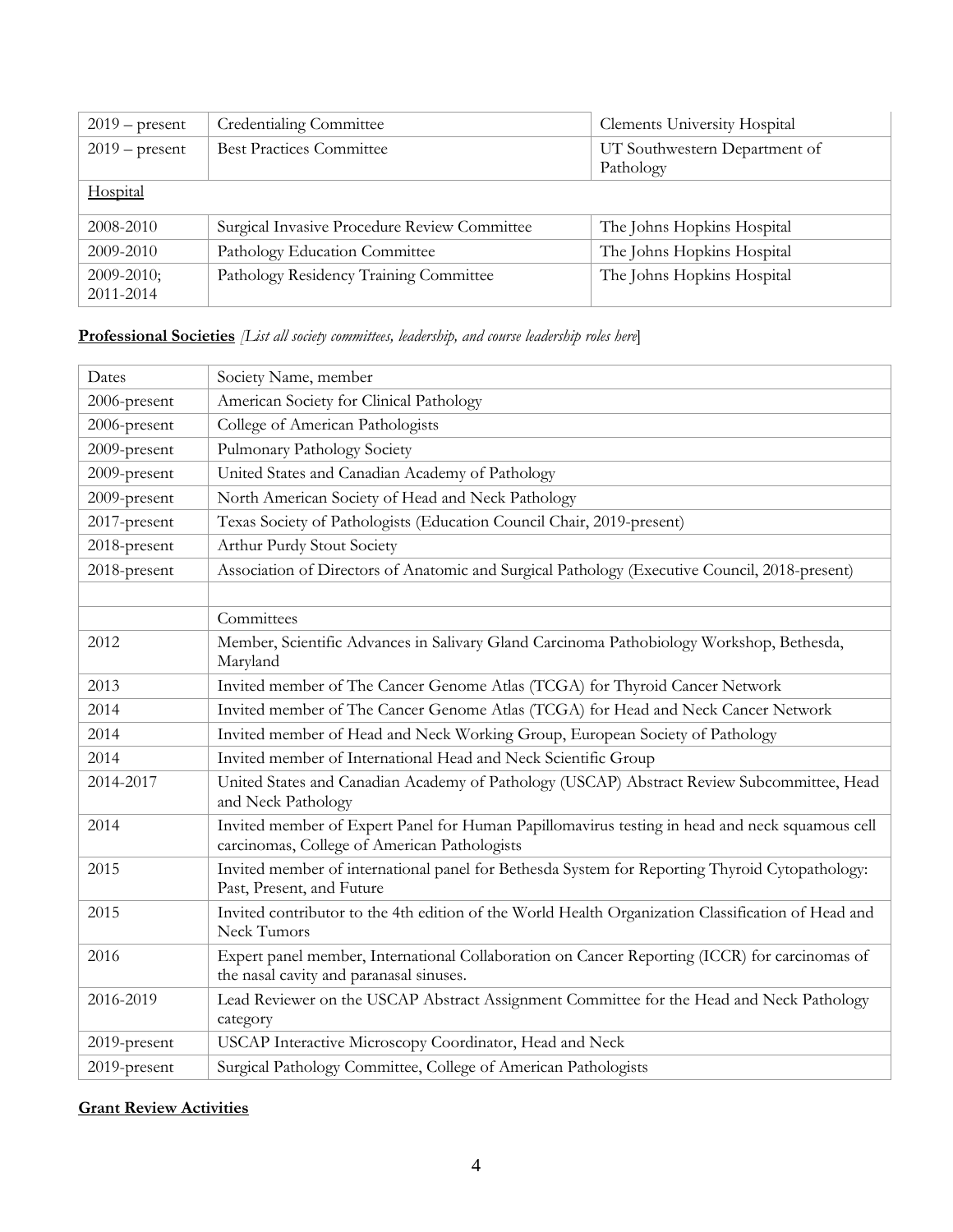| Year(s) | Name of Review Committee | Organization |
|---------|--------------------------|--------------|
| N/A     |                          |              |
|         |                          |              |

### **Editorial Activities**

| Year(s)                             | Journal Name                                                                                                 |  |
|-------------------------------------|--------------------------------------------------------------------------------------------------------------|--|
| Editor/Associate Editor             |                                                                                                              |  |
| $2020$ – present                    | Seminars in Diagnostic Pathology, Editor-in-Chief                                                            |  |
| $2019$ – present                    | Modern Pathology, Head and Neck Pathology                                                                    |  |
| $2018$ – present                    | Journal of the American Society of Cytopathology, Small Biopsy Section                                       |  |
| $2017$ – present                    | JAMA Otolaryngology-Head and Neck Surgery, Associate Editor, Pathology                                       |  |
| $2017 - 2019$                       | Histopathology, Head and Neck Pathology                                                                      |  |
| 2016                                | Guest editor, Updates of Sinonasal Tract Pathology, Seminars in Diagnostic Pathology, Volume 33, issue<br>2. |  |
| 2016                                | Guest editor, Sinonasal Tract Pathology, Head and Neck Pathology, Volume 10, issue 1                         |  |
| <b>Editorial Board</b>              |                                                                                                              |  |
| $2012 - 2015$ ;<br>$2019$ – present | Head and Neck Pathology                                                                                      |  |
| $2013$ – present                    | American Journal of Surgical Pathology                                                                       |  |
| $2014$ – present                    | Annals of Otology, Rhinology, & Laryngology                                                                  |  |
| $2016$ – present                    | Oral Oncology                                                                                                |  |
| $2018$ – present                    | International Journal of Surgical Pathology                                                                  |  |
| $2018$ – present                    | Human Pathology                                                                                              |  |
| $2019$ – present                    | <b>Annals of Diagnostic Pathology</b>                                                                        |  |
| Ad Hoc Reviewer                     |                                                                                                              |  |
| $2010$ – present                    | Diagnostic Cytopathology                                                                                     |  |
| $2011$ – present                    | <b>Annals of Surgical Oncology</b>                                                                           |  |
| $2011$ – present                    | Journal of Thoracic Oncology                                                                                 |  |
| $2011$ – present                    | Lung Cancer                                                                                                  |  |
| $2012$ – present                    | Human Pathology                                                                                              |  |
| $2012$ – present                    | Thyroid                                                                                                      |  |
| $2013$ – present                    | Head and Neck                                                                                                |  |
| $2013$ – present                    | Cancer                                                                                                       |  |
| $2013$ – present                    | Histopathology                                                                                               |  |
| $2014$ – present                    | Modern Pathology                                                                                             |  |
| $2014$ – present                    | Virchows Archiv                                                                                              |  |
| $2015$ – present                    | Journal of the American Society of Cytopathology                                                             |  |
| $2015$ – present                    | Oncology                                                                                                     |  |
| $2015$ – present                    | PLOS One                                                                                                     |  |
| $2016$ – present                    | Cancer Cytopathology                                                                                         |  |
| $2018$ – present                    | Lancet Oncology                                                                                              |  |
| $2019$ – present                    | Clinical Cancer Research                                                                                     |  |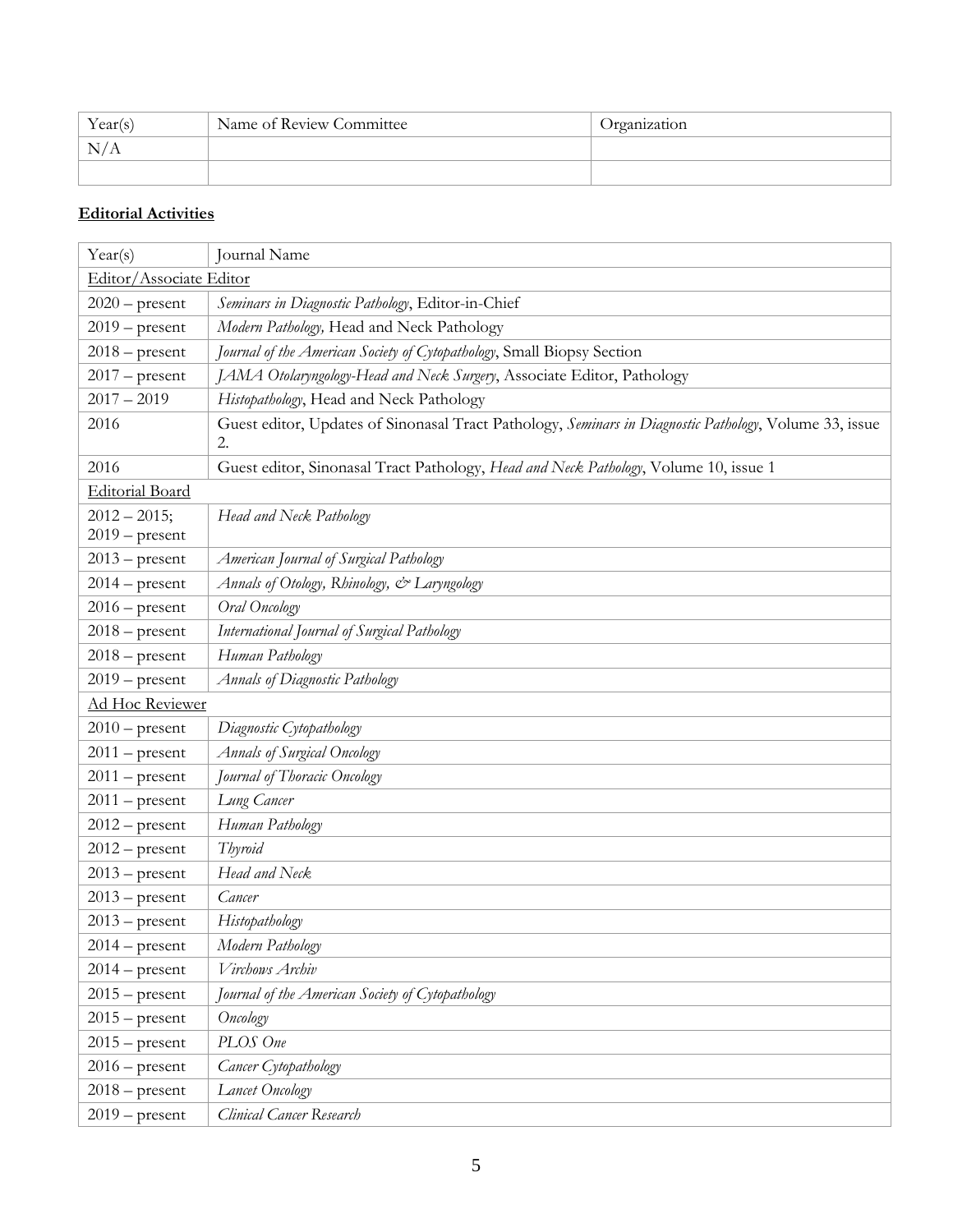#### **Grant Support**

| Present | NIH/NCI 1R01CA21193001A1 (Sumer)                                                                                         |  |
|---------|--------------------------------------------------------------------------------------------------------------------------|--|
|         | pH Transistor Nanoprobes for Detection of Occult Nodal Metastases                                                        |  |
|         | Role: Co-Investigator                                                                                                    |  |
|         | 07/12/2017-06/30/2022<br>\$366,698                                                                                       |  |
|         | Toshiba 100012653 (Brewington)                                                                                           |  |
|         | Feasibility of CT Perfusion (CTP) as a noninvasive method for characterizing pulmonary lesions as<br>benign or malignant |  |
|         | Role: Co-Investigator                                                                                                    |  |
|         | $09/01/2019 - 12/31/2021$                                                                                                |  |

| Past | NIH/NCI 5P50CA70907-20 (Minna)                                                                      |  |  |
|------|-----------------------------------------------------------------------------------------------------|--|--|
|      | The University of Texas SPORE in Lung Cancer Pathology and Tissue Resources Core                    |  |  |
|      | Role: Co-Director                                                                                   |  |  |
|      | 02/01/2019-08/31/2019<br>\$139,402                                                                  |  |  |
|      |                                                                                                     |  |  |
|      | State of Maryland Department of Health and Mental Hygiene (Cigarette Restitution Fund Program)      |  |  |
|      | Discovery of a New HPV-Associated Head and Neck Cancer                                              |  |  |
|      | Role: Primary Investigator                                                                          |  |  |
|      | 07/01/2015-06/30/2016<br>\$30,000                                                                   |  |  |
|      |                                                                                                     |  |  |
|      | NIDCR P50 DE019032 (Sidranksy)                                                                      |  |  |
|      | Specialized Program of Research Excellence (SPORE) in Head and Neck Cancer Pathology/Tissue<br>Core |  |  |
|      | Role: Co-Director                                                                                   |  |  |
|      | $08/31/12-07/31/17$<br>\$1,822,971                                                                  |  |  |
|      |                                                                                                     |  |  |
|      | NIH 1R21CA179327-01A1(Madabhushi, Lewis)                                                            |  |  |
|      | Histologic Image-based aggressiveness Prediction in P16+ Oropharyngeal Carcinoma                    |  |  |
|      | Role: Co-Investigator                                                                               |  |  |
|      | $07/01/14 - 06/30/16$<br>\$4,495                                                                    |  |  |
|      |                                                                                                     |  |  |
|      | NIDCR - DHHS - NIH The University of Texas M.D. Anderson Cancer Center Career<br>Development Award  |  |  |
|      | Promoter Hypermethylation of RASSF1A in Adenoid Cystic Carcinoma                                    |  |  |
|      | Role: Principal investigator                                                                        |  |  |
|      | \$46,750<br>$02/01/11 - 01/31/12$                                                                   |  |  |

### **Clinical Trials Activities**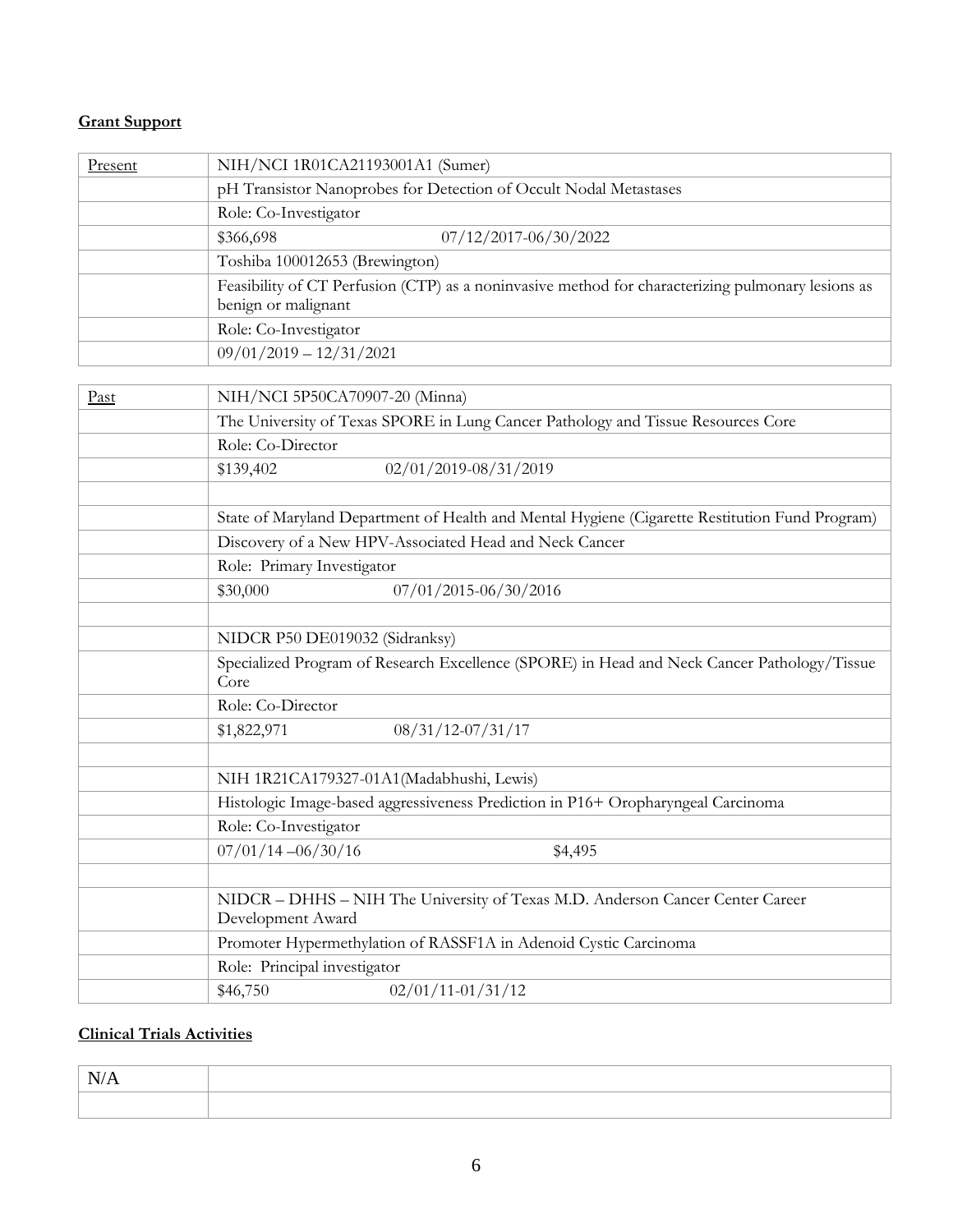### **Teaching Activities**

| Year(s)                                                                  | Activity                                                                                                                                                                                           |  |  |
|--------------------------------------------------------------------------|----------------------------------------------------------------------------------------------------------------------------------------------------------------------------------------------------|--|--|
| Medical and graduate school didactic and small group teaching            |                                                                                                                                                                                                    |  |  |
| $2006 - 2010$                                                            | Virtual microscopy laboratory teaching assistant, medical student pathophysiology course, The<br>Johns Hopkins School of Medicine                                                                  |  |  |
| $2007 - 2010$                                                            | Coordinator (2009-2010) and instructor, Introduction to Anatomic Pathology ("Intern<br>Conference"), The Johns Hopkins Hospital                                                                    |  |  |
| 2009                                                                     | Co-editor, 2009-2010 version of "The Johns Hopkins University Pathology Residents' Survival<br>Handbook"                                                                                           |  |  |
| 2011                                                                     | Lecturer, "Benign lesions of the sinonasal tract" and "Malignant lesions of the sinonasal tract,"<br>Pathology Resident Lecture Series, The Johns Hopkins Hospital                                 |  |  |
| $2011 - 2017$                                                            | Virtual microscopy laboratory instructor, Genes to Society, Endocrine Pathology and Neoplasia<br>sections, The Johns Hopkins School of Medicine                                                    |  |  |
| 2013                                                                     | Lecturer, "Low grade epithelial proliferations of the sinonasal tract" and "Small round blue cell<br>tumors of the sinonasal tract," Pathology Resident Lecture Series, The Johns Hopkins Hospital |  |  |
| 2014                                                                     | Lecturer, "Low grade epithelial proliferations of the sinonasal tract" and "Small round blue cell<br>tumors of the sinonasal tract," Pathology Resident Lecture Series, The Johns Hopkins Hospital |  |  |
| 2016                                                                     | Lecturer, "Low grade epithelial proliferations of the sinonasal tract" and "Small round blue cell<br>tumors of the sinonasal tract," Pathology Resident Lecture Series, The Johns Hopkins Hospital |  |  |
| 2017                                                                     | Lecturer, "Update on HPV-related head and neck carcinomas" and "Small round blue cell tumors<br>of the sinonasal tract," Pathology Resident Lecture Series, UT Southwestern Medical Center         |  |  |
| 2018                                                                     | Lecturer, "Update on HPV-related head and neck carcinomas" and "Small round blue cell tumors<br>of the sinonasal tract," Pathology Resident Lecture Series, UT Southwestern Medical Center         |  |  |
| 2019                                                                     | Lecturer, "RISE update: head and neck pathology," Pathology Resident Lecture Series, UT<br>Southwestern Medical Center                                                                             |  |  |
| Dissertation committees                                                  |                                                                                                                                                                                                    |  |  |
| N/A                                                                      |                                                                                                                                                                                                    |  |  |
| Qualifying examination committees                                        |                                                                                                                                                                                                    |  |  |
| N/A                                                                      |                                                                                                                                                                                                    |  |  |
|                                                                          | Committees concerned with medical and graduate student education                                                                                                                                   |  |  |
| N/A                                                                      |                                                                                                                                                                                                    |  |  |
| Graduate student rotations                                               |                                                                                                                                                                                                    |  |  |
| N/A                                                                      |                                                                                                                                                                                                    |  |  |
| Medical student rotations                                                |                                                                                                                                                                                                    |  |  |
| N/A                                                                      |                                                                                                                                                                                                    |  |  |
| Graduate student trainees                                                |                                                                                                                                                                                                    |  |  |
| N/A                                                                      |                                                                                                                                                                                                    |  |  |
| Postgraduate medical education (graduate & continuing medical education) |                                                                                                                                                                                                    |  |  |
| N/A                                                                      |                                                                                                                                                                                                    |  |  |
| Postdoctoral trainees                                                    |                                                                                                                                                                                                    |  |  |
| N/A                                                                      |                                                                                                                                                                                                    |  |  |

#### **Invited Lectures**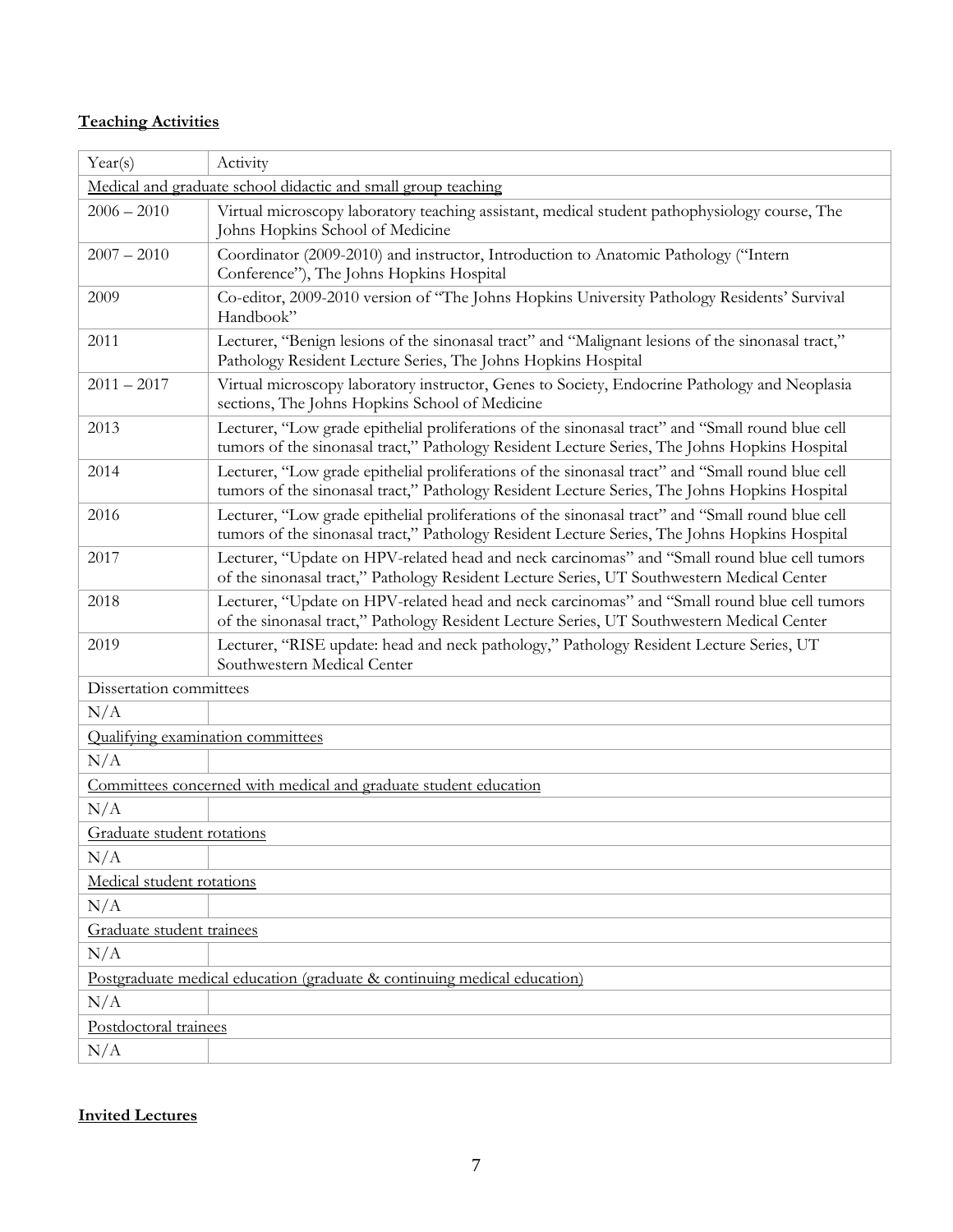| Year(s)         | Title                                                                                                                                                                                                                                                                                                                                            | Location                |  |
|-----------------|--------------------------------------------------------------------------------------------------------------------------------------------------------------------------------------------------------------------------------------------------------------------------------------------------------------------------------------------------|-------------------------|--|
| International   |                                                                                                                                                                                                                                                                                                                                                  |                         |  |
| $12/1 - 2/2011$ | Speaker, St. Luke's Medical Center International<br>Symposium on Pathology: Head and Neck Lesions,<br>Surgical Pathology and Fine Needle Aspiration Biopsy<br>Cytology.<br>"Small round blue cell tumors of the sinonasal<br>tract."<br>"Pitfalls in odontogenic pathology."<br>"Low grade epithelial proliferations of the<br>sinonasal tract." | Manila, Philippines     |  |
| 10/23/2013      | Speaker, Oncology Continuing Education Symposium:<br>Cancer in Habitual Clinical Practice. Clinica Las<br>Condes - Centro Clinico del Cancer. Universidad de<br>Chile. "New developments in head and neck surgical<br>pathology."                                                                                                                | Santiago, Chile         |  |
| 10/2/2014       | Speaker, Siriraj Hospital at Mahidol University special<br>lecture for residents and faculty. "New developments<br>in head and neck surgical pathology"                                                                                                                                                                                          | Bangkok, Thailand       |  |
| 10/6/2014       | Speaker, Cytopathology Symposium, 30th Congress of<br>the International Academy of Pathology. "Thyroid<br>gland histology-cytopathology correlation: A surgical<br>pathologist's perspective                                                                                                                                                     | Bangkok, Thailand       |  |
| 11/13/2014      | Speaker, 45° Congreso Argentino de Patología.<br>"New developments in head and neck surgical<br>pathology."<br>"Diagnostic challenges in thyroid gland surgical<br>pathology."<br>Slide session on difficult head and neck pathology<br>consult cases.                                                                                           | Buenos Aires, Argentina |  |
| 12/3/2015       | Speaker, Advances in Oral Diseases, 46th Professor<br>Janez Plecnik Memorial Meeting, University of<br>Ljubljana.<br>- "Oral Pathology of HIV/AIDS."<br>"Overview of Human Papillomavirus and Head<br>and neck Carcinoma."                                                                                                                       | Ljubljana, Slovenia     |  |
| 5/30/2016       | Speaker, The 19th International Congress of Cytology,<br>"Thyroid Cytopathology with Histopathologic<br>Correlations: A Practical Approach."<br>"Undifferentiated Carcinoma" in Symposium titled,<br>$\qquad \qquad -$<br>"The Bethesda System for Reporting Thyroid<br>Cytopathology: Past, Present, Future."                                   | Yokohama, Japan         |  |
| 9/27/2016       | Speaker, XXXI International Congress of the<br>International Academy of Pathology and 28th<br>Congress of the European Society of Pathology,<br>"Update on the 4 <sup>th</sup> World Health Organization<br>Classification of Head and Neck Tumors: Human<br>Papillomavirus-Related Head and Neck Carcinomas."                                   | Cologne, Germany        |  |
| $10/1 - 2/2016$ | Speaker, The 1 <sup>st</sup> Johns Hopkins - HKIAP - HKSC<br>Workshop, Prince Wales Hospital,                                                                                                                                                                                                                                                    | Hong Kong, China        |  |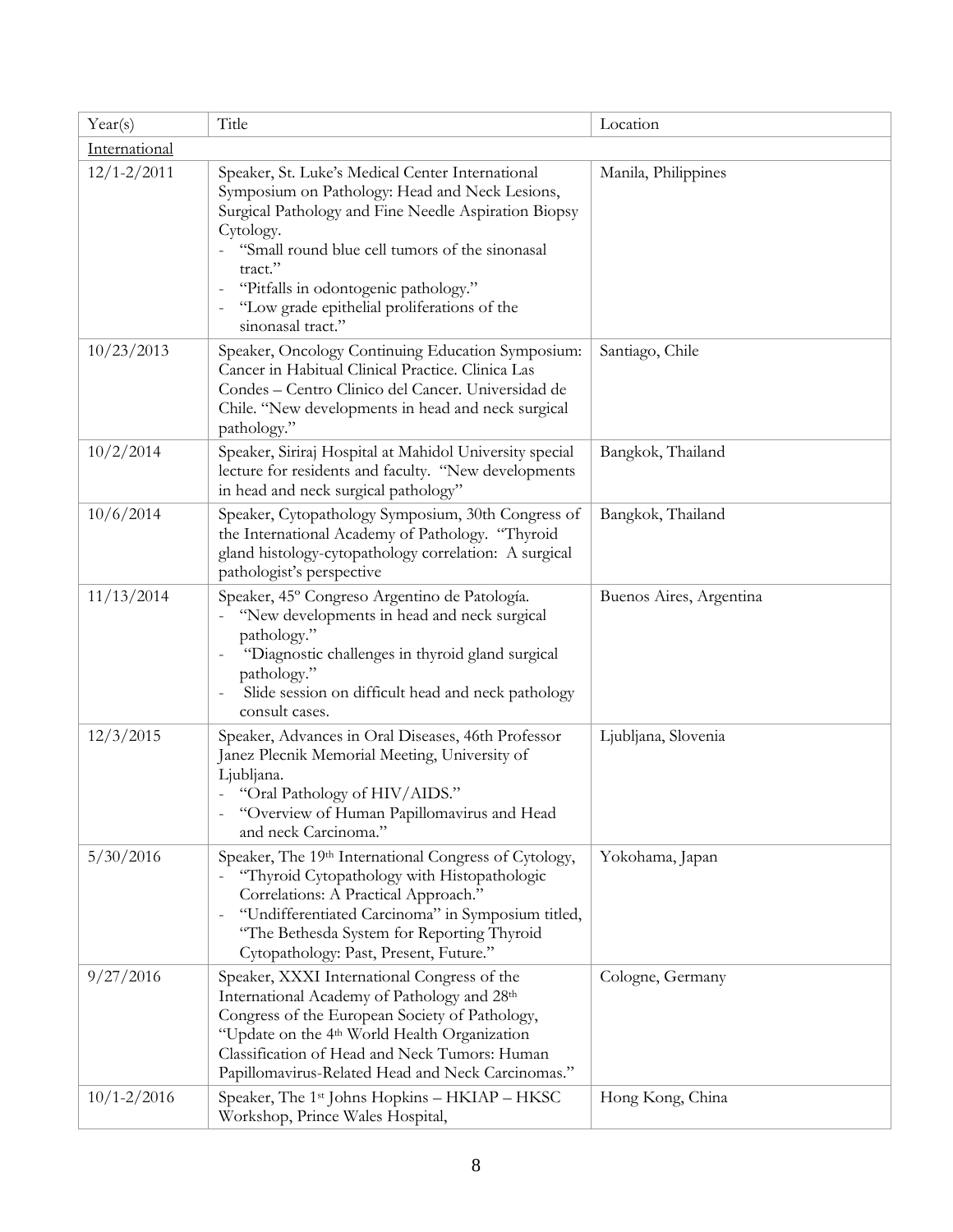|                  | "An Update on HPV-related head and neck<br>carcinoma,"<br>"Diagnostic Challenges in Thyroid<br>Histopathology,"<br>"Unknown cases in thyroid gland histopathology."                                                                                                                                                                                                 |                       |
|------------------|---------------------------------------------------------------------------------------------------------------------------------------------------------------------------------------------------------------------------------------------------------------------------------------------------------------------------------------------------------------------|-----------------------|
| 11/1/2016        | Speaker, KCCC/UHN 3rd Annual Pathology<br>Conference, Salwa Sabah Al-Ahmad Theatre and Hall,<br>"Challenging Cases in Head and Neck Pathology."<br>"Overview of HPV in Head and Neck Cancer."<br>"Updates on sinonasal tract and salivary gland<br>pathology."                                                                                                      | Kuwait City, Kuwait   |
| 11/8/2016        | Speaker, French Annual Meeting of Pathology, "HPV<br>related head and neck carcinoma: diagnostic challenges<br>in FNAs and small biopsies,"                                                                                                                                                                                                                         | Paris, France         |
| 4/20/2017        | Toynbee Lectureship, Charing Cross<br>Hospital/Imperial College. "Newly Described<br>Sinonasal Tumors."                                                                                                                                                                                                                                                             | London, England       |
| $2/22 - 24/2018$ | Speaker, Tata Memorial Centre XVI Annual<br>Conference on Evidence Based Management of<br>Cancers in India<br>"Newly Defined (and Recently Refined) Salivary<br>Gland Tumors"<br>"New Entities in Sinonasal Tumor Pathology"<br>"Diagnostic Challenges in Thyroid Gland Surgical<br>Pathology"<br>"Practical Molecular Diagnostics in Salivary Gland<br>Pathology." | Mumbai, India         |
| 3/20/2018        | Speaker and Course Co-Director, United States and<br>Canadian Academy of Pathology Short Course, "Head<br>and Neck Pathology in the HPV era: a Crash Course."                                                                                                                                                                                                       | Vancouver, BC, Canada |
| 3/21/2018        | Speaker, "Molecular Diagnostics of Head and Neck<br>Tumors." United States and Canadian Academy of<br>Pathology Annual Meeting                                                                                                                                                                                                                                      | Vancouver, BC, Canada |
| 3/21/2018        | Speaker, Sinonasal Pathology, Hot Topics in Head and<br>Neck Pathology, United States and Canadian Academy<br>of Pathology Annual Meeting                                                                                                                                                                                                                           | Vancouver, BC, Canada |
| $6/22 - 23/2018$ | Speaker, Basel Seminars in Pathology and Genetics<br>2018, University Hospital Basel, Switzerland.<br>"It's Not Just for Smokers Anymore: An<br>Update on HPV-related Head and Neck<br>Carcinomas"<br>"Newly Defined (and Recently Refined)<br>Salivary Gland Tumors"                                                                                               | Basel, Switzerland    |
| 9/11/2018        | 31 <sup>st</sup> European Congress of Pathology, Arthur Purdy<br>Stout Society Session. "That is one case I will never<br>forget."                                                                                                                                                                                                                                  | Bilbao, Spain         |
| 10/16/2018       | Speaker, Practical problems in Head and Neck<br>Pathology, "Adamantinoma-like Ewing sarcoma" and<br>"Clear cell Carcinoma." XXXII International Congress<br>of the International Academy of Pathology,                                                                                                                                                              | Amman, Jordan         |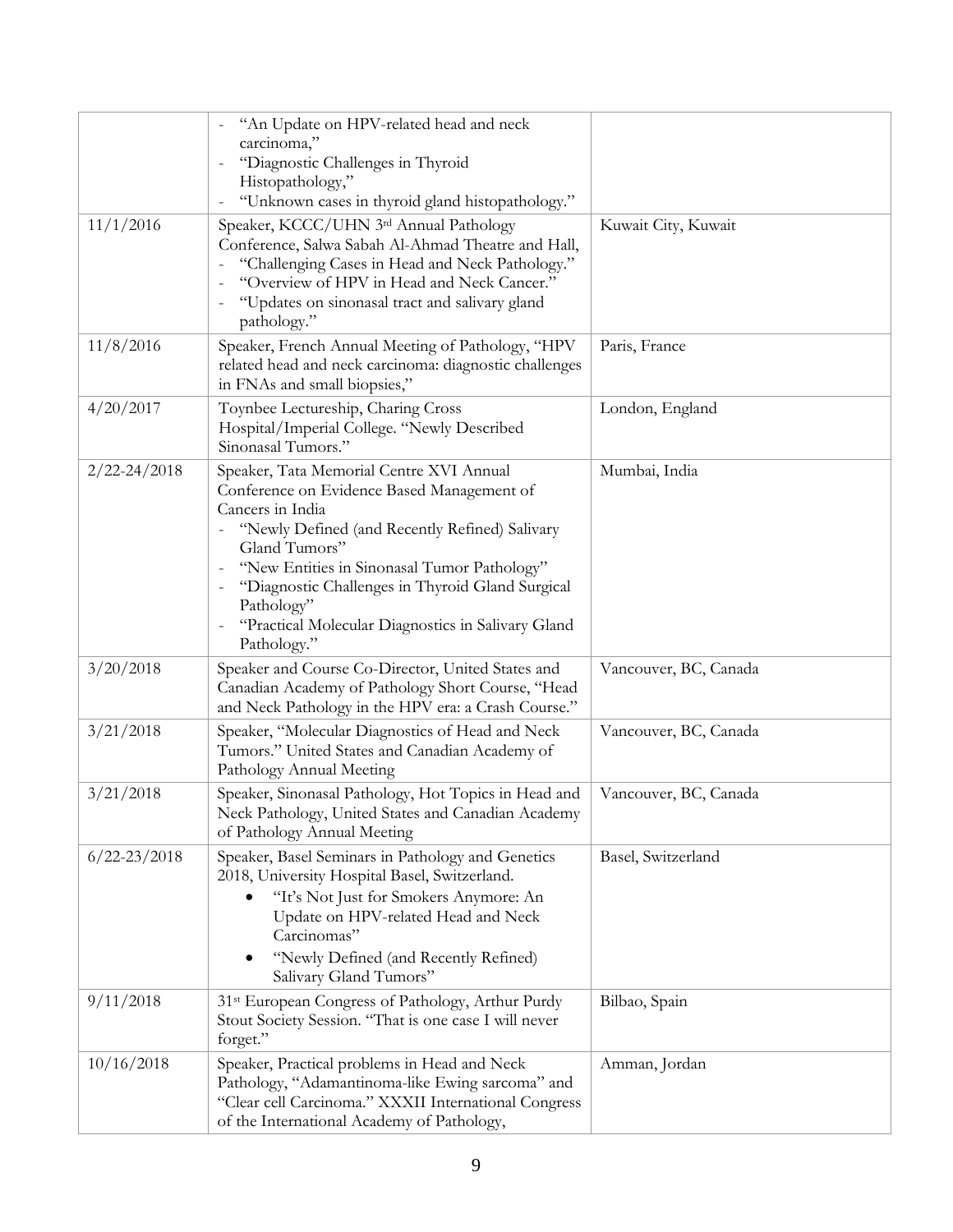| 10/16/2018       | Speaker, "Molecular Diagnostics of Head and Neck<br>Tumors." XXXII International Congress of the<br>International Academy of Pathology,                                                                                                                                                                            | Amman, Jordan       |
|------------------|--------------------------------------------------------------------------------------------------------------------------------------------------------------------------------------------------------------------------------------------------------------------------------------------------------------------|---------------------|
| 5/24/2019        | Speaker, French Division of International Academy of<br>Pathology Course on Head and Neck Pathology<br>What's New in Salivary Gland Pathology?"<br>Variants of Head and Neck Squamous Cell<br>Carcinoma"                                                                                                           | Paris, France       |
| National         |                                                                                                                                                                                                                                                                                                                    |                     |
| 3/3/2013         | Speaker, United States and Canadian Academy of<br>Pathology Annual Meeting, Head and Neck<br>Companion Meeting. "Unmasking MASC: Bringing to<br>light the unique morphologic, immunohistochemical,<br>and genetic features of the newly recognized<br>mammary analogue secretory carcinoma of salivary<br>glands." | Baltimore, MD       |
| 10/8/2013        | Speaker, University of Oklahoma Department of<br>Pathology lecture to residents, fellows, and faculty.<br>"New developments in head and neck surgical<br>pathology."                                                                                                                                               | Oklahoma City, OK   |
| 2/13/2014        | Speaker, University of Minnesota Department of<br>Pathology lecture to residents, fellows, and faculty.<br>"New developments in head and neck surgical<br>pathology."                                                                                                                                              | Minneapolis, MN     |
| 2/17/2014        | Speaker, University of Virginia Department of<br>Pathology Research Seminar Series.<br>"New developments in head and neck surgical<br>pathology."<br>Slide session on difficult head and neck pathology<br>consult cases.                                                                                          | Charlottesville, VA |
| 12/19/2014       | Speaker, The American Society for Clinical Pathology<br>National Webcast. "New developments in head and<br>neck surgical pathology."                                                                                                                                                                               | Webcast             |
| 3/23/2015        | Speaker, United States and Canadian Academy of<br>Pathology Annual Meeting, "A carcinoma by "INI"<br>other name."                                                                                                                                                                                                  | Boston, MA          |
| 7/24/2015        | Speaker, Baylor University Medical Center special<br>lecture to residents, fellows, and faculty. "New<br>developments in head and neck surgical pathology."                                                                                                                                                        | Dallas, TX          |
| 3/17/2016        | Speaker and Course Co-Director, United States and<br>Canadian Academy of Pathology Short Course, "Head<br>and Neck Pathology in the HPV era: a Crash Course."                                                                                                                                                      | Seattle, WA         |
| $6/23 - 24/2016$ | Visiting professorship, The Ohio State University<br>Medical Center. "New developments in head and neck<br>surgical pathology"                                                                                                                                                                                     | Columbus, OH        |
| 9/8/2016         | Speaker, Pathology Seminar Series, UT Southwestern<br>Medical Center, "New developments in head and neck<br>surgical pathology"                                                                                                                                                                                    | Dallas, TX          |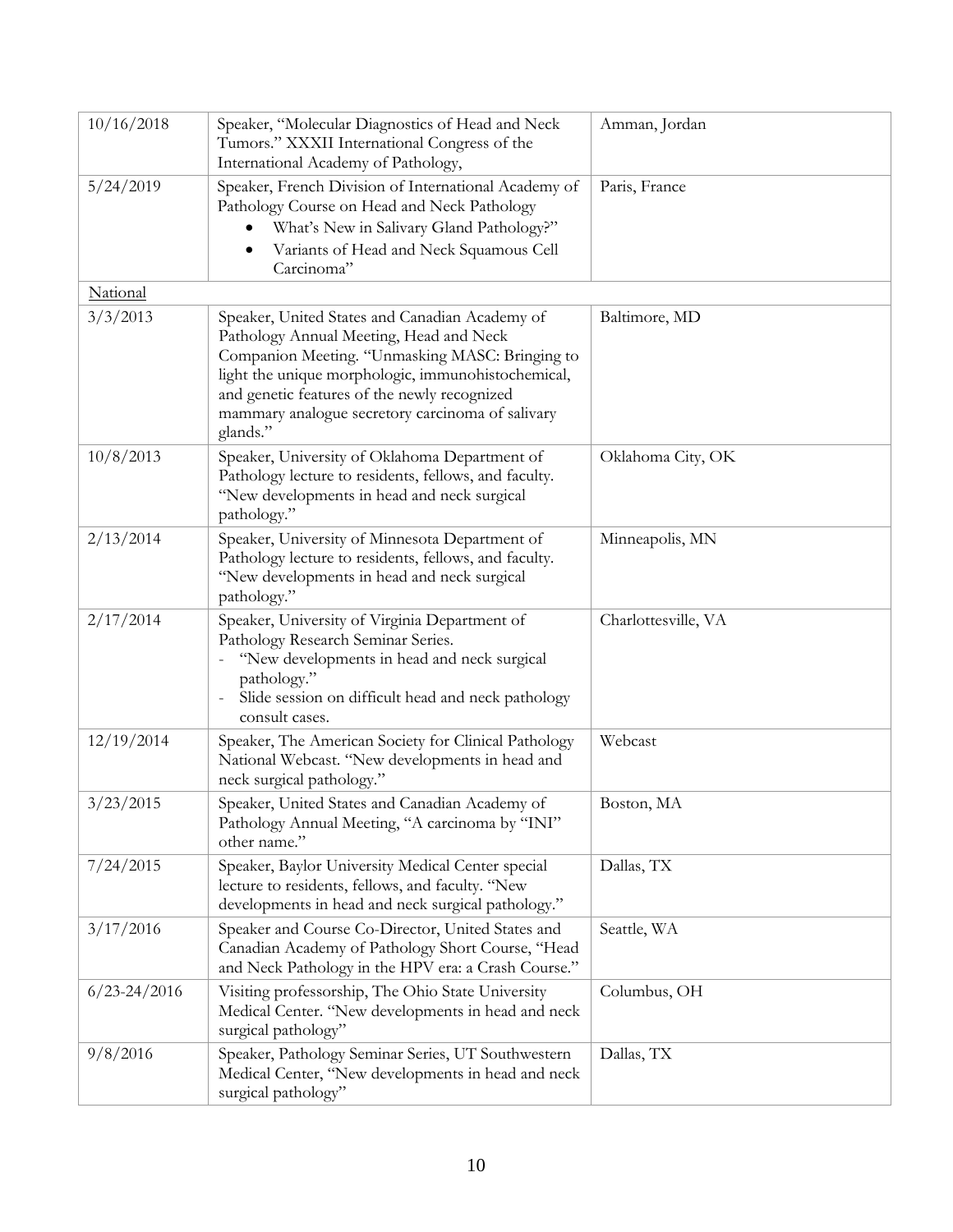| 9/16/2016        | Speaker, Pathology Grand Rounds, University of<br>Alabama-Birmingham. "New developments in head<br>and neck surgical pathology"                                                                                                                                                                                                                                                                                                          | Birmingham, AL    |
|------------------|------------------------------------------------------------------------------------------------------------------------------------------------------------------------------------------------------------------------------------------------------------------------------------------------------------------------------------------------------------------------------------------------------------------------------------------|-------------------|
| 11/18/2016       | Speaker, New York Pathology Society Meeting. "New<br>developments in head and neck surgical pathology."                                                                                                                                                                                                                                                                                                                                  | New York, NY.     |
| $1/24 - 25/2017$ | Visiting professorship, Pathology Grand Rounds and<br>Otolaryngology Grand Rounds, University of<br>California-San Francisco, "Updates on Human<br>Papillomavirus-Related Head and Neck Carcinomas."                                                                                                                                                                                                                                     | San Francisco, CA |
| 3/5/2017         | Speaker, United States and Canadian Academy of<br>Pathology Annual Meeting, Head and Neck<br>Companion Meeting. "ISPs and OSPs and ESPs, Oh<br>My: An Update of Sinonasal Papillomas."                                                                                                                                                                                                                                                   | San Antonio, TX   |
| 3/7/2017         | Speaker, Molecular Diagnostics of Head and Neck<br>Tumors. United States and Canadian Academy of<br>Pathology Short Course,                                                                                                                                                                                                                                                                                                              | San Antonio, TX   |
| 4/30/2017        | Speaker, American Academy of Oral and Maxillofacial<br>Pathology Annual Meeting, "Newly Defined (And<br>Recently Refined) Tumors in Head and Neck<br>Pathology."                                                                                                                                                                                                                                                                         | Newport, RI       |
| $6/19 - 22/2017$ | Speaker, Diagnostic Pitfalls in the Practice of Head<br>and Neck, Breast, GU and Liver Pathology.<br>Diagnostic Challenges in Thyroid Gland Surgical<br>Pathology<br>An Overview of HPV in Head and Neck Pathology<br>Who Knows the Nose? Newly Described Sinonasal<br>٠<br>Tumors<br>• CATs, MASCs, SPAs, and more: What's New in<br>Salivary Gland Pathology<br>Head (and Neck) Scratchers: Difficult Cases in<br><b>ENT</b> Pathology | Lake Oconee, GA   |
| 2/9/2018         | Speaker, Updates in Surgical Pathology, Brigham and<br>Women's Hospital. "Newly Defined (and Recently<br>Refined) Salivary Gland Tumors"                                                                                                                                                                                                                                                                                                 | Boston, MA        |
| $4/19 - 21/2018$ | Speaker, 4th Annual Practical Approach to Surgical<br>Pathology and Cytopathology<br>Update on HPV-related Head and Neck<br>Carcinomas<br>What's New in Salivary Gland Pathology?<br>٠<br>Newly Defined (and Recently Refined) Sinonasal<br>Tumors                                                                                                                                                                                       | Coronado, CA      |
| 5/2/2018         | Speaker, College of American Pathologists Webinar,<br>"Review of CAP Guidelines for HPV testing of head<br>and neck carcinomas."                                                                                                                                                                                                                                                                                                         | Webinar           |
| $6/2 - 3/2018$   | Course Director, The Brave New World of Head and<br>Neck Pathology, USCAP Interactive Microscopy<br>Course.                                                                                                                                                                                                                                                                                                                              | Palm Springs, CA  |
| 6/6/2018         | Speaker, Pathology Grand Rounds, Dartmouth-<br>Hitchcock Medical Center. "Newly Defined (and<br>Recently Refined) Salivary Gland Tumors.                                                                                                                                                                                                                                                                                                 | Lebanon, NH       |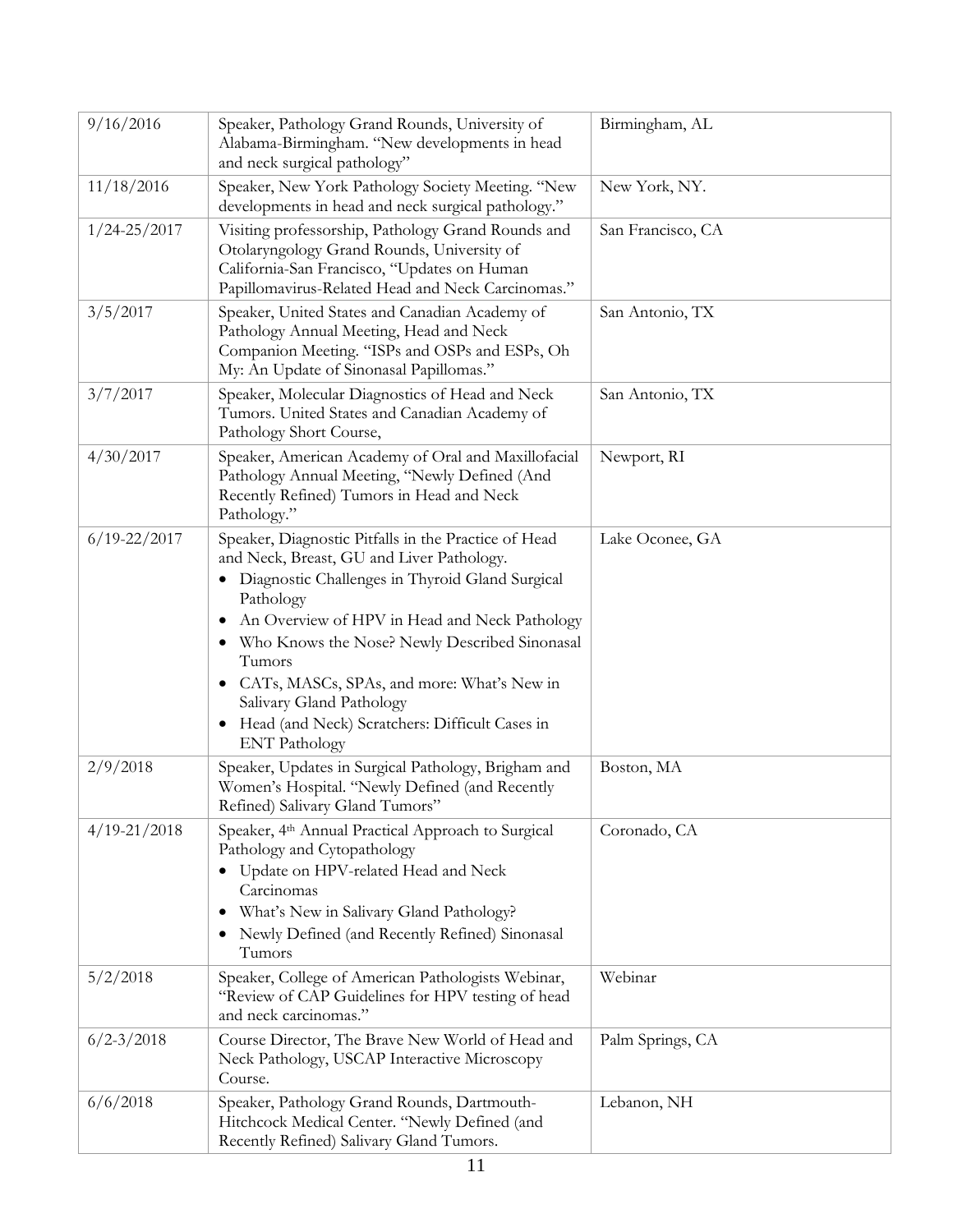| 7/22/2018  | Speaker, Maryland Society of Pathologists, Summer<br>Meeting                                                                                                                                                                                                                                                  | Baltimore, MD       |
|------------|---------------------------------------------------------------------------------------------------------------------------------------------------------------------------------------------------------------------------------------------------------------------------------------------------------------|---------------------|
|            | "Update on HPV-related Head and Neck<br>Carcinomas"                                                                                                                                                                                                                                                           |                     |
|            | "Newly Defined (and Recently Refined)<br>Sinonasal Tumors"                                                                                                                                                                                                                                                    |                     |
| 9/16/2018  | Speaker, 11th Annual Midwestern Conference Update<br>Course in Surgical Pathology, Milwaukee, WI.<br>"Update on HPV-related Head and Neck<br>Carcinomas"<br>"Newly Defined (and Recently Refined)<br>Salivary Gland Tumors"                                                                                   | Milwaukee, WI       |
| 10/3/2018  | Course co-director, Human Papillomavirus (HPV)<br>Testing in Head and Neck Carcinomas - Guideline<br>from the College of American Pathologists. American<br>Society for Clinical Pathology Annual Meeting                                                                                                     | Baltimore, MD       |
| 10/5/2018  | Course co-director, WHO Knows the Nose? An<br>Essential (and Very Practical) Guide to Sinonasal<br>Tract Pathology, American Society for Clinical<br>Pathology Annual Meeting                                                                                                                                 | Baltimore, MD       |
| 10/27/2018 | Speaker, Modern Surgical Pathology Through the<br>Expert Eyes of APSS-USCAP, USCAP Interactive<br>Microscopy Course                                                                                                                                                                                           | Palm Springs, CA    |
| 1/22/2019  | University of Miami 43rd Annual Pathology<br>Conference<br>It's Not Just for Smokers Anymore: An<br>Update on HPV-related Head and Neck<br>Carcinomas<br>Newly Defined (and Recently Refined)<br>Salivary Gland Tumors<br>Pitfalls in the Diagnosis of Head and Neck<br>Squamous Cell Carcinoma and Dysplasia | Miami, FL           |
| 2/28/2019  | Loma Linda University Pathology and Human<br>Anatomy Reunion 2019<br>Sinonasal Small Round Blue Cell Tumors<br>Newly Defined (and Recently Refined)<br>Salivary Gland Tumors                                                                                                                                  | Loma Linda, CA      |
| 3/18/2019  | Speaker and Course Director, Interactive Microscopy<br>Session, "Newly Defined (and Recently Refined) Head<br>and Neck Tumors." United States and Canadian<br>Academy of Pathology Annual Meeting                                                                                                             | National Harbor, MD |
| 3/19/2019  | Speaker, "Molecular Diagnostics of Head and Neck<br>Tumors." United States and Canadian Academy of<br>Pathology Annual Meeting                                                                                                                                                                                | National Harbor, MD |
| 3/20/2019  | Speaker and Course Co-Director, United States and<br>Canadian Academy of Pathology Short Course. Don't<br>"Blow Your Nose" Case: An Essential (and Very<br>Practical) Guide to Sinonasal Surgical Pathology.                                                                                                  | National Harbor, MD |
| 4/25/2019  | Speaker, Allegheny Health System 26th Annual<br>Seminar in Pathology.                                                                                                                                                                                                                                         | Pittsburgh, PA      |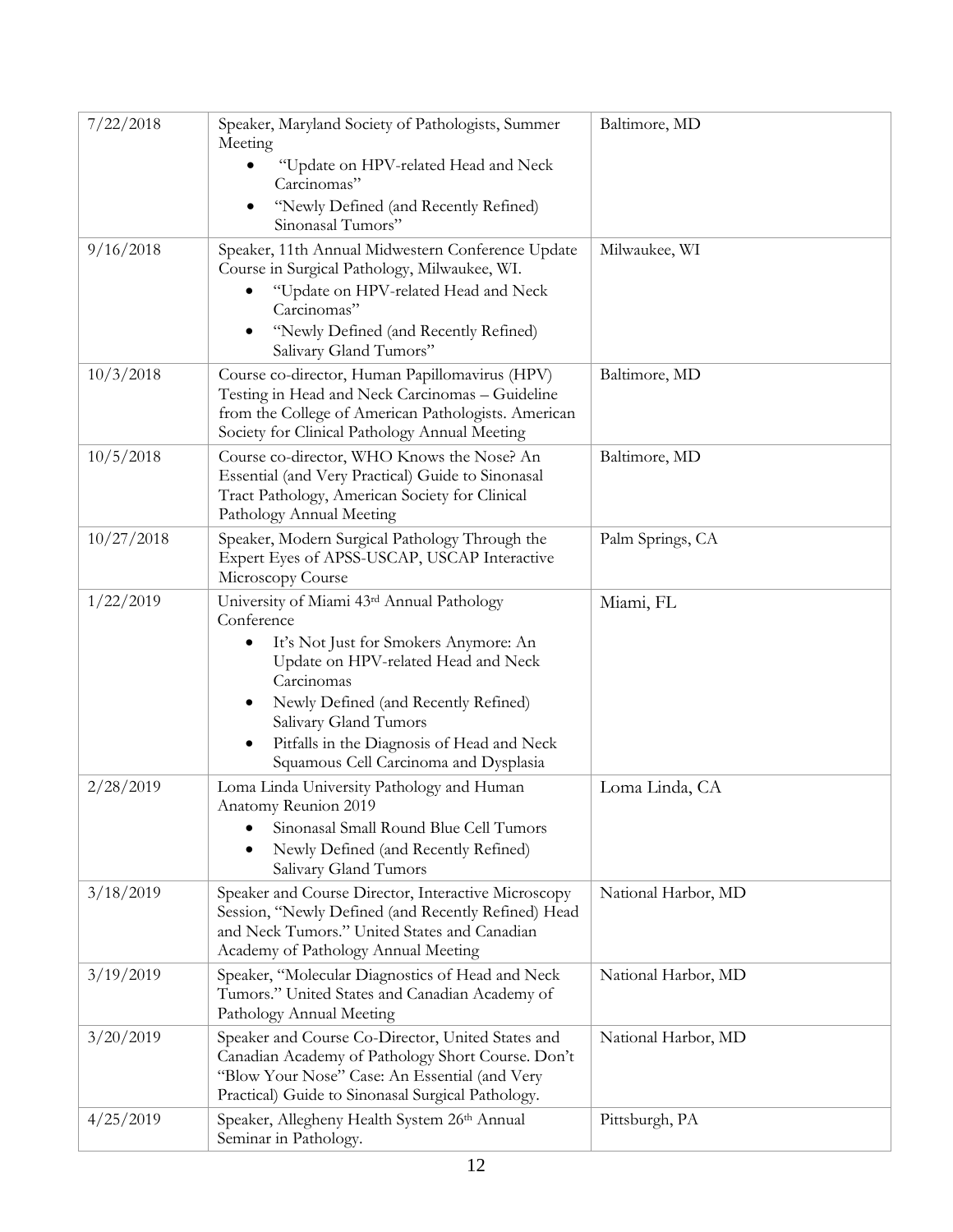|                   | Update on HPV-related Head and Neck<br>Carcinomas<br>Pitfalls in the Diagnosis of Head and Neck<br>٠<br>Squamous Cell Carcinoma and Dysplasia<br>What's New in Salivary Gland Pathology?                                                                                                                                                                                                                                          |                     |
|-------------------|-----------------------------------------------------------------------------------------------------------------------------------------------------------------------------------------------------------------------------------------------------------------------------------------------------------------------------------------------------------------------------------------------------------------------------------|---------------------|
| 6/11/2019         | Speaker, Founders Seminar, American Academy of<br>Oral and Maxillofacial Pathology Annual Meeting,<br>"Even More Newly Defined (And Recently Refined)<br>Tumors in Head and Neck Pathology."                                                                                                                                                                                                                                      | Miami, FL           |
| 6/13/2019         | Speaker, Ben Pilch Honorary Lecture, Current<br>Concepts in Head and Neck & Endocrine Pathology<br>Course. Harvard Medical School<br>Variants of Head and Neck Squamous Cell<br>٠<br>Carcinoma<br>Sinonasal Small Round Blue Cell Tumors: An<br>Immunohistochemistry-Based Algorithmic<br>Approach                                                                                                                                | Boston, MA          |
| $10/14 - 17/2019$ | Speaker, Diagnostic Problems in Head & Neck, Soft<br>Tissue, GI and Pancreaticobiliary: A Practical<br>Approach for the Practicing Pathologist.<br>Salivary Gland Surgical Pathology: The Basics<br>Newly Defined (and Recently Refined)<br>Salivary Gland Tumors<br>Pitfalls in the Diagnosis of Head and Neck<br>٠<br>Squamous Cell Carcinoma and Dysplasia<br>Thyroid Gland Surgical Pathology: Common<br>Lesions and Pitfalls | Maui, HI            |
| 12/8/2019         | Speaker, California Tumor Tissue Registry 147th Semi-<br>Annual Seminar, "Salivary Gland and Sinonasal<br>Pathology: Out with the Old, In with the New."                                                                                                                                                                                                                                                                          | San Francisco, CA   |
| Regional/Local    |                                                                                                                                                                                                                                                                                                                                                                                                                                   |                     |
| 10/14/2011        | Speaker, Current Concepts in Thyroid and Parathyroid<br>Disease and Surgery, "Thyroid FNA cytology: update<br>of the Bethesda criteria.                                                                                                                                                                                                                                                                                           | Baltimore, MD       |
| 8/22/2012         | Speaker, Next Generation Dx Summit. "Human<br>papillomavirus and head and neck cancer."                                                                                                                                                                                                                                                                                                                                           | Washington, D.C.    |
| 12/8/2012         | Speaker, Maryland Society of Pathologists Semi-Annual<br>Symposium. "New developments in head and neck<br>surgical pathology."                                                                                                                                                                                                                                                                                                    | Silver Spring, MD   |
| 12/10/2012        | Speaker, The Johns Hopkins University Pathology<br>Grand Rounds. "New developments in head and neck<br>surgical pathology                                                                                                                                                                                                                                                                                                         | Baltimore, MD       |
| 5/21/2013         | Speaker, Georgetown University Hospital lecture series,<br>"New developments in head and neck surgical<br>pathology."                                                                                                                                                                                                                                                                                                             | Washington, D.C.    |
| 10/25/2013        | Speaker, Controversies in HPV and Head and Neck<br>Cancer. "HPV-related cancer in extra-oropharyngeal<br>sites."                                                                                                                                                                                                                                                                                                                  | National Harbor, MD |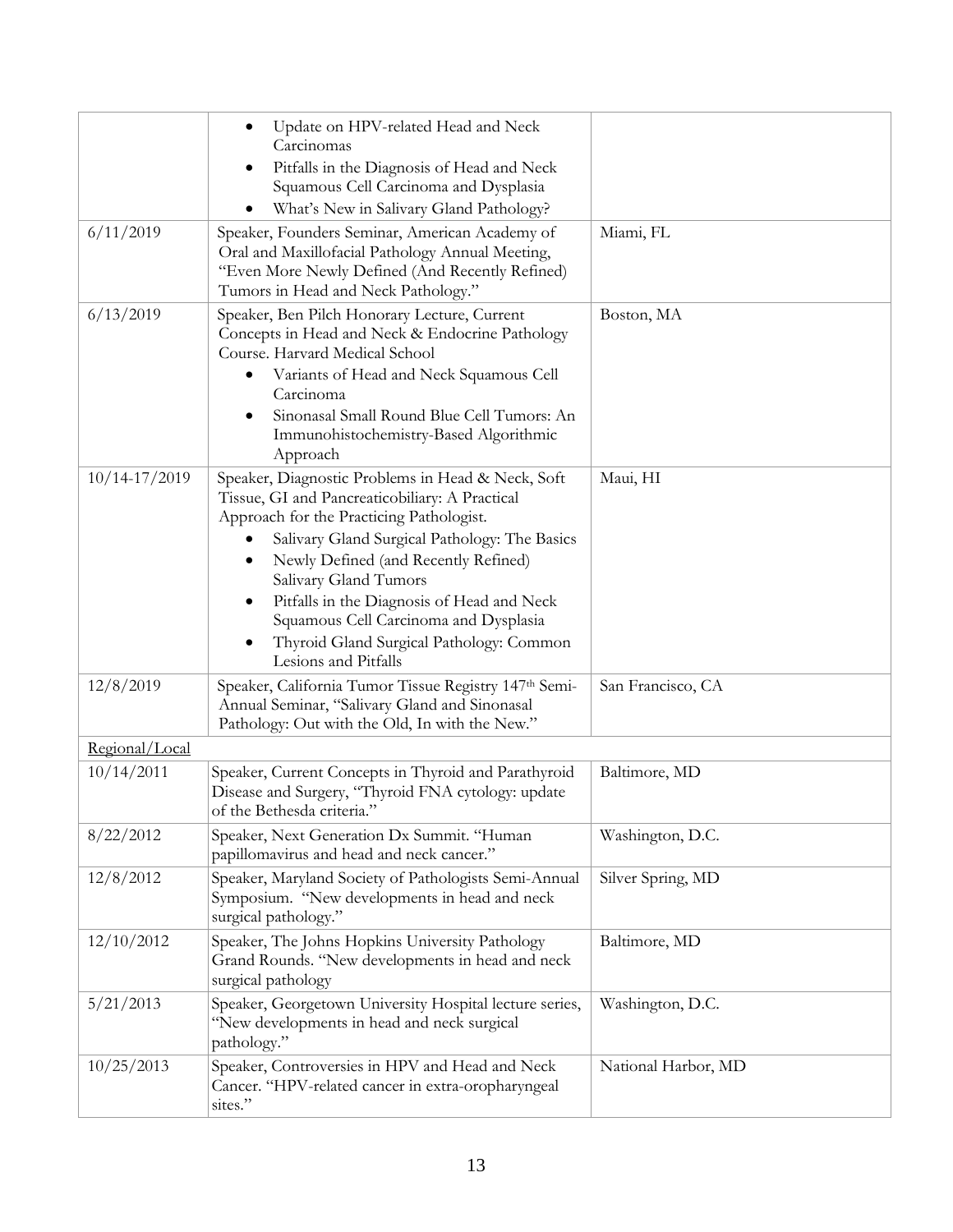| 11/1/2014      | Speaker, Updates in HPV and Head and Neck Cancer.<br>Baltimore, Maryland. "HPV in non-oropharyngeal head<br>and neck cancer."                                                                                                                          | Baltimore, MD   |
|----------------|--------------------------------------------------------------------------------------------------------------------------------------------------------------------------------------------------------------------------------------------------------|-----------------|
| 10/2/2015      | Speaker, Current Concepts in the Management of<br>Thyroid and Parathyroid Tumors. "Thyroid gland<br>pathology in a nutshell."                                                                                                                          | Baltimore, MD   |
| 10/3/2015      | Speaker, Updates in HPV and Head and Neck Cancer,<br>"HPV in non-oropharyngeal head and neck<br>carcinomas."                                                                                                                                           | Baltimore, MD   |
| 11/6/2015      | Speaker, Greater Baltimore Medical Center,<br>Otolaryngology-Head and Neck Surgery Grand<br>Rounds. "New developments in head and neck surgical<br>pathology."                                                                                         | Baltimore, MD   |
| 3/30/2016      | Speaker, The Johns Hopkins University Endocrinology<br>Grand Rounds, "The evolving saga of the follicular<br>variant of papillary carcinoma."                                                                                                          | Baltimore, MD   |
| 1/6/2018       | Speaker, San Antonio Society of Pathology Annual<br>Seminar, "WHO's WHO in Head and Neck<br>Pathology"                                                                                                                                                 | San Antonio, TX |
| 3/3/2018       | Speaker, Cytopathology and Small Biopsy Update,<br>Texas Medical Center at Houston Methodist Hospital.<br>"HPV-related head and neck carcinomas: diagnostic<br>challenges on FNAs and small biopsies."                                                 | Houston, TX     |
| 4/11/2018      | Speaker, North Texas Society of Pathology meeting,<br>"Updates on HPV-related head and neck carcinomas."                                                                                                                                               | Dallas, TX      |
| $4/5 - 6/2019$ | Speaker, Houston Society of Clinical Pathologists<br>Annual Meeting.<br>Sinonasal Small Round Blue Cell Tumors: An<br>Immunohistochemistry-Based Algorithmic<br>Approach<br>Newly Defined (and Recently Refined)<br>$\bullet$<br>Salivary Gland Tumors | Houston, TX     |
| 10/30/2019     | Speaker, UTSW Oral and Maxillofacial Surgery Grand<br>Rounds. "Newly Defined (and Recently Refined)<br>Salivary Gland Tumors" Dallas, TX.                                                                                                              | Dallas, TX      |
| Other          |                                                                                                                                                                                                                                                        |                 |
| 2018           | Oakstone Masters of Pathology Series, Head and Neck<br>Pathology. https://www.oakstone.com/head-and-<br>neck-pathology                                                                                                                                 | Online          |

### **Technological and Other Scientific Innovations**

#### Innovation

Patent, if any, pending or awarded /If described in print/on web, provide citation

N/A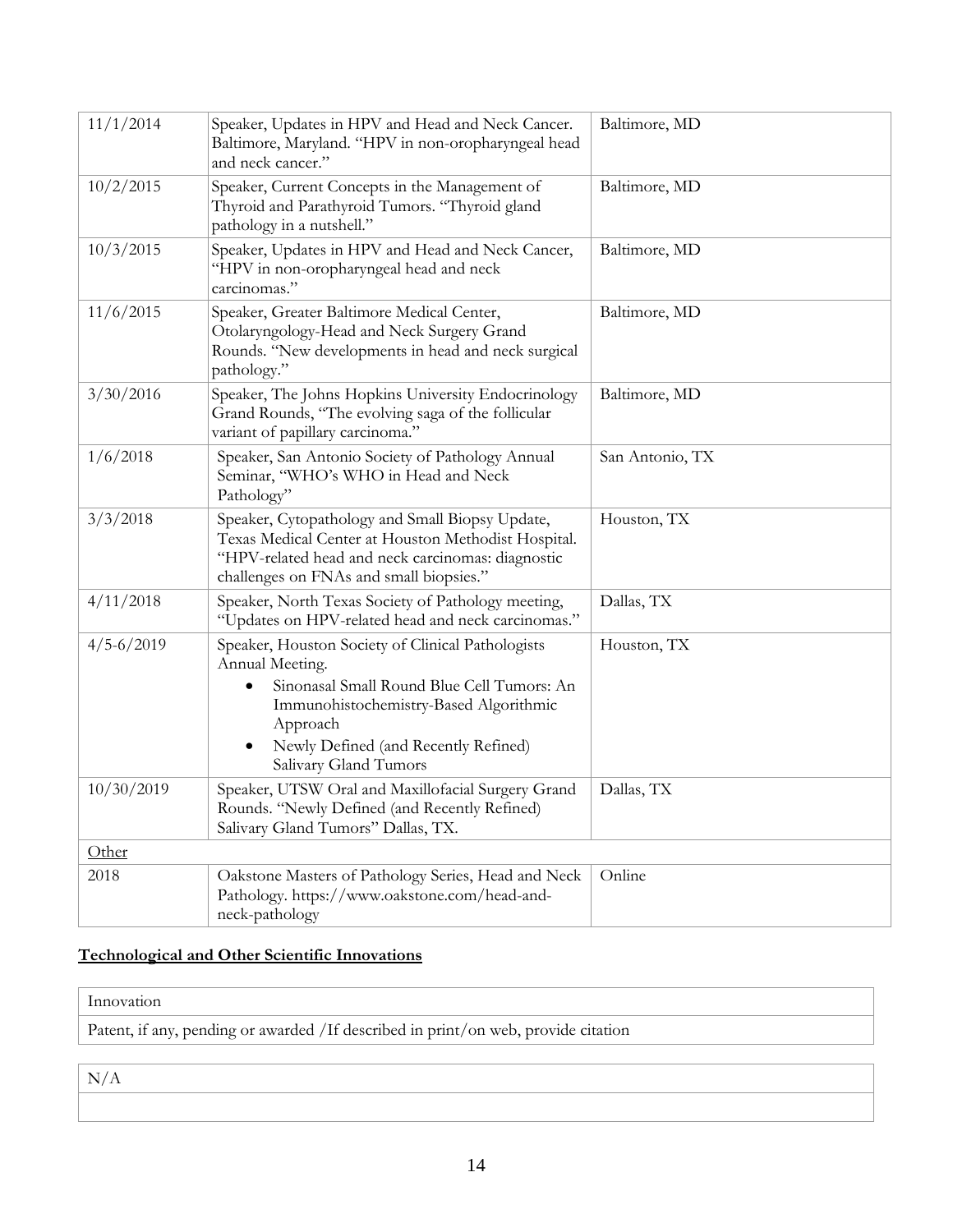#### **Service to Community**

| Year(s)                                                                         | Role      | Organization or institution |
|---------------------------------------------------------------------------------|-----------|-----------------------------|
| May include a brief, one-sentence description of each role if needed (optional) |           |                             |
|                                                                                 |           |                             |
| $2017$ -present                                                                 | Volunteer | Dallas DogRRR               |
| Fostering dogs and promoting their adoption at adoption events.                 |           |                             |

#### **Bibliography**

#### **Peer-Reviewed Publications**

#### Original Research Articles

| 1. | Bishop JA, Chase N, Magill SS, Kurtzman CP, Fiandaca MJ, Merz WG. Candida bracarensis                                                 |
|----|---------------------------------------------------------------------------------------------------------------------------------------|
|    | detected among isolates of Candida glabrata by peptide nucleic acid fluorescence in situ                                              |
|    | hybridization: susceptibility data and documentation of presumed infection. J Clin Microbiol.                                         |
|    | $2008.46(2):443-446.$                                                                                                                 |
|    | $\mathbf{r}$<br><b>Put it is a start of the final start of the start of the start of the start of the start of the start of the s</b> |

- 2. **Bishop JA**, Chase N, Lee R, Kurtzman CP, Merz WG. Production of white colonies on CHROMagar Candida medium by members of the Candida glabrata clade and other species with overlapping phenotypic traits. J Clin Microbiol. 2008. 46(10):3498-3500.
- 3. Lockhart SR, Messer SA, Gherna M, **Bishop JA**, Merz WG, Pfaller MA, Diekema DJ. Identification of Candida nivariensis and Candida bracarensis in a large global collection of Candida glabrata isolates: comparison to the literature. J Clin Microbiol. 2009. 47(4):1216-1217.
- 4. **Bishop JA**, Sharma R, Illei PB. Napsin A and thyroid transcription factor-1 expression in carcinomas of the lung, breast, pancreas, colon, kidney, thyroid, and malignant mesothelioma. Hum Pathol. 2010. 41(1):20-25. (Featured cover article)
- 5. **Bishop JA**, Benjamin H, Cholakh H, Chajut A, Clark DP, Westra WH. Accurate classification of non-small cell lung carcinoma using a novel microRNA-based approach. Clin Cancer Res. 2010. 16(2):610-619
- 6. **Bishop JA**, Rekhtman N, Chun J, Wakely PE Jr, Ali SZ. Malignant solitary fibrous tumor: cytopathologic findings and differential diagnosis. Cancer Cytopathol. 2010. 118(2):83-89.
- 7. **Bishop JA**, Shum CH, Sheth S, Wakely PE Jr, Ali SZ. Small cell osteosarcoma: cytopathologic characteristics and differential diagnosis. Am J Clin Pathol. 2010. 133(5):756-761.
- 8. **Bishop JA**, Owens CL, Shum CH, Ali SZ. Thyroid bed fine-needle aspiration: experience at a large tertiary care center. Am J Clin Pathol. 2010. 134(2):335-339.
- 9. **Bishop JA**, Hosler GA, Kulesza P, Erozan YS, Ali SZ. Fine-needle aspiration of renal cell carcinoma: is accurate Fuhrman grading possible on cytologic material? Diagn Cytopathol. 2011. 39(3):168-171.
- 10. **Bishop JA**, Sharma R, Westra WH. PAX8 immunostaining of anaplastic thyroid carcinoma: a reliable means of discerning thyroid origin for undifferentiated tumors of the head and neck. Hum Pathol. 2011. 42(12):1873-1877.
- 11. Cimino-Mathews A, Lin BM, Chang SS, Boahene KD, **Bishop JA**. Carcinoma ex pleomorphic adenoma of the nasal cavity. Head Neck Pathol. 2011. 5(4):405-409.
- 12. **Bishop JA**, Westra WH. Human papillomavirus-related small cell carcinoma of the oropharynx. Am J Surg Pathol. 2011. 35(11):1679-1684.
- 13. Syed R, **Bishop JA**, Ali SZ. Sacral and presacral lesions: Cytopathologic analysis and clinical correlates. Diagn Cytopathol. 2012. 40(1):7-13.
- 14. **Bishop JA**, Ogawa T, Chang X, Illei PB, Gabrielson E, Pai SI, Westra WH. HPV analysis in distinguishing second primary tumors from lung metastases in patients with head and neck squamous cell carcinoma. Am J Surg Pathol. 2012. 36(1):142-148.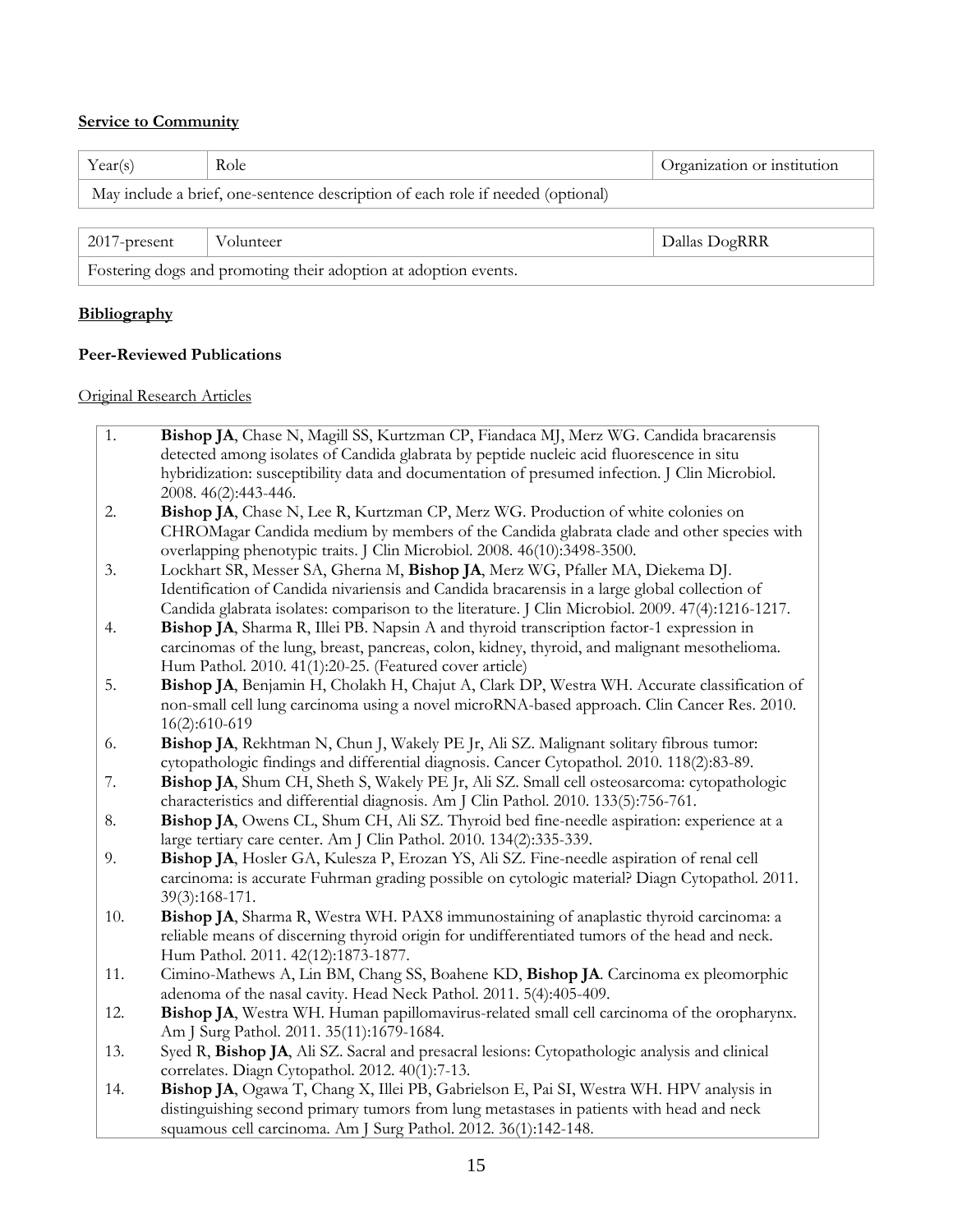| 15. | Bishop JA, Maleki Z, Valsamakis A, Ogawa T, Chang X, Pai SI, Westra WH. Application of                                                                                                |
|-----|---------------------------------------------------------------------------------------------------------------------------------------------------------------------------------------|
|     | Hybrid capture 2 assay to squamous cell carcinomas of the head and neck: a convenient liquid-<br>phase approach for the reliable determination of human papillomavirus status. Cancer |
|     | Cytopathol. 2012. 120(1):18-25.                                                                                                                                                       |
| 16. | Bishop JA, Teruya-Feldstein J, Westra WH, Pelosi G, Travis WD, Rekhtman N. p40 ( $\Delta Np63$ ) is                                                                                   |
|     | superior to p63 for the diagnosis of pulmonary squamous cell carcinoma. Mod Pathol. 2012.                                                                                             |
|     | 25(3):405-415.                                                                                                                                                                        |
| 17. | Laiq Z, Bishop JA, Ali SZ. Liver lesions in children and adolescents: Cytopathologic analysis and<br>clinical correlates in 44 cases. Diagn Cytopathol. 2012. 40(7):586-591.          |
| 18. | Bishop JA, Nelson AM, Merz WG, Askin FB, Riedel S. Evaluation of the detection of melanin                                                                                             |
|     | by the Fontana-Masson silver stain in tissue with a wide range of organisms including                                                                                                 |
|     | Cryptococcus. Hum Pathol. 2012. 43(6):898-903.                                                                                                                                        |
| 19. | Wakely PE Jr., Ali SZ, Bishop JA. The cytopathology of malignant peripheral nerve sheath                                                                                              |
|     | tumor: a report of 55 FNA cases. Cancer Cytopathol. 2012. 120(5):334-41.                                                                                                              |
| 20. | Bishop JA, Wu G, Tufano RP, Westra WH. Histological patterns of locoregional recurrence in<br>Hurthle cell carcinoma of the thyroid gland. Thyroid. 2012. 22(7):690-694.              |
| 21. | Bishop JA, Westra WH. NUT midline carcinomas of the sinonasal tract. Am J Surg Pathol. 2012.                                                                                          |
|     | 36(8):1216-1221.                                                                                                                                                                      |
| 22. | Tufano RP, Bishop J, Wu G. Reoperative central compartment dissection for patients with                                                                                               |
|     | recurrent/persistent papillary thyroid cancer: efficacy, safety, and the association of the BRAF                                                                                      |
| 23. | mutation. Laryngoscope. 2012. 122(7):1634-1640.                                                                                                                                       |
|     | Iwama S, DeRemigis A, Bishop JA, Kimura HJ, Caturegli P. Hurthle cells predict<br>hypothyroidism in IFNy transgenic mice of different genetic backgrounds. Endocrinology. 2012.       |
|     | 153(8):4059-66.                                                                                                                                                                       |
| 24. | Junn J, Sciubba JJ, Bishop J, Zinreich ES, Tang M, Levine MA, Palermo R, Fakhry C, Blanco                                                                                             |
|     | RG, Saunders JR, Califano J, Ha PK. Effect of Amifostine on submandibular gland histology                                                                                             |
|     | after radiation. Int J Otolaryngol 2012. 508279.                                                                                                                                      |
| 25. | Bishop JA, Ma X-J, Illei PB, Begum S, Taube JM, Koch WM, Westra WH. Detection of<br>transcriptionally active high risk HPV in patients with head and neck squamous cell carcinoma as  |
|     | visualized by the novel RNAscope method. Am J Surg Pathol. 2012. 36(12):1874-1882.                                                                                                    |
| 26. | Tufano RP, Teixeira GV, Bishop J, Carson KA, Xing M. BRAF mutation in papillary thyroid                                                                                               |
|     | cancer and its value in tailoring initial treatment: a systematic review and meta-analysis. Medicine                                                                                  |
|     | (Baltimore). 2012. 91(5):274-86.                                                                                                                                                      |
| 27. | Shao C, Tan M, Bishop JA, Liu J, Bai W, Gaykalova D, Ogawa T, Vikani AR, Agrawal Y, Li RJ,<br>Kim MS, Westra WH, Sidransky D, Califano JA, Ha PK. Suprabasin is hypomethylated and    |
|     | associated with metastasis in salivary adenoid cystic carcinoma. PLoS ONE. 2012. 7(11):e48582.                                                                                        |
| 28. | Chan JY, Sanguineti G, Richmon, JD, Marur S, Gourin CG, Koch W, Chung CH, Quan H,                                                                                                     |
|     | Bishop JA, Aygun N, Agrawal N. Retrospective review of positron emission tomography with                                                                                              |
|     | contrast-enhanced computed tomography in the posttreatment setting in human papillomavirus-                                                                                           |
|     | associated oropharyngeal carcinoma. Arch Otolaryngol Head Neck Surg. 2012. 138(11):1040-<br>1046.                                                                                     |
| 29. | Bishop JA, Guo TW, Smith DF, Wang H, Ogawa T, Pai SI, Westra WH. Human papillomavirus-                                                                                                |
|     | related carcinomas of the sinonasal tract. Am J Surg Pathol. 2013. 37(2):185-92.                                                                                                      |
| 30. | Joseph AW, Ogawa T, Bishop JA, Lyford-Pike S, Chang X, Phelps TH, Westra WH, Pai SI.                                                                                                  |
|     | Molecular etiology of second primary tumors in contralateral tonsils of human papillomavirus-                                                                                         |
| 31. | associated index tonsillar carcinomas. Oral Oncol. 2013. 49(3):244-248.<br>Agrawal N, Jiao Y, Sausen M, Leary R, Bettegowda C, Roberts N, Bhan S, Ho A, Khan Z,                       |
|     | Bishop J, Westra WH, Tufano R, Robinson B, Dralle H, Toledo SPA, Toledo R, Chan T,                                                                                                    |
|     | Velculescu V, Vogelstein B, Kinzler K, Papadopoulos N, Nelkin B, Ball D. Exomic sequencing of                                                                                         |
|     | medullary thyroid cancer reveals dominant and mutually exclusive mutations in RET and RAS. J                                                                                          |
|     | Clin Endocrinol Metab. 2013. 98(2):E364-369.                                                                                                                                          |
| 32. | Lyford-Pike S, Peng S, Young GD, Taube JM, Westra WH, Akpeng B, Bruno TC, Richmon JD,                                                                                                 |
|     | Wang H, Bishop JA, Chen L, Drake CG, Topalian SL, Pardoll DM, Pai SI. Evidence for a role of                                                                                          |
|     |                                                                                                                                                                                       |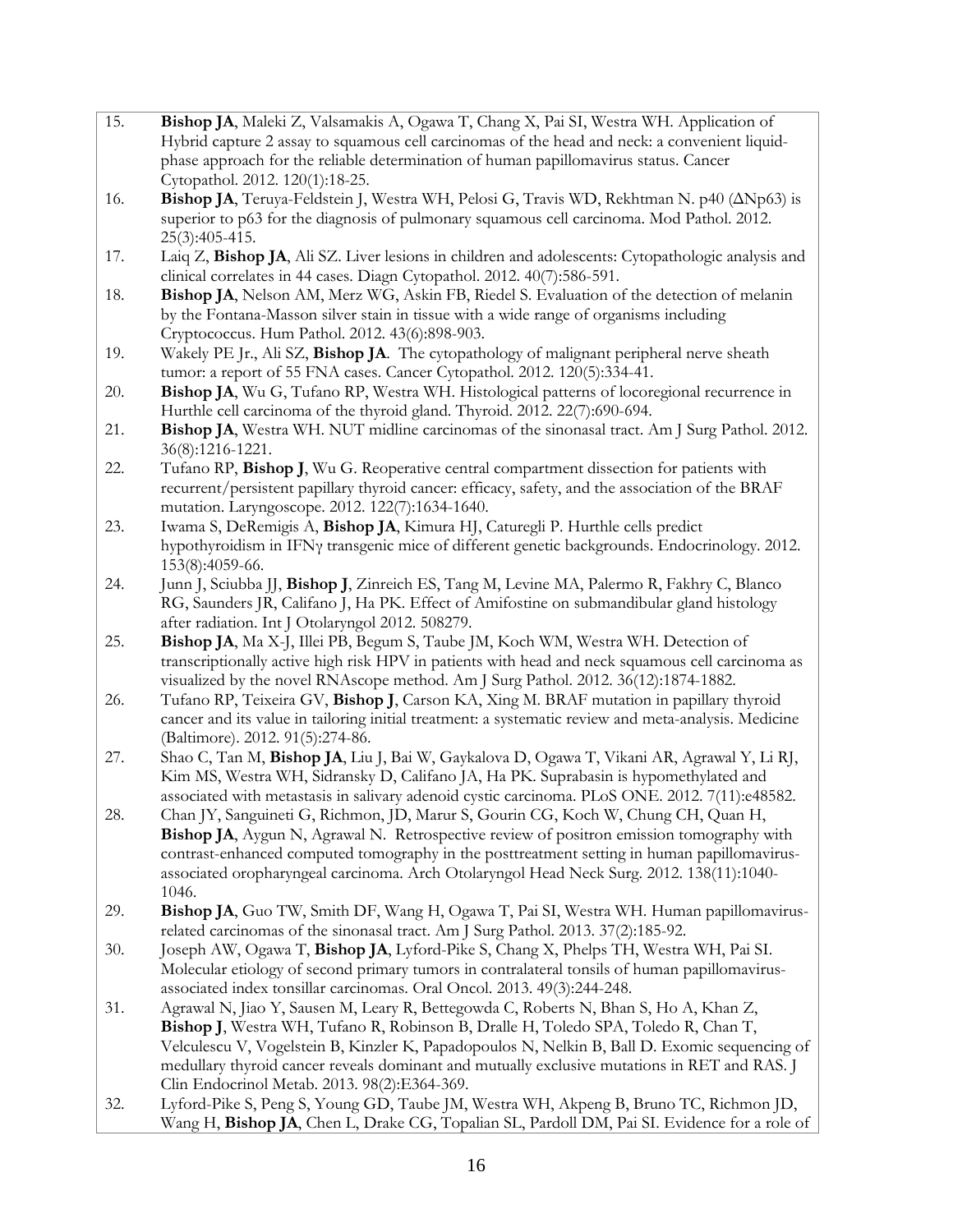the PD1:PD-L1 pathway in immune resistance of HPV-associated head and neck squamous cell carcinoma. Cancer Res. 2013. 73(6):1733-1741.

- 33. Liu Y, Cope L, Sun W, Wang Y, Prasad N, Sangenario L, Talbot K, **Bishop J**, Westra W, Califano J, Zeiger M, Umbricht C. DNA copy number variations characterize benign and malignant thyroid tumors. J Clin Endocrinol Metab. 2013. 98(3):E558-566.
- 34. Boonyaarunnate T, Olson MT, **Bishop JA**, Yang GCH, Ali SZ. Cribriform morular variant of papillary thyroid carcinoma: clinical and cytomorphological features on fine needle aspiration. Acta Cytol. 2013. 57(2):127-133.
- 35. Bauman JE, Pudilo HA, Lee SJ, Fekrazad MH, Ozawa H, Fertig E, Howard J, **Bishop J**, Wang H, Olson GT, Spafford MJ, Jones DV, Chung CH. A phase II study of Temsirolimus and Erlotinib in patients with recurrent and/or metastatic, platinum refractory head and neck squamous cell carcinoma. Oral Oncol. 2013. 49(5):461-467.
- 36. **Bishop JA**, Ogawa T, Stelow EB, Moskaluk CA, Koch WM, Pai SI, Westra WH. Human papillomavirus-related carcinoma with adenoid cystic-like features: a peculiar variant of head of neck cancer restricted to the sinonasal tract. Am J Surg Pathol. 2013. 37(6):836-844.
- 37. **Bishop JA**, Yonescu R, Batista DAS, Westra WH, Ali SZ. Cytopathologic features of mammary analogue secretory carcinoma. Cancer Cytopathol. 2013. 121(5):228-233.
- 38. **Bishop JA**, Yonescu R, Batista D, Eisele DW, Westra WH. Most non-parotid "acinic cell carcinomas" represent mammary analogue secretory carcinomas. Am J Surg Pathol. 2013. 37(7)1053-1057.
- 39. **Bishop J**, Zhang W, Ioffe OB, Ali SZ. Aspiration cytopathology of the peripancreatic space: a clinicoradiologic and cytopathologic analysis of 42 cases. Korean J Pathol. 2013. 47(3):258-264.
- 40. **Bishop JA**, Yonescu R, Batista D, Begum S, Eisele DW, Westra WH. Utility of mammaglobin immunohistochemistry as a proxy marker for the ETV6-NTRK3 translocation of salivary mammary analogue secretory carcinoma. Hum Pathol. 2013. 44(10):1982-1988. (Featured cover article)
- 41. Schwartz LE, Begum S, Westra WH, **Bishop JA**. GATA3 immunohistochemical expression in salivary gland neoplasms. Head Neck Pathol. 2013. 7(4):311-315.
- 42. Arnaoutakis D, **Bishop J**, Westra W, Califano JA. Recurrence patterns and management of oral cavity premalignant lesions. Oral Oncol. 2013. 49(8):817-817.
- 43. Liu X, **Bishop J**, Shan Y, Pai S, Liu D, Murugan AK, Sun H, El-Naggar A, Xing M. Highly prevalent TERT promoter mutations in aggressive thyroid cancers. Endocr Relat Cancer. 2013. 20(4):603-610.
- 44. Li C, Han PA, Lee KC, Lee LC, Fox AC, Beninato T, Thiess M, Dy BM, Sebo TJ, Thompson GB, Grant CS, Giordano TJ, Gauger PG, Doherty GM, Fahey TJ, **Bishop J**, Eshleman JR, Umbricht CB, Schneider EB, Zeiger MA. Does BRAF V600E mutation predict aggressive features in papillary thyroid cancer? Results from four endocrine surgery centers. J Clin Endocrinol Metab. 2013. 98(9):3702-3712.
- 45. Jara SM, Carson KA, Pai SI, Agrawal N, Richmon JD, Prescott JD, Dackiw A, Zeiger MA, **Bishop JA**, Tufano RP. The relationship between chronic lymphocytic thyroiditis and central neck lymph node metastasis in North American patients with papillary thyroid carcinoma. Surgery. 2013. 154(6):1272-1282.
- 46. **Bishop JA**, Montgomery EA, Westra WH. Use of p40 and p63 immunohistochemistry and human papillomavirus testing as ancillary tools for the recognition of head and neck sarcomatoid carcinoma and its distinction from benign and malignant mesenchymal processes. Am J Surg Pathol. 2014. 38(2):257-64.
- 47. Tilson MP, Gallia GL, **Bishop JA**. Among sinonasal tumors, CDX-2 immunoexpression is not restricted to intestinal-type adenocarcinomas. Head Neck Pathol. 2014. 8(1):59-65.
- 48. Sun W, Gaykalova D, Ochs M, Mambo E, Arnaoutakis D, Liu Y, Loyo M, Agrawal N, Howawrd J, Li R, Ahn S, Fertig E, Sidransky D, Houghton J, Buddavarapu K, Sanford T, Choudhary A, Darden W, Adai A, Latham G, **Bishop J**, Sharma R, Westra W, Hennessey P, Chung C, Califano J. Activation of the NOTCH pathway in head and neck cancer. Cancer Res. 2014. 74(4):1091- 1094.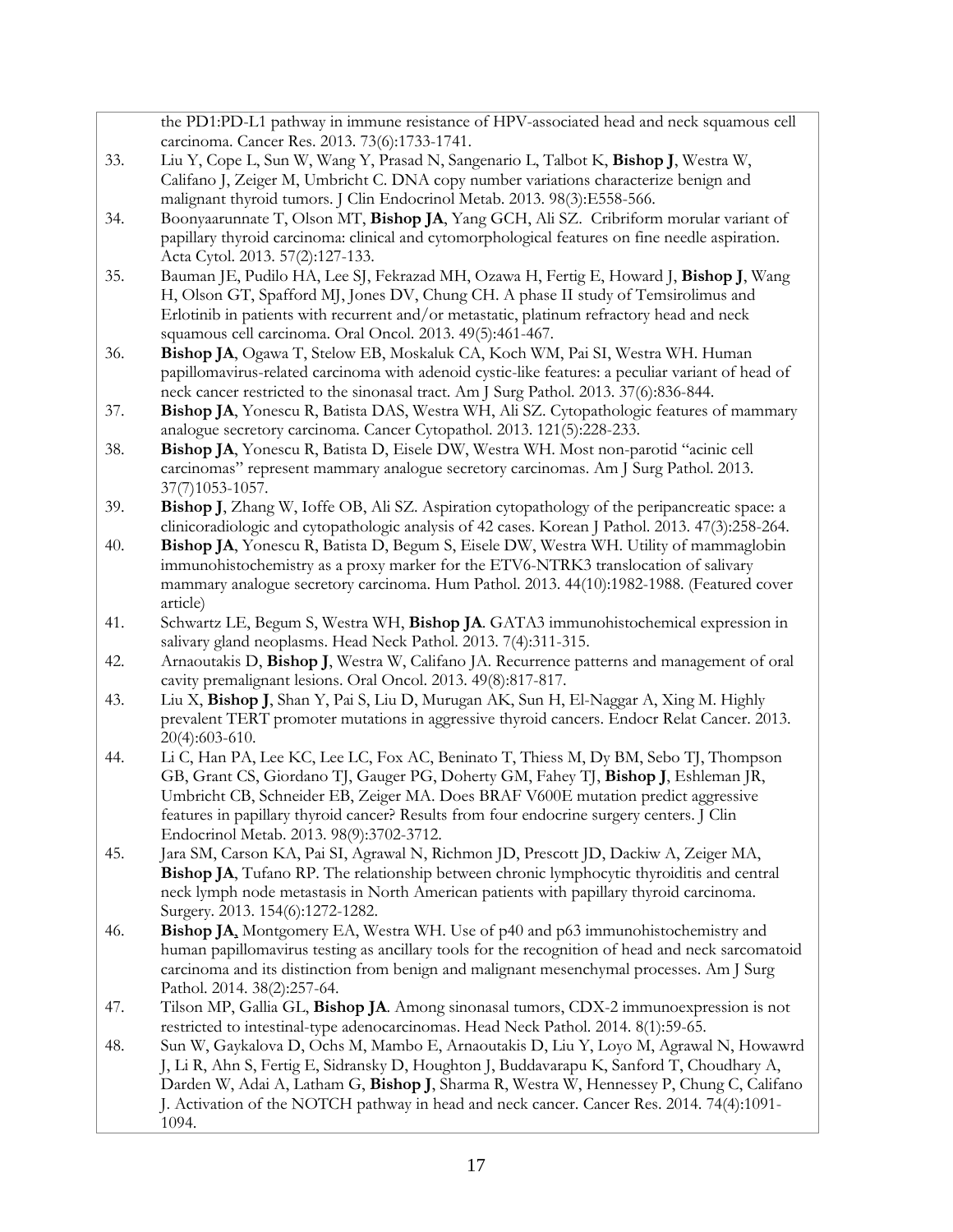- 49. Mydlarz WK, Uemura M, Ahn S, Hennessey PT, Chang S, Demokan S, Sun W, Shao C, **Bishop JA**, Krosting J, Mambo E, Westra WH, Ha PK, Sidransky D, Califano JA. Clusterin is a Gene Specific Target of MicroRNA-21 in Head and Neck Squamous Cell Carcinoma. Clin Cancer Res. 2014. 20(4):868-877.
- 50. Tilson MP, **Bishop JA**. Utility of p40 in the differential diagnosis of small round blue cell tumors of the sinonasal tract. Head Neck Pathol. 2014. 8(2):141-5.
- 51. Tan M, Shao C, **Bishop JA**, Feng Z, Trock BJ, Westra WH, Ha PK. Aquaporin-1 promoter hypermethylation is associated with improved prognosis in salivary gland adenoid cystic carcinoma. Otolaryngol Head Neck Surg. 2014. 150(5):801-7.
- 52. Smith DF, Maleki Z, Coughlan D, Gooi Z, Akpeng B, Ogawa T, **Bishop JA**, Frick KD, Agrawal N, Gourin CG, Ha PK, Koch WM, Richmon JD, Westra WH, Pai SI. Human papillomavirus status of head and neck cancer as determined in cytologic specimens using the hybrid capture 2 assay. Oral Oncol. 2014. 50(6):600-4.
- 53. Li R, Ochs MF, Ahn SM, Hennessey P, Tan M, Soudry E, Gaykalova DA, Uemura M, Brait M, Shao C, Westra W, **Bishop J**, Fertig EJ, Califano JA. Expression microarray analysis reveals alternative splicing of LAMA3 and DST genes in head and neck squamous cell carcinoma. PLoS One. 2014. 9(3):e91263.
- 54. Gaykalova DA, Mambo E, Choudhary A, Houghton J, Buddavarapu K, Sanford T, Darden W, Adai A, Hadd A, Latham G, Danilova LV, **Bishop J**, Li RJ, Westra WH, Hennessey P, Koch WM, Ochs MF, Califano JA, Sun W. Novel insight into mutational landscape of head and neck squamous cell carcinoma. PLoS One. 2014. 9(3):e93102.
- 55. **Bishop JA**, Yonsecu R, Batista D, Warnock G, Westra WH. Glandular Odontogenic Cysts (GOCs) Lack MAML2 Rearrangements: A Finding to Discredit the Putative Nature of GOC as a Precursor to Central Mucoepidermoid Carcinoma. Head Neck Pathol. 2014. 8(3):287-290.
- 56. **Bishop JA**, Batista D, Yonescu R, Ha P, Yemelyanova A, Westra WH. Mucoepidermoid carcinoma does not harbor transcriptionally active high risk human papillomavirus even in the absence of the MAML2 translocation. Head Neck Pathol. 2014. 8(3):298-302.
- 57. Xing M, Liu R, Liu X, Murugan AK, Zhu G, Zeiger MA, Pai SI, **Bishop J**. BRAF and TERT promoter mutations cooperatively identify the most aggressive papillary thyroid cancer with highest recurrence. J Clin Oncol. 2014. 32(25):2718-2726.
- 58. **Bishop JA**, Antonescu C, Westra WH. SMARCB1 (INI-1) deficient carcinomas of the sinonasal tract. Am J Surg Pathol. 2014. 38(9):1282-1289.
- 59. Rooper L, Sharma R, **Bishop JA**. Polymorphous low grade adenocarcinoma has a consistent p63+/p40- immunophenotype that helps distinguish it from adenoid cystic carcinoma and cellular pleomorphic adenoma. Head Neck Pathol. 2015. 9(1):79-84.
- 60. Li R, Faden DL, Fakhry C, Langelier C, Jiao Y, Wang Y, Wilkerson MD, Pedamallu CS, Old M, Lang J, Loyo M, Ahn SM, Tan M, Gooi Z, Chan J, Richmon J, Wood LD, Hruban RH, **Bishop J**, Westra WH, Chung CH, Califano J, Gourn CG, Bettegowda C, Meyerson M, Papadopoulos N, Kinzler KW, Vogelstein B, DeRisi JL, Koch WM, Agrawal N. Clinical, genomic, and metagenomic characterization of oral squamous cell carcinoma in patient who do not smoke. Head Neck. 2015. 37(11):1642-9.
- 61. Ahn SM, Chan JY, Zhang Z, Wang H, Khan Z, **Bishop JA**, Westra W, Koch WM, Califano JA. Saliva and plasma quantitative polymerase chain reaction-based detection and surveillance of human papillomavirus-related head and neck cancer. JAMA Otolaryngol Head Neck Surg. 2014. 140(9):846-854.
- 62. Parfenov M, Pedamallu C, Gehlenborg N, … Kucherlapati R, Cancer Genome Atlas Network\*. Characterization of HPV and host genome interactions in primary head and neck cancers. Proc Natl Acad Sci USA. 2014. 111(43):15544-9.
	- \*As a member of Cancer Genome Atlas Head and Neck Cancer Network.
- 63. Cancer Genome Atlas Research Network\*. Integrated genomic characterization of papillary thyroid carcinoma. Cell. 2014. 159(3):676-690.
	- \*As a member of Cancer Genome Atlas Thyroid Cancer Network.
- 64. Azani AB, **Bishop JA**, Thompson LDR. Sinonasal tract neurofibroma: a clinicopathologic series of 12 cases with a review of the literature. Head Neck Pathol. 2015. 9(3):323-33.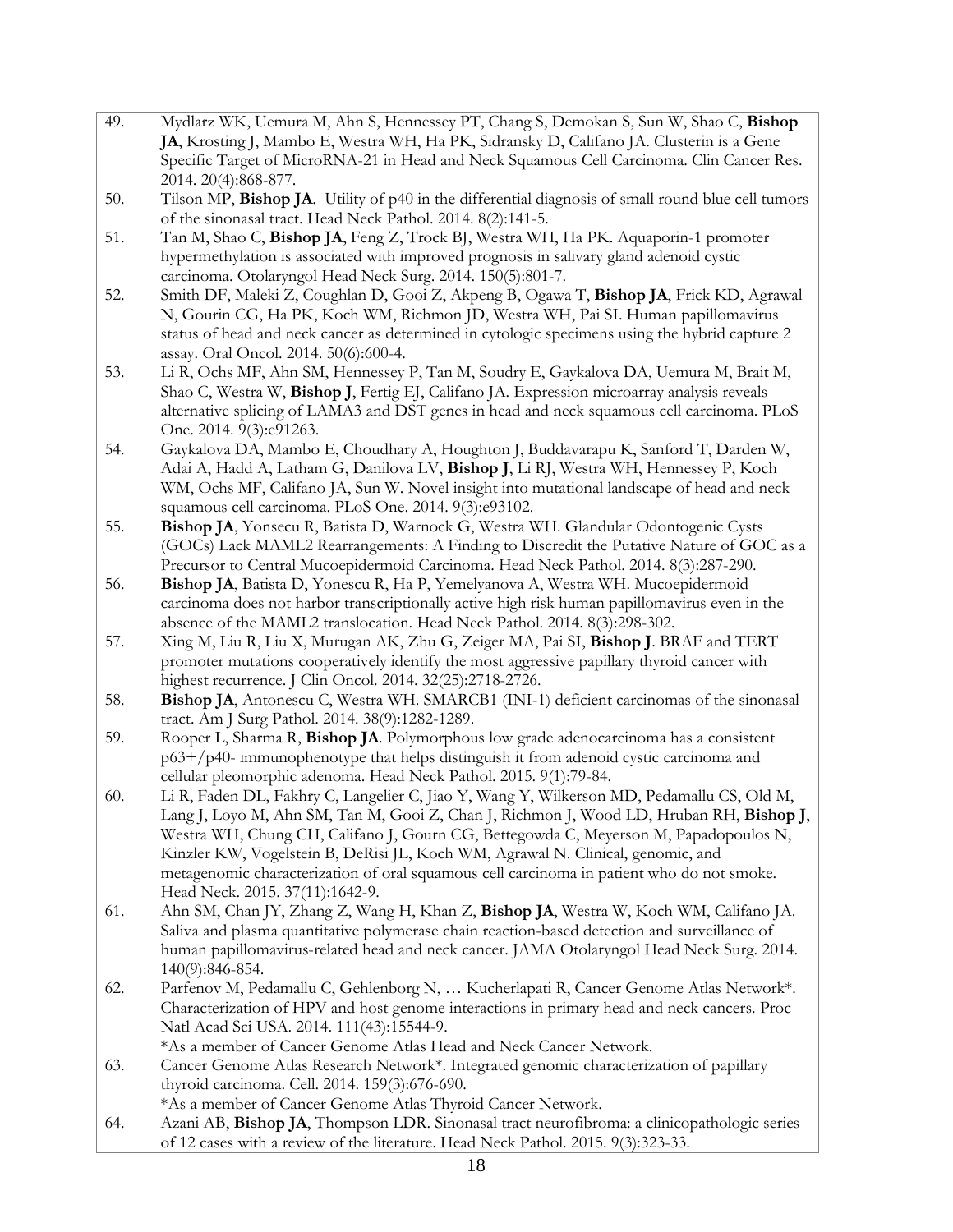- 65. Gibson TC, **Bishop JA**, Thompson LDR. Parotid gland nodular fasciitis: a clinicopathologic series of 12 cases with a review of 18 cases from the literature. Head Neck Pathol. 2015. 9(3):334- 44.
- 66. Lau SK, **Bishop JA**, Thompson LDR. Spindle cell lipoma of the tongue: A clinicopathologic study of 8 cases and review of the literature. Head Neck Pathol. 2015. 9(2):253-9.
- 67. Tan W, Guner G, Miyamoto H, Cimino-Mathews A, Gonzalez-Roibon N, Argani P, Li X, Sharma R, Subhawong AP, Rezaei K, Bivalacqua TJ, Epstein JI, **Bishop JA**, Netto GJ. Utility of uroplakin II expression as a marker of urothelial carcinoma. Hum Pathol. 2015. 46(1):58-64.
- 68. Ahn J, **Bishop JA**, Akpeng B, Pai SI, Best SR. Xenograft model for therapeutic drug testing in recurrent respiratory papillomatosis. 2015. Ann Otol Rhinol Laryngol. 124(2):110-115.
- 69. Cancer Genome Atlas Network.\* Comprehensive genomic characterization of head and neck squamous cell carcinomas. 2015. 517:576-582. (Featured cover article) \*As a member of Cancer Genome Atlas Head and Neck Cancer Network.
- 70. Hayashi M, Wu G, Roh J-L, Chang X, Li X, Ahn J, Goldsmith M, Khan Z, **Bishop J**, Zhang Z, Zhou XC, Richmon J, Agrawal N, Koch W. Correlation of gene methylation in surgical margin imprints with local recurrence in head and neck squamous cell carcinoma. Cancer. 2015. 15(12):1957-65.
- 71. Karatayli-Ozgursoy S, Pacheco-Lopez P, Hillel AT, Best SR, **Bishop JA**, Akst LM. Laryngeal dysplasia, demographics, and treatment: a single institution, 20-year review. JAMA Otolaryngol Head Neck Surg. 2015. 141(4):313-8.
- 72. Gilbert J, Schell M, Zhao X, Murphy B, Tanvetyanon T, Leon ME, Hayes N, Haigentz M, Saba NF, Nieva J, **Bishop JA**, Sidransky D, Ravi D, Bedi A, Chung CH. A randomized phase II efficacy and correlative studies of cetuximab with or without sorafenib in recurrent and/or metastatic head and neck squamous cell carcinoma. Oral Oncology. 2015. 51(4):376-382.
- 73. Shi X, Liu R, Qu S, Zhu G, **Bishop J**, Liu X, Sun H, Shan Z, Wang E, Luo Y, Yang X, Zhao J, Du J, El-Naggar AK, Teng W, Xing M. Association of TERT promoter mutation 1,295,228 C>T with *BRAF* V600E mutation, older patient age, and distant metastasis in anaplastic thyroid cancer. J Clin Endocrinol Metab. 2015. 100(4):376-382.
- 74. Rettig EM, Chung CH, **Bishop JA**, Howard JD, Sharma R, Li RJ, Douville C, Karchin R, Izumchenko E, Sidransky D, Koch WM, Califano J, Agrawal N, Fakhry C. Cleaved NOTCH1 expression pattern in head and neck squamous cell carcinoma is associated with NOTCH1 mutation, HPV status, and high-risk features. Cancer Prev Res. (Phila.) 2015. 8(4):287-295.
- 75. Chung CH, Guthrie VB, Masica DL, Tokheim C, Kang H, Richmon J, Agrawal N, Fakhry C, Quon H, Subramaniam RM, Zuo Z, Seiwert T, Chalmers ZR, Frampton GM, Ali SM, Yelensky R, Stephens PJ, Miller VA, Karchin R, **Bishop JA**. Genetic alterations in head and neck squamous cell carcinoma determined by cancer gene-targeted sequencing. Ann Oncol. 2015. 26(6):1216-23.
- 76. **Bishop JA**, Alaggio R, Zhang L, Seethala RR, Antonescu CR. Adamantinoma-like Ewing family tumors of the head and neck: a pitfall in the differential diagnosis of basaloid and myoepithelial carcinoma. Am J Surg Pathol. 2015. 39(9):1267-74.
- 77. Gaykalova DA, Manola JB, Ozawa H, Zizkova V, Morton K, **Bishop JA**, Sharma R, Zhang C, Michailidi C, Considine M, Tan M, Fertig EJ, Hennessey PT, Ahn J, Koch WM, Westra WH, Khan Z, Chung CH, Ochs MF, Califano JA. NF-κB and STAT3 transcription factor signatures differentiate HPV-positive and HPV-negative head and neck squamous cell carcinoma. Int J Cancer. 2015. 137(8):1879-89.
- 78. **Bishop JA**, Yonescu R, Epstein JI, Westra WH. A subset of prostatic basal cell carcinomas harbor the MYB rearrangement of adenoid cystic carcinoma. Hum Pathol. 2015. 46(8):1204-8.
- 79. Rettig EM, Tan M, Ling S, Yonescu R, **Bishop JA**, Fakhry C, Ha PK. MYB rearrangement and clinicopathologic characteristics in head and neck adenoid cystic carcinoma. Laryngoscope. 2015. 125(9):E292-9.
- 80. Verduin L, **Bishop JA**, Mills SE. Gnathic and peripheral ameloblastomas lack human papillomavirus DNA. Ann Diagn Pathol. 2015. 19(5):306-309.
- 81. Wang Y, Springer S, Mulvey CL, Silliman N, Schaefer J, Sausen M, James N, Rettig EM, Guo T, Pickering CR, **Bishop JA**, Chung CH, Califano JA, Eisele DW, Fakhry C, Gourin CG, Ha P,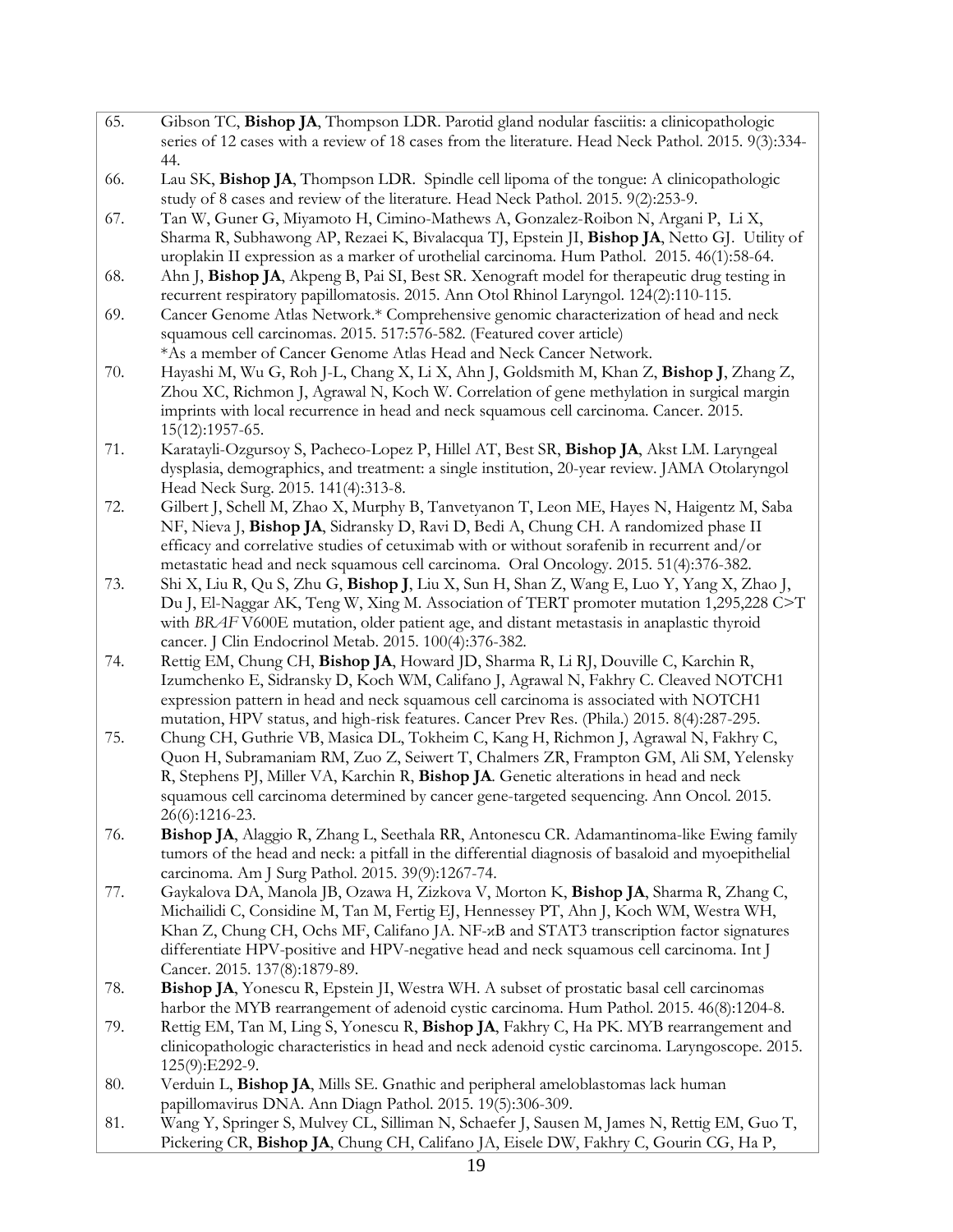Kang H, Kiess A, Koch WM, Myers JN, Quon H, Richmon JD, Sidransky D, Tufano RP, Westra WH, Bettegowda C, Diaz LA Jr., Papadopoulos N, Kinzler KW, Vogelstein B, Agrawal N. Detection of somatic mutations and HPV in the saliva and plasma of patients with head and neck squamous cell carcinomas. Sci Transl Med. 2015. 7(293):293ra104.

- 82. Pang J, Mydlarz WK, Gooi Z, Waters KM, **Bishop J**, Sciubba JJ, Kim YJ, Fakhry C. Follicular dendritic sarcoma of the head and neck: case report, literature review, and pooled analysis of 97 cases. Head Neck. 2016. 38(S1):E2241-E2249.
- 83. Lewis JS Jr., Tarabishy Y, Luo J, Mani H, **Bishop JA**, Leon M, Prasad ML, Zu H, Di Palma S. Inter- and Intra-observer variability in the classification of extracapsular extension in p16 positive oropharyngeal squamous cell carcinoma metastases. Oral Oncol. 2015. 51(11):985-90.
- 84. **Bishop JA**, Westra WH. Ciliated HPV-related carcinoma: a well-differentiated form of head and neck carcinoma that can be mistaken for a benign cyst. Am J Surg Pathol. 2015. 39(11):1591- 1595.
- 85. Gaykalova DA, Vatapalli R, Wei Y, Tsai H-L, Wang H, Zhang C, Hennessey PT, Tan M, Li R, Ahn J, Khan Z, Westra WH, **Bishop JA**, Zaboli D, Koch WM, Khan T, Ochs MF, Califano JA. Outlier analysis defines zinc finger gene family DNA methylation in tumor and saliva of head and neck cancer patients. PLOS One. 2015. 10(11):e0142148.
- 86. Cowan ML, Thompson LD, Leon ME, **Bishop JA**. Low-grade fibromyxoid sarcoma of the head and neck: a clinicopathologic series and review of the literature. Head Neck Pathol. 2016; 10(2): 161-6.
- 87. Karatayli-Ozgursoy S, **Bishop J**, Hillel AT, Akst LM, Best SR. Risk factors for dysplasia in recurrent respiratory papillomatosis in an adult and pediatric population. Ann Otol Rhinol Laryngol. 2016. 125(3):235-41.
- 88. Faquin WC, Wong LQ, Afrogheh A, Ali SZ, **Bishop J**, Bongiovanni M, Pusztaseri M, Vandenbussche C, Gourmaud J, Vaickus LJ, Baloch ZW. The impact of reclassifying non invasive follicular variant of papillary thyroid carcinoma on the risk of malignancy in the Bethesda system for reporting thyroid cytopathology. Cancer Cytopathol. 2016. 124(3):181-7.
- 89. Hipp J, Jing X, Zarka M, Schmitt AC, Siddiqui MT, Wakely Jr P, **Bishop J**, Ali SZ. Cytomorphologic characteristics and differential diagnoses of lymphoepithelial carcinoma of the parotid. J Am Soc Cytopathol. 2016. 5(2): 93-9.
- 90. Thompson ED, Stelow EB, Mills SE, Westra WH, **Bishop JA**. Large cell neuroendocrine carcinoma of the head and neck: a clinicopathologic series of 10 cases with an emphasis on HPV status. Am J Surg Pathol. 2016. 40(4):471-8.
- 91. Fakhry C, Qualliotine J, Zhang Z, Agrawal N, Gaykalova D, **Bishop J**, Subramanian R, Koch W, Chung C, Eisele D, Califano J, Viscidi R. Serum antibodies to HPV type 16 early proteins as biomarkers for risk stratification and recurrence of HPV-associated head and neck cancer. Cancer Prev Res. 2016. 9(2):135-41.
- 92. Schwartz LE, Khani F, **Bishop JA**, Epstein JI. Carcinoma of the uterine cervix involving the genitourinary tract: a potential diagnostic dilemma. Am J Surg Pathol. 2016. 40(1):27-35.
- 93. Huang SC, Ghossein RA, **Bishop JA**, Zhang L, Chen TC, Huang HY, Antonescu CR. Novel PAX3-NCOA1 fusions in biphenotypic sinonasal sarcoma with focal rhabdomyoblastic differentiation. Am J Surg Pathol. 2016. 40(1):51-9.
- 94. Rowe SP, **Bishop JA**, Prescott JD, Salvatori R, Fishman EK. CT appearance of adrenal cystic lymphangioma: radiologic-pathologic correlation. AJR Am J Roentgenol. 2016. 206(1):81-5.
- 95. Rettig EM, Talbot C, Sausen M, Jones S, **Bishop JA**, Wood LD, Tokheim C, Niknafs N, Karchin R, Fertig E, Wheelan S, Marchionni L, Considine M, Fakhry C, Papadopoulos N, Kinzler KW, Vogelstein B, Ha PK, Agrawal N. Whole-genome sequencing of salivary gland adenoid cystic carcinoma. Cancer Prev Res (Phila). 2016. 9(4):265-74.
- 96. Fazeli R, VandenBussche CJ, **Bishop JA**, Ali SZ. Cytological diagnosis of follicular variant of papillary thyroid carcinoma before and after the Bethesda system for reporting thyroid cytopathology. Acta Cytol. 2016. 60(1):14-8.
- 97. Aragon Han P, Kim HS, Cho S, Fazeli R, Najafian A, Khawaja H, McAlexander M, Dy B, Sorensen M, Aronova A, Sebo TJ, Giordano TJ, Fahey TJ 3rd, Thompson GB, Gauger PG, Somervell H, **Bishop JA**, Eshleman JR, Schneider EB, Witwer KW, Umbricht CB, Zeiger MA.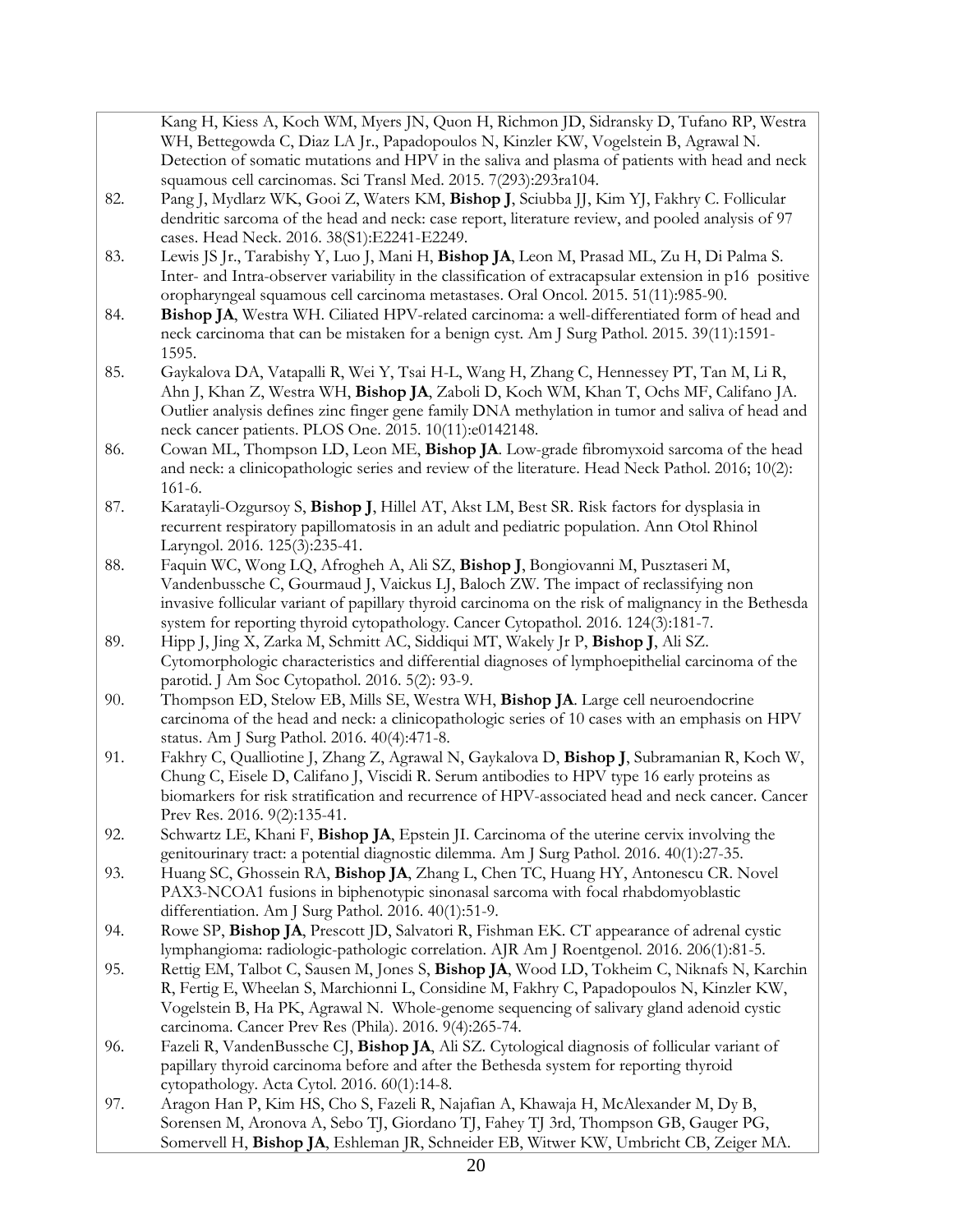Association of BRAFV600E Mutation and MicroRNA Expression with Central Lymph Node Metastases in Papillary Thyroid Cancer: A Prospective Study from Four Endocrine Surgery Centers. Thyroid. 2016. 26(4):532-42.

- 98. Rooper LM, Gandhi M, **Bishop JA**, Westra WH. RNA in-situ hybridization is a practical and effective method for determining HPV status of oropharyngeal squamous cell carcinoma including discordant cases that are p16 positive by immunohistochemistry but HPV negative by DNA in-situ hybridization. Oral Oncol. 2016. 55:11-6.
- 99. Guo T, Gaykalova DA, Considine M, Wheelan S, Pallavajjala A, **Bishop JA**, Westra WH, Ideker T, Koch WM, Khan Z, Fertig EJ, Califano JA. Characterization of functionally active gene fusions in human papillomavirus related oropharyngeal squamous cell carcinoma. Int J Cancer. 2016. 139(2):373-82.
- 100. Vizcaino MA, **Bishop J**, Sharma R, Refaey K, Quiñones-Hinojosa A, Rodriguez FJ. Intracranial solitary fibrous tumor/ hemangiopericytoma with osteoclast-like multinucleated giant cells: comparison with giant cell-rich solitary fibrous tumor. Clin Neuropathol. 2016. 35(4):171-7.
- 101. Guner G, **Bishop JA**, Bezerra SM, Taheri D, Zahavi DJ, Rodriguez MA, Sharma R, Epstein JI, Netto GJ. The Utility of STAT6 and ALDH1 Expression in the Differential Diagnosis of Solitary Fibrous Tumor vs Prostate Specific Stromal Neoplasms. Hum Pathol. 2016. 54:184-8.
- 102. Rooper LM, Huang S-C, Antonescu CR, Westra WH, **Bishop JA**. Biphenotypic Sinonasal Sarcoma: An Expanded Immunoprofile Including Consistent Nuclear Beta-Catenin Positivity and Absence of SOX10 Expression. Hum Pathol. 2016. 55:44-50.
- 103. Ling S, Rettig EM, Tan M, Chang X, Wang Z, Brait M, **Bishop JA**, Fertig EJ, Considine M, Wick MJ, Ha PK. Identification of methylated genes in salivary gland adenoid cystic carcinoma xenografts using global demethylation and methylation microarray screening. Int J Oncol. 2016. 49(1):225-34.
- 104. Taheri D, Zahavi DJ, Del Carmen Rodriguez M, Meliti A, Rezaee N, Yonescu R, Ricardo BF, Dolatkhah S, Ning Y, **Bishop JA**, Netto GJ, Sharma R. For staining of ALK protein, the novel D5F3 antibody demonstrates superior overall performance in terms of intensity and extent of staining in comparison to the currently used ALK1 antibody. Virchows Arch. 2016. 469(3):345- 50.
- 105. **Bishop JA**, French CA, Ali SZ. Cytopathologic Features of NUT Midline Carcinoma: A Series of 26 Specimens from 13 Patients. Cancer Cytopathol. 2016. 124(12):901-908.
- 106. Collins JA, Ping B, **Bishop JA**, Ali SZ. Carcinoma Showing Thymus-like Differentiation (CASTLE): Cytopathologic Features and Differential Diagnosis. Acta Cytol. 2016. 60(5):421-428.
- 107. Rowe SP, Mathur A, **Bishop JA**, Epstein JI, Prescott JD, Salvatori R, Siegelman SS, Fishman EK. Computed tomography appearance of surgically resected adrenal hematomas. J Comput Assist Tomogr. 2016. 40(6):892-895.
- 108. Kang H, Tan M, **Bishop JA**, Jones S, Sausen M, Ha PK, Agrawal N. Whole-Exome Sequencing of Salivary Gland Mucoepidermoid Carcinoma. Clin Cancer Res. 2017. 23(1):283-288.
- 109. **Bishop JA**, Taube JM, Su A, Binder SW, Kazakov DV, Michal M, Westra WH. Secretory carcinoma of the skin harboring *ETV6* gene fusions: A cutaneous analogue to secretory carcinomas of the breast and salivary glands. Am J Surg Pathol. 2017. 41(1):62-66.
- 110. Zhang T, Shen X, Liu R, Zhu G, **Bishop J**, Xing M. Epigenetically upregulated WIPF1 plays a major role in BRAF V600E-promoted papillary thyroid cancer aggressiveness. Oncotarget. 2017. 8(1):900-914.
- 111. Agaimy A, Hartmann A, Antonescu CR, Chiosea SI, El-Mofty SK, Geddert H, Ito H, Lewis Jr. JS, Markl B, Mills SE, Riener MO, Robertson T, Sandison A, Semrau S, Simpson RHW, Stelow E, Westra WH, **Bishop JA**. SMARCB1 (INI-1)-deficient Sinonasal Carcinoma: A Series of 39 Cases Expanding the Morphological and Clinicopathological Spectrum of a Recently Described Entity. Am J Surg Pathol. 2017. 41(4):458-471.
- 112. Hellquist H, French CA, **Bishop JA**, Coca-Pelaz A, Propst EJ, Paiva Correia A, Ngan BY, Grant R, Cipriani NA, Vokes D, Henrique R, Pardal F, Vizcaino JR, Rinaldo A, Ferlito A. NUT midline carcinoma of the larynx: An international series and review of the literature. Histopathology. 2017. 70:861-868.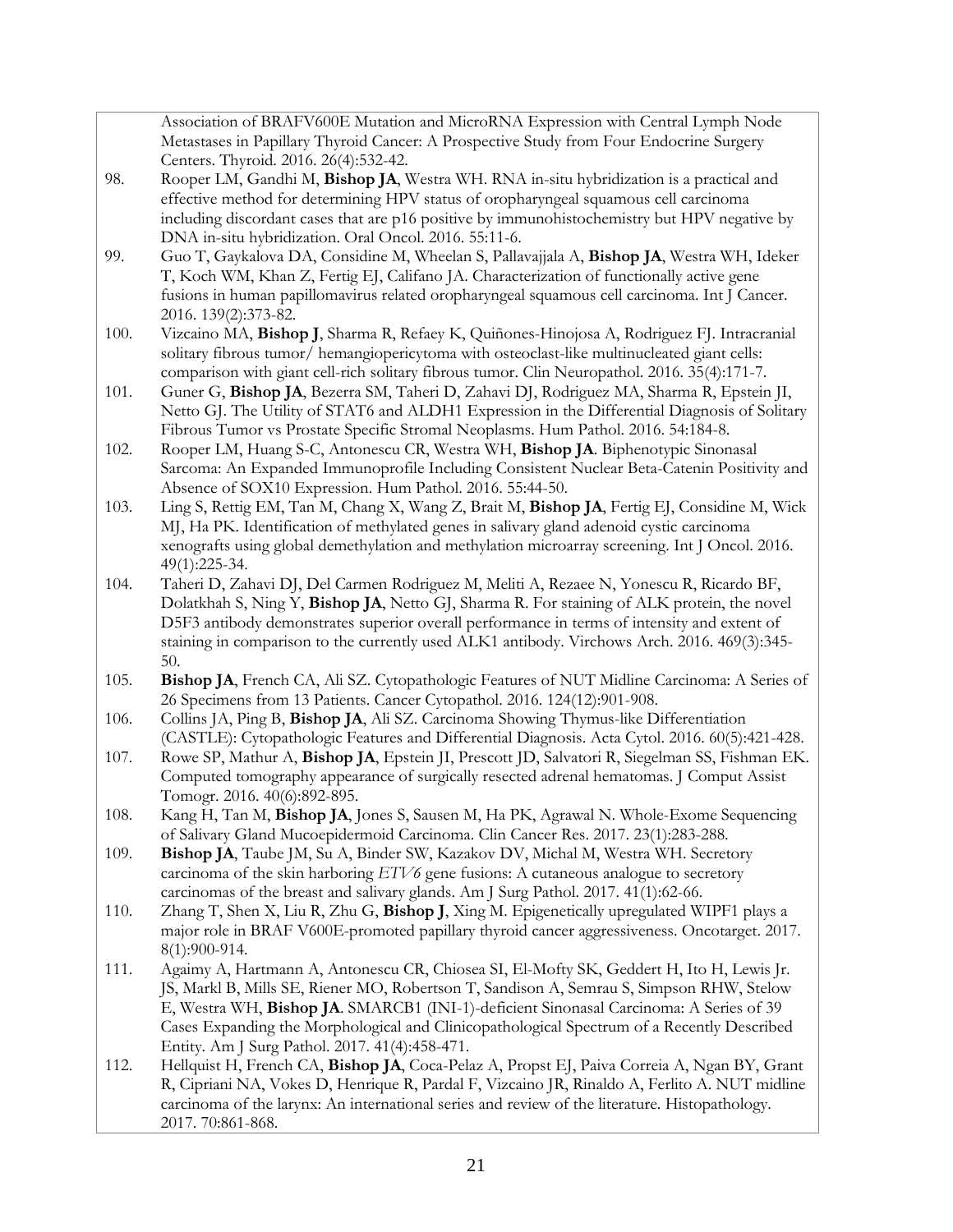- 113. Dettloff J, Seethala RR, Stevens TM, Brandwein-Gensler M, Centeno BA, Otto K, Bridge JA, **Bishop JA**, Leon ME. Mammary analog secretory carcinoma (MASC) involving the thyroid gland: a report of the first 3 cases. Head Neck Pathol. 2017. 11(2):124-130.
- 114. Liu R\*, **Bishop J**\*, Zhu G, Zhang T, Ladenson PW, Xing M. Mortality risk stratification by combining BRAF V600E and TERT promoter mutations in papillary thyroid cancer. JAMA Oncol. 2017. 3(2):202-208. \*Co-first authors.
- 115. Patel MA, Eytan DF, **Bishop J**, Califano JA. Favorable Swallowing Outcomes following Vagus Nerve Sacrifice for Vagal Schwannoma Resection. Otolaryngol Head Neck Surg. 2017;156(2):329-333.
- 116. Ishii M, **Bishop JA**, Gallia G. Assessment of frozen section margin analysis during olfactory neuroblastoma surgery. Laryngoscope. 2017;127(8):1735-1741.
- 117. Andreasen S, **Bishop JA**, Hansen TvO, Westra WH, Bilde A, von Buchwald C, Kiss, K. Human Papillomavirus-related Carcinoma with Adenoid Cystic-like Features of the Sinonasal Tract: Clinical and Morphological Characterization of 6 New Cases. Histopathology. 2017. 70(6):880- 888.
- 118. Gaykalova DA, Zizkova V, Guo T, Tiscareno I, Wei Y, Vatapalli R, Hennessey PT, Ahn J, Danilova L, Khan Z, **Bishop JA**, Gutkind JS, Koch WM, Westra WH, Fertig EJ, Ochs MF, Califano JA. Integrative computational analysis of transcriptional and epigenetic alterations implicates DTX1 as a putative tumor suppressor gene in HNSCC. Oncotarget. 2017. 8(9):15349- 15363
- 119. Hang JF, Lilo MT, **Bishop JA**, Ali SZ. Diagnostic Accuracy of Fine Needle Aspiration in Thyroid Nodules Arising in Patients with Graves Disease. Acta Cytol. 2017. 61(2):117-124.
- 120. Rooper LM, **Bishop JA**, Westra WH. Transcriptionally Active High-Risk Human Papillomavirus is Not a Common Etiologic Agent in the Malignant Transformation of Inverted Schneiderian Papillomas. Head Neck Pathol. 2017. 11(3):346-353.
- 121. Rooper LM, Onenerk M, Siddiqui MT, Faquin WC, **Bishop JA**, Ali SZ. Nodular Oncocytic Hyperplasia: Can Cytomorphology Allow Preoperative Diagnosis of a Non-Neoplastic Salivary Disease? Cancer Cytopathol. 2017. 125(8):627-634.
- 122. Dogan S, Chute DJ, Xu B, Chandramohan R, Casanova-Murphy J, Nafa K, **Bishop JA**, Chiosea SI, Stelow EB, Ganly I, Pfister D, Katabi N, Ghossein RA, Berger MF. Frequent IDH2 R172 Mutations in Undifferentiated and Poorly-Differentiated Sinonasal Carcinomas. J Pathol. 2017. 242(4):400-408.
- 123. Andreasen S, Skalova A, Agaimy A, **Bishop JA**, Laco J, Leivo I, Franchi A, Larsen SR, Erentaite D, Ulhoi BP, von Buchwald C, Melchior LC, Michal M, Kiss K. ETV6 Gene Rearrangements Characterize a Morphologically Distinct Subset of Sinonasal Low-grade Non-intestinal-type Adenocarcinoma. A Novel Translocation-associated Carcinoma Restricted to the Sinonasal Tract. Am J Surg Pathol. 2017. 41(11):1552-1560.
- 124. Allison DB, McCuiston AM, **Bishop JA**, Maleki Z. Cystic Major Salivary Gland Lesions: Utilizing Fine Needle Aspiration to Optimize the Clinical Management of a Broad and Diverse Differential Diagnosis. Diagn Cytopathol. 2017. 45(9):800-807.
- 125. Hang JF, Shum CH, Ali SZ, **Bishop JA**. Cytological Features of the Warthin-Like Variant of Salivary Mucoepidermoid Carcinoma. Diagn Cytopathol. 2017. 45(12):1132-1136.
- 126. Giannico GA, Gown AM, Epstein JI, Revetta F, **Bishop JA**. Role of SATB2 in Distinguishing Site of Origin in Glandular Lesions of the Bladder/Urinary Tract. Hum Pathol. 2017. 67:152-159.
- 127. Lai X, Umbricht CB, Fisher K, **Bishop J**, Shi Q, Chen S. Identification of novel biomarker and therapeutic target candidates for diagnosis and treatment of follicular carcinoma. J Proteomics. 2017. 166:59-97.
- 128. Lewis JS, Chernock R, **Bishop JA**. Squamous and Neuroendocrine Specific Immunohistochemical Markers in Head and Neck Squamous Cell Carcinoma - A Tissue Microarray Study. Head Neck Pathol. 2018. 12(1):62-70.
- 129. McCuiston A, **Bishop JA**. Usefulness of NKX2.2 Immunohistochemistry for Distinguishing Ewing Sarcoma from Other Sinonasal Small Round Blue Cell Tumors. Head Neck Pathol. 2018. 12(1):89-94.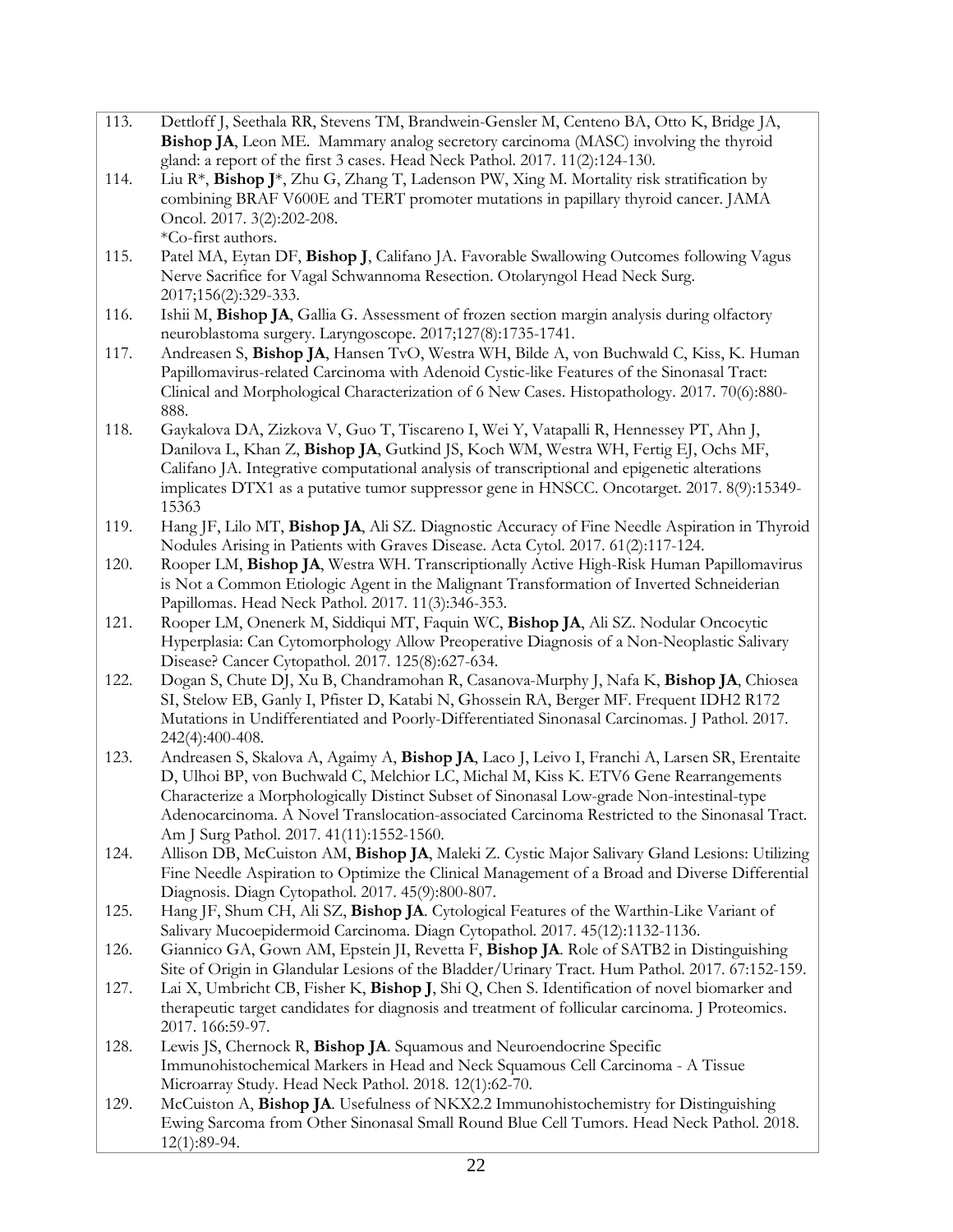- 130. Eytan DF, Yin LX, Maleki Z, Koch WM, Tufano RP, Eisele DW, Boahene KDO, Fahkry C, **Bishop JA**, Westra WH, Gourin CG. Utility of Fine Needle Aspiration in Parotid Lesions. Laryngoscope. 2018. 128(2):398-402.
- 131. **Bishop JA**, Cowan ML, Shum CH, Westra WH. MAML2 Rearrangements in Variant Forms of Mucoepidermoid Carcinoma: Ancillary Diagnostic Testing for the Ciliated and Warthin-Like Variants. Am J Surg Pathol. 2018. 42(1):130-136.
- 132. Weissferdt A, Kalhor N, **Bishop JA**, Jang SJ, Ro J, Petersson F, Wu B, Langman G, Bancroft H, Bi Y, Meng Y, Medeiros F, Brunnstrom H, Spagnolo D, Chai SM, Laycock A, Wakely PE, Elmberger G, Soares FA, Campos AM, Rice D, Mehran RJ, Sepesi B, Walsh G, Kaiser L, Moran CA. Thymoma: A clinicopathological correlation of 1470 cases from the Thymic International Group (TIG). Hum Pathol. 2018. 73:7-15.
- 133. **Bishop JA**, Andreasen S, Hang JF, Bullock MJ, Chen TY, Franchi A, Garcia JJ, Gnepp DR, Gomez-Fernandez CR, Ihrler S, Kuo YJ, Lewis Jr JS, Magliocca KR, Pambuccian S, Sandison A, Uro-Coste E, Stelow E, Kiss K, Westra WH. HPV-related Multiphenotypic Sinonasal Carcinoma: An Expanded Series of 49 Cases of the Tumor Formerly Known as HPV-related Carcinoma with Adenoid Cystic Carcinoma-like Features. Am J Surg Pathol. 2017. 41(12):1690-1701.
- 134. Thompson LDR, Jo VY, Agaimy A, Llombart-Bosch A, Morales GN, Machado I, Flucke U, Wakely PE Jr., Miettinen M, **Bishop JA**. Sinonasal tract alveolar rhabdomyosarcoma in adults: a clinicopathologic and immunophenotypic study of fifty-two cases with emphasis on epithelial immunoreactivity. Head Neck Pathol. 2018. 12(2):181-192.
- 135. Gelwan E, Malm IJ, Khararjian A, Fakhry C, **Bishop JA**, Westra WH. Nonuniform distribution of high-risk human papillomavirus in squamous cell carcinomas of the oropharynx: rethinking the anatomic borders of oral and oropharyngeal squamous cell carcinoma from an oncologic HPV perspective. Am J Surg Pathol. 2017. 41(12):1722-1728.
- 136. **Bishop JA**, Rooper LM, Chiosea SI, Westra WH. Clear cell carcinoma of salivary glands is frequently p16-positive: a pitfall in the interpretation of oropharyngeal biopsies. Am J Surg Pathol. 2018. 42(3):367-371.
- 137. Ahn J, **Bishop JA**, Roden RBS, Allen CT, Best SRA. The PD-1 and PD-L1 pathway in recurrent respiratory papillomatosis. Laryngoscope. 2018. 128(1):E27-E32.
- 138. Lilo M, **Bishop JA**, Olson MT, Ali SZ. Adamantinoma-like Ewing sarcoma of the parotid gland: cytopathologic findings and differential diagnosis. Diagn Cytopathol. 2018. 46(3):263-266.
- 139. Kelley DZ, Flam E, Izumchenko E, Danilova L, Wulf HA, Guo T, Singman DA, Afsari B, Skaist A, Considine M, Stavrovskaya E, **Bishop JA**, Westra WH, Khan Z, Koch WM, Sidranski D, Wheelan SJ, Califano J, Favorov AV, Fertig EJ, Gaykalova DA. Integrated analysis of wholegenome ChIP-Seq and RNA-Seq data of primary head and neck tumor samples associates HPV integration sites with open chromatin marks. Cancer Res. 2017. 77(23):6538-6550.
- 140. **Bishop JA**, Westra WH. MYB Translocation Status in Salivary Gland Epithelial-Myoepithelial Carcinoma: Evaluation of Classic, Variant, and Hybrid Forms. Am J Surg Pathol. 2018. 42(3):319- 325.
- 141. Lewis JS Jr., Beadle B, **Bishop JA**, Chernock RD, Colasacco C, Lacchetti C, Moncur JT, Rocco JW, Schwartz MR, Seethala RR, Thomas NE, Westra WH, Faquin WC. Human papillomavirus testing in head and neck carcinomas: Guideline from the College of American Pathologists. Arch Pathol Lab Med. 2018. 142(5):559-597.
- 142. Andreasen S, Melchior LC, Kiss K, **Bishop JA**, Høgdall E, Grauslund M, Wessel I, Homøe P, Agander TK. The PRKD1 E710D hotspot mutation is highly specific in separating polymorphous adenocarcinoma of the palate from adenoid cystic carcinoma and pleomorphic adenoma on FNA. Cancer Cytopathol. 2018. 126(4):275-281.
- 143. Rooper LM, **Bishop JA**, Westra WH. INSM1 is a Sensitive and Specific Marker of Neuroendocrine Differentiation in Head and Neck Tumors. Am J Surg Pathol. 2018. 42(5):665- 671.
- 144. Rooper LM, Karantanos T, Ning Y, **Bishop JA**, Gordon SW, Kang H. Salivary secretory carcinoma with a novel *ETV6-MET* fusion: expanding the molecular spectrum of a recently described entity. Am J Surg Pathol. 2018. 42(8):1121-1126.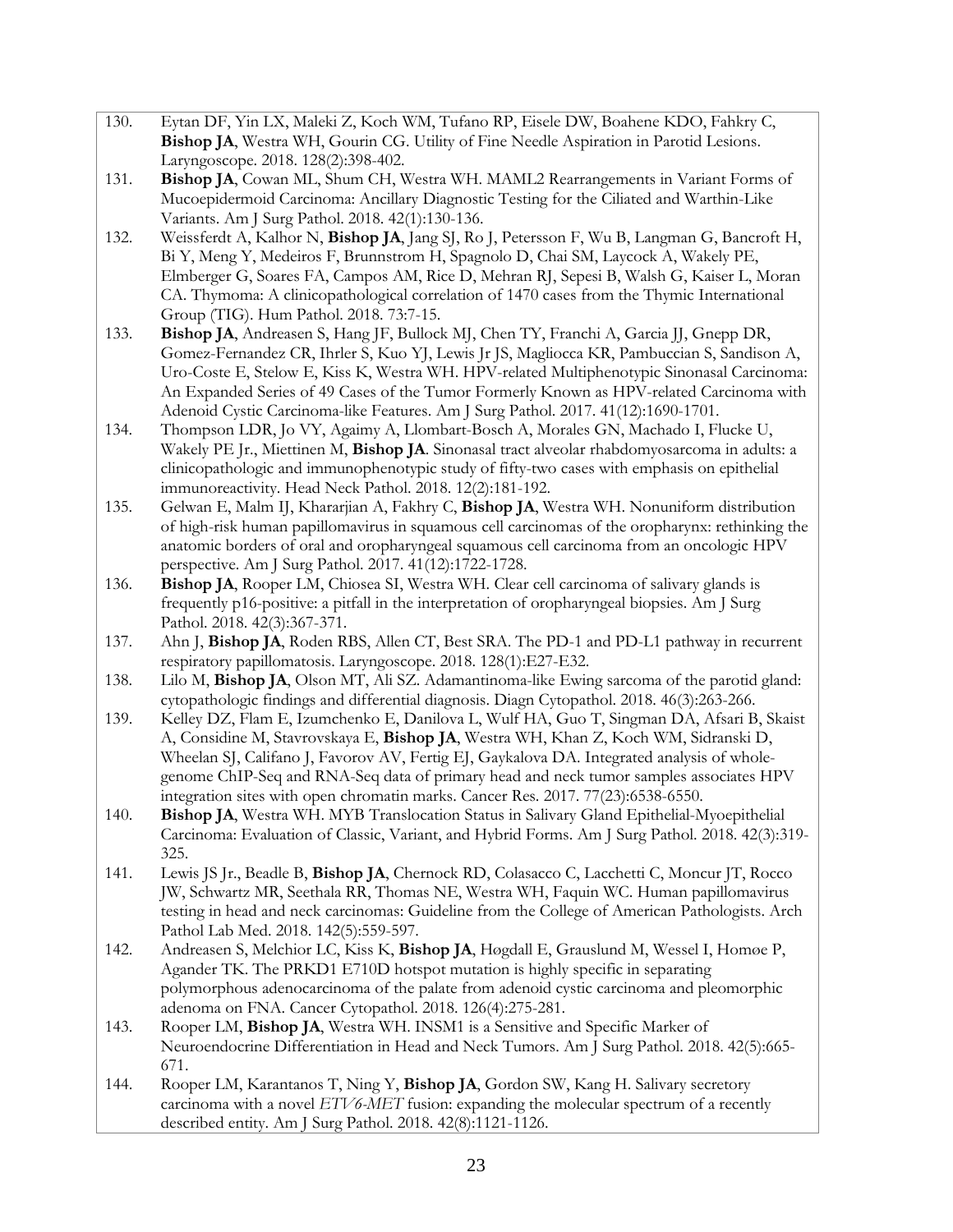- 145. Mito JK, **Bishop JA**, Sadow PM, Stelow EB, Faquin WC, Mills SE, Krane JF, French CA, Fletcher CDM, Hornick JL, Sholl LM, Jo VY. Immunohistochemical Detection and Molecular Characterization of IDH-mutant Sinonasal Undifferentiated Carcinomas. Am J Surg Pathol. 2018. 42(8):1067-1075.
- 146. Weinreb I, **Bishop JA**, Chiosea SI, Seethala RR, Perez-Ordonez B, Zhang L, Sung YS, Chen CL, Assaad A, Oliai BR, Antonescu CR. Recurrent RET Gene Rearrangements in Intraductal Carcinomas of Salivary Gland. Am J Surg Pathol. 2018. 42(4):442-452.
- 147. Dickson BC, Antonescu CR, Argyris PP, Bilodeau EA, Bullock MJ, Freedman PD, Gnepp DR, Jordan RC, Koutlas IG, Lee CH, Leong I, Merzianu M, Purgina BM, Thompson LDR, Wehrli B, Wright JM, Swanson D, Zhang L, **Bishop JA**. Ectomesenchymal Chondromyxoid Tumor: A Neoplasm Characterized by Recurrent RREB1-MKL2 Fusions. Am J Surg Pathol. 2018. 42(10):1297-1305.
- 148. Rettig EM, **Bishop JA**, Agrawal N, Chung CH, Sharma R, Zamuner F, Li RJ, Koch WM, Califano JA, Guo T, Gaykalova DA, Fakhry C. HEY1 is expressed independent of NOTCH1 and is associated with poor prognosis in head and neck squamous cell carcinoma. Oral Oncol. 2018;82:168-175.
- 149. Augustin J, Mandavit M, Outh-Gauer S, Grard O, Gasne C, Lépine C, Mirghani H, Hans S, Bonfils P, Denize T, Bruneval P, **Bishop JA**, Fontugne J, Péré H, Tartour E, Badoual C. HPV RNA CISH score identifies two prognostic groups in a p16 positive oropharyngeal squamous cell carcinoma population. Mod Pathol. 2018;31(11):1645-1652.
- 150. Ren S, Gaykalova D, Wang J, Guo T, Danilova L, Favorov A, Fertig E, **Bishop J**, Khan Z, Flam E, Wysocki PT, DeJong P, Ando M, Liu C, Sakai A, Fukusumi T, Haft S, Sadat S, Califano JA. Discovery and development of differentially methylated regions in human papillomavirus related oropharyngeal squamous cell carcinoma. Int J Cancer. 2018. 143(10):2425-2436.
- 151. Skálová A, Vanecek T, Uro-Coste E, **Bishop JA**, Weinreb I, Thompson LDR, de Sanctis S, Schiavo-Lena M, Laco J, Badoual C, Santana Conceiçao T, Ptáková N, Baněčkova M, Miesbauerová M, Michal M. Molecular Profiling of Salivary Gland Intraductal Carcinoma Revealed a Subset of Tumors Harboring NCOA4-RET and Novel TRIM27-RET Fusions: A Report of 17 cases. Am J Surg Pathol. 2018;42(11):1445-1455.
- 152. Thompson LDR, Magliocca KR, Andreasen S, Kiss K, Rooper L, Stelow E, Wenig BM, **Bishop JA**. CAIX and pax-8 Commonly Immunoreactive in Endolymphatic Sac Tumors: A Clinicopathologic Study of 26 Cases with Differential Considerations for Metastatic Renal Cell Carcinoma in von Hippel-Lindau Patients. Head Neck Pathol. 2019;13(3):355-363.
- 153. Franchi A, **Bishop JA**, Coleman H, Flucke U, Licitra LF, Pendas JLL, Stelow EB, Toner M, Weinreb I, Wenig BM, Thompson LDR. Data Set for the Reporting of Carcinomas of the Nasal Cavity and Paranasal Sinuses: Explanations and Recommendations of the Guidelines From the International Collaboration on Cancer Reporting. Arch Pathol Lab Med. 2019. 143(4):424-431.
- 154. Kelley DZ, Flam EL, Guo T, Danilova LV, Zamuner FT, Bohrson C, Considine M, Windsor EJ, **Bishop JA**, Zhang C, Koch WM, Sidransky D, Westra WH, Chung CH, Califano JA, Wheelan S, Favorov AV, Florea L, Fertig EJ, Gaykalova DA. Functional characterization of alternatively spliced GSN in head and neck squamous cell carcinoma. Transl Res. 2018;202:109-119.
- 155. Gallia GL, Zhang M, Ning Y, Haffner MC, Batista D, Binder ZA, **Bishop JA,** Hann CL, Hruban RH, Ishii M, Klein AP, Reh DD, Rooper LM, Salmasi V, Tamargo RJ, Wang Q, Williamson T, Zhao T, Zou Y, Meeker AK, Agrawal N, Vogelstein B, Kinzler KW, Papadopoulos N, Bettegowda C. Genomic analysis identifies frequent deletions of Dystrophin in olfactory neuroblastoma. Nat Commun. 2018; 9(1):5410.
- 156. Shah AA, Oliai BR, **Bishop JA**. Consistent LEF-1 and MYB Immunohistochemical Expression in Human Papillomavirus-Related Multiphenotypic Sinonasal Carcinoma: A Potential Diagnostic Pitfall. Head Neck Pathol. 2019; 13(2):220-224.
- 157. Rooper LM, Jo VY, Antonescu CR, Nose V, Westra WH, Seethala RR, **Bishop JA**. Adamantinoma-like Ewing Sarcoma of the Salivary Glands: A Newly Recognized Mimicker of Basaloid Salivary Carcinomas. Am J Surg Pathol. 2019. 43(2):187-194.
- 158. Andreasen S, Varma S, Barasch N, Thompson LDR, Miettinen M, Rooper L, Stelow EB, Agander TK, Seethala RR, Chiosea SI, Homøe P, Wessel I, Larsen SR, Erentaite D, **Bishop JA**,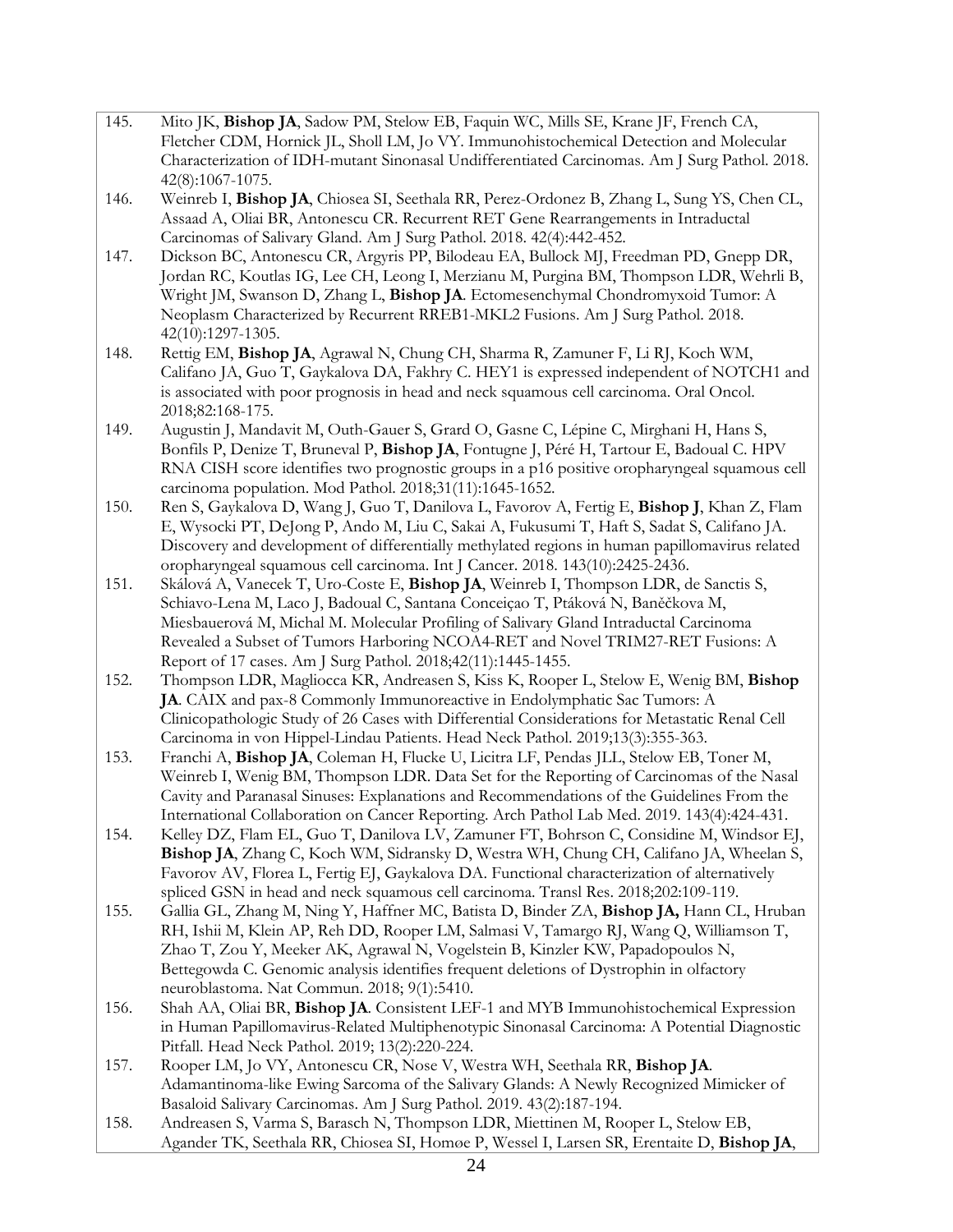Ulhøi BP, Kiss K, Melchior LC, Pollack JR, West RB. The HTN3-MSANTD3 fusion gene defines a subset of acinic cell carcinoma of the salivary gland. Am J Surg Pathol. 2019. 43(4):489- 496.

- 159. Malm IJ, Rooper LM, **Bishop JA**, Ozgursoy SK, Hillel AT, Akst LM, Best SR. Molecular and immunologic analysis of laryngeal squamous cell carcinoma in smokers and non-smokers. Am J Otoloaryngol. 2019. 40(2):213-217.
- 160. McLean-Holden AC, **Bishop JA**, Kessler HP, Myers LL, Radwan AM, Wildey TC, Wright JM, Cheng YL. Spindle-cell variant of ameloblastic carcinoma: a report of 3 cases and demonstration of epithelial-mesenchymal transition in tumor progression. Oral Surg Oral Med Oral Pathol Oral Radiol. 2019;128(3):e113-e121.
- 161. **Bishop JA**, Weinreb I, Swanson D, Westra WH, Qureshi H, Sciubba J, MacMillan C, Rooper LM, Dickson BC. Microsecretory Adenocarcinoma: A Novel Salivary Gland Tumor Characterized by a Recurrent *MEF2C-SS18* Fusion. Am J Surg Pathol. 2019. 43(8):1023-1032.
- 162. Upadhyaya JD, Fitzpatrick SG, Cohen DM, Bilodeau EA, Bhattacharyya I, Lewis JS Jr, Lai J, Wright JM, **Bishop JA**, Leon ME, Islam MN, Seethala R, Padilla RJ, Carlos R, Müller S, Thompson LDR. Inter-observer Variability in the Diagnosis of Proliferative Verrucous Leukoplakia: Clinical Implications for Oral and Maxillofacial Surgeon Understanding: A Collaborative Pilot Study. Head Neck Pathol. In press.
- 163. Agaram NP, Zhang L, Sung YS, Singer S, Stevens T, Prieto-Granada CN, **Bishop JA**, Wood BA, Swanson D, Dickson BC, Antonescu CR. GLI1-amplifications expand the spectrum of soft tissue neoplasms defined by GLI1 gene fusions. Mod Pathol. 2019. 32(11):1617-1626.
- 164. Rooper LM, McCuiston AM, Westra WH, **Bishop JA**. SOX10 immunoexpression in basaloid squamous cell carcinomas: a diagnostic pitfall for ruling out salivary differentiation. Head Neck Pathol. 2019. 13(4):543-547.
- 165. Kurzrock R, Ball DW, Zahurak ML, Nelkin BD, Subbiah V, Ahmed S, O'Connor A, Karunsena E, Parkinson RM, **Bishop JA**, Ha Y, Sharma R, Gocke CD, Zinner R, Rudek MA, Sherman SI, Azad NS. The VEGF Receptor Tyrosine Kinase Inhibitor Pazopanib in Combination with the MEK Inhibitor Trametinib in Advanced Solid Tumors and Differentiated Thyroid Cancers. Clin Cancer Res. 2019; 25(18):5475-5484.
- 166. Skálová A, Ptáková N, Santana T, Agaimy A, Ihrler S, Uro-Coste E, Thompson LDR, **Bishop JA**, Baněčkova M, Rupp NJ, Morbini P, de Sanctis S, Schiavo-Lena M, Vanecek T, Michal M, Leivo I. NCOA4-RET and TRIM27-RET are Characteristic Gene Fusions in Salivary Intraductal Carcinoma, Including Invasive and Metastatic Tumors: Is "Intraductal" Correct? Am J Surg Pathol. 2019;43(10):1303-1313.
- 167. Sangoi AR, **Bishop JA**. Variability of CD34 Expression in Sinonasal Glomangiopericytoma: A Potential Diagnostic Pitfall. Head Neck Pathol. In press.
- 168. Shah AA, Jain D, Ababneh E, Agaimy A, Hoschar AP, Griffith CC, Magliocca KR, Wenig BM, Rooper LM, **Bishop JA**. SMARCB1 (INI-1)-Deficient Adenocarcinoma of the Sinonasal Tract: A Potentially Under-Recognized Form of Sinonasal Adenocarcinoma with Occasional Yolk Sac Tumor-like Features. Head Neck Pathol. In press.
- 169. Hsieh MS\*, **Bishop JA\***, Wang YP, Poh CF, Cheng YL, Lee YH, Jin YT, Yu-Fong Chang J. Salivary sialadenoma papilliferum consists of two morphologically, immunophenotypically, and genetically distinct subtypes. Head Neck Pathol. In press. \*Co-first authors.
- 170. N Benzerdjeb, A Traverse-Glehen, P Philouze, **J Bishop**, M Devouassoux-Shisheboran. Poorly Differentiated Neuroendocrine Carcinoma of the Head and Neck: HPV Status and Impact on Overall Survival of Expression of p16. Histopathology. In press.
- 171. Navale P, Rooper LM, **Bishop JA**, Westra WH. Mucoepidermoid carcinoma of the oropharynx: a tumor type with a propensity for regional metastasis unrelated to histologic grade. Hum Pathol. 2019;93:1-5.
- 172. Kurian EM, Miller R, Mclean-Holden AL, Oliai BR, **Bishop JA**. Low Molecular Weight Cytokeratin Immunostaining for Extrafollicular Reticulum Cells is an Effective Means of Separating Salivary Gland Tumor-Associated Lymphoid Proliferation from True Lymph Node Involvement. Head Neck Pathol. In press.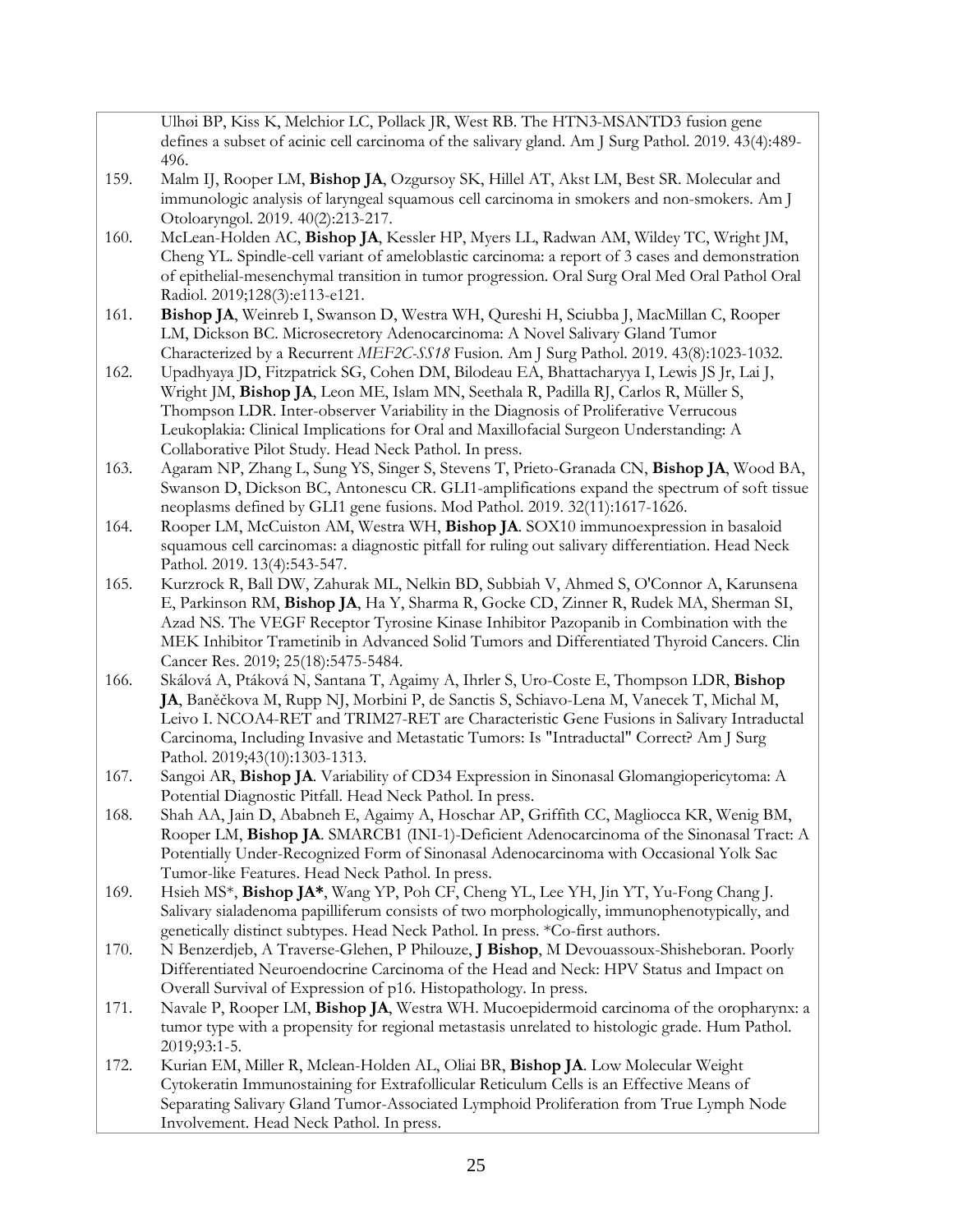| 173. | Bishop JA, Gagan J, Baumhoer D, McLean-Holden AL, Oliai BR, Couce M, Thompson LDR.           |
|------|----------------------------------------------------------------------------------------------|
|      | Sclerosing Polycystic "Adenosis" of Salivary Glands: A Neoplasm Characterized by PI3K        |
|      | Pathway Alterations More Correctly Named Sclerosing Polycystic Adenoma. Head Neck Pathol.    |
|      | In press.                                                                                    |
| 174. | Mehrad M, Stelow EB, Bishop JA, Wang X, Haynes W, Oliver D, Chernock RD, Lewis JS Jr.        |
|      | Transcriptionally Active HPV and Targetable EGFR Mutations in Sinonasal Inverted Papilloma:  |
|      | An Association Between Low-risk HPV, Condylomatous Morphology, and Cancer Risk? Am J         |
|      | Surg Pathol. In press.                                                                       |
| 175. | London NR Jr, Rooper LM, Bishop JA, Xu H, Ishii M, Taube JM, Izumchenko E, Gaykalova         |
|      | DA, Gallia GL. Expression of programmed cell death-ligand 1 and associated lymphocyte        |
|      | infiltration in olfactory neuroblastoma. World Neurosurg. In press.                          |
| 176. | Rekhtman N, Montecalvo J, Chang JC, Alex D, Ptashkin RN, Ai N, Sauter JL, Kezlarian B,       |
|      | Jungbluth A, Desmeules P, Beras A, Bishop JA, Plodkowski AJ, Gounder MM, Schoenfeld AJ,      |
|      | Namakydoust A, Li BT, Rudin CM, Riely GJ, Jones DR, Ladanyi M, Travis WD. SMARCA4-           |
|      | Deficient Thoracic Sarcomatoid Tumors Represent Primarily Smoking-Related Undifferentiated   |
|      | Carcinomas Rather Than Primary Thoracic Sarcomas. J Thorac Oncol. In press.                  |
| 177. | Bishop JA, Gagan J, Krane J, Jo V. Low-grade Apocrine Intraductal Carcinoma: Expanding the   |
|      | Morphologic and Molecular Spectrum of an Enigmatic Salivary Gland Tumor. Head Neck           |
|      | Pathol. In press.                                                                            |
| 178. | Rooper LM, Bynum JP, Miller KP, Lin MT, Gagan J, Thompson LDR, Bishop JA. Recurrent          |
|      | DICER1 Hotspot Mutations in Malignant Thyroid Gland Teratomas: Molecular Characterization    |
|      | and Proposal for a Separate Classification. Am J Surg Pathol. In press.                      |
| 179. | Xu B, Barbieri AL, Bishop JA, Chiosea SI, Dogan S, Di Palma S, Faquin WC, Ghossein R,        |
|      | Hyrcza M, Jo VY, Lewis JS Jr, Lozada JR, Michal M, Pareja FG, Perez-Ordonez B, Prasad ML,    |
|      | Purgina B, Reis-Filho JS, Scognamiglio T, Sebastiao APM, Seethala RR, Skálová A, Smith SM,   |
|      | Tekkeşin MS, Thompson LDR, Wasseman JK, Wenig BM, Weinreb I, Katabi N. Histologic            |
|      | Classification and Molecular Signature of Polymorphous Adenocarcinoma (PAC) and Cribriform   |
|      | Adenocarcinoma of Salivary Gland (CASG): An International Interobserver Study. Am J Surg     |
|      | Pathol. In press.                                                                            |
| 180. | Xu B, Chang K, Folpe AL, Kao YC, Wey SL, Huang HY, Gill AJ, Rooper L, Bishop JA,             |
|      | Dickson BC, Lee JC, Antonescu CR. Head and Neck Mesenchymal Neoplasms With GLI1 Gene         |
|      | Alterations: A Pathologic Entity With Distinct Histologic Features and Potential for Distant |
|      | Metastasis. Am J Surg Pathol. In press.                                                      |
| 181. | Agaimy A, Jain D, Uddin N, Rooper LM, Bishop JA. SMARCA4-deficient Sinonasal Carcinoma:      |
|      | A Series of 10 Cases Expanding the Genetic Spectrum of SWI/SNF-driven Sinonasal              |

Reviews, Chapters, Monographs, and Editorials

Malignancies. Am J Surg Pathol. In press.

| Reviews |                                                                                                        |
|---------|--------------------------------------------------------------------------------------------------------|
| 1.      | Bishop JA, Ali SZ. Hyalinizing trabecular adenoma of the thyroid gland. Diagn. Cytopathol. 2011.       |
|         | 39(4):306-310.                                                                                         |
| 2.      | Bishop JA. Soft tissue pseudosarcomas. Surg Pathol Clin. 2011. 4(3): 699-720.                          |
| 3.      | Bishop JA, Sciubba J, Westra WH. Squamous cell carcinoma of the oral cavity and oropharynx. Surg.      |
|         | Pathol. Clin. 2011. 4(4): 1127-1152.                                                                   |
| 4.      | Bishop JA. Unmasking MASC: Bringing to light the unique morphologic, immunohistochemical, and          |
|         | genetic features of the newly recognized mammary analogue secretory carcinoma of salivary glands. Head |
|         | Neck Pathol. 2013. 7(1):35-9.                                                                          |
| 5.      | Bishop JA, Sciubba J, Taube J. Leukoplakia and Erythroplakia - Premalignant Squamous Lesions of the    |
|         | Oral Cavity. Medscape Reference. Updated January 13, 2014. Available at:                               |
|         | http://emedicine.medscape.com/article/1840467-overview.                                                |
| 6.      | Bishop JA. Non-squamous variants of human papillomavirus-related head and neck carcinoma. Diagn        |
|         | Histopathol. 2014. 20(8):301-307.                                                                      |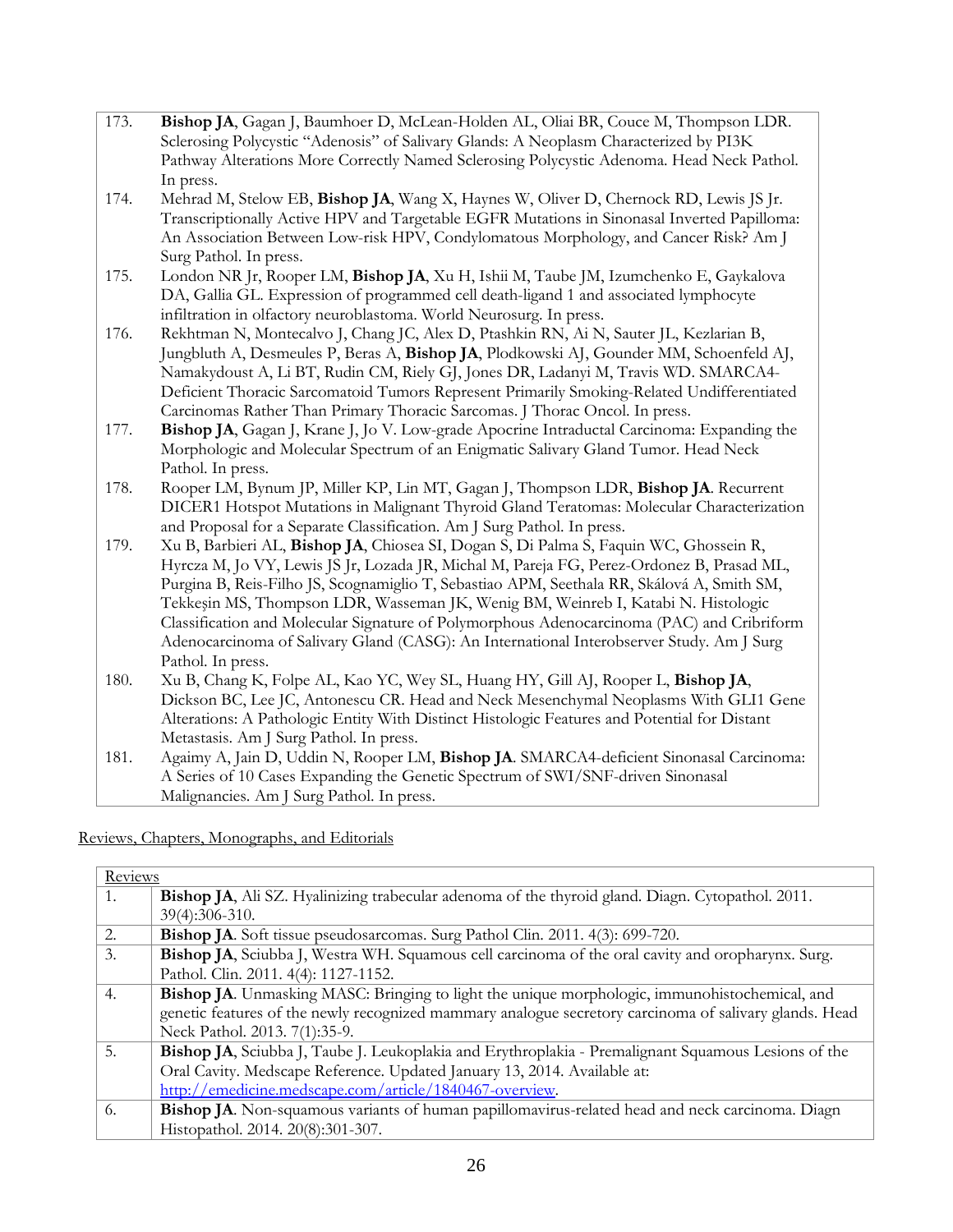| 7.  | Bishop JA. Mammary analogue secretory carcinoma of salivary glands: review of a new entity with an                                                                                                |
|-----|---------------------------------------------------------------------------------------------------------------------------------------------------------------------------------------------------|
|     | emphasis on differential diagnosis. Pathol. Case Rev. 2015. 20(1):7-12.                                                                                                                           |
| 8.  | Bishop JA. Histopathology of human papillomavirus-related oropharyngeal carcinoma: a review of classic                                                                                            |
|     | and variant forms. Diagn. Histopathol. 2015. 21(2):70-76.                                                                                                                                         |
| 9.  | Bishop JA, Lewis JS, Jr., Rocco JW, Faquin WC. HPV-related squamous cell carcinoma of the head and                                                                                                |
|     | neck: an update on testing in routine pathology practice. Semin Diagn Pathol. 2015. 32(5):344-51.                                                                                                 |
| 10. | Bishop JA, Thompson LDR, Cardesa A, Barnes L, Lewis JS Jr., Triantafyllou A, Hellquist H, Stenman G,                                                                                              |
|     | Hunt JL, Williams MD, Slootweg PJ, Devaney KO, Gnepp DR, Wenig BM, Rinaldo A, Ferlito A.                                                                                                          |
|     | Rhabdomyoblastic differentiation in head and neck malignancies other than rhabdomyosarcoma. Head                                                                                                  |
|     | Neck Pathol. 2015. 9(4):507-18.                                                                                                                                                                   |
| 11. | Ferlito A, Rinaldo A, Bishop JA, Hunt JL, Vander Poorten V, Williams MD, Triantafyllou A, Devaney                                                                                                 |
|     | KO, Gnepp DR, Kusafuka K, Halmos GB, Westra WH, Takes RP, Thompson LDR. Paraneoplastic                                                                                                            |
|     | Syndromes in Patients with Laryngeal Neuroendocrine Carcinomas: Clinical Manifestations and                                                                                                       |
|     | Prognostic Significance. Eur. Arch. Otorhinolaryngol. 2016. 273(3):533-6.                                                                                                                         |
| 12. | Bell D, Hanna EY, Weber RS, DeMonte F, Triantafyllou A, Lewis JS, Cardesa A, Slootweg PJ, Stenman<br>G, Gnepp DR, Devaney KO, Rodrigo JP, Rinaldo A, Wenig BM, Westra WH, Bishop JA, Hellquist H, |
|     | Hunt JL, Kusafuka K, Perez-Ordoñez B, Williams MD, Takes RP, Ferlito A. Neuroendocrine neoplasms                                                                                                  |
|     |                                                                                                                                                                                                   |
| 13. | of the sinonasal region. Head Neck. 2016. 38(S1):E2374-E2385.<br>Lopez F, Rodrigo JP, Silver CE, Haigentz M Jr, Bishop JA, Strojan P, Hartl DM, Bradley PJ, Mendenhall                            |
|     | WM, Suárez C, Takes RP, Hamoir M, Robbins KT, Shaha AR, Werner JA, Rinaldo A, Ferlito A. Cervical                                                                                                 |
|     | lymph node metastasis from remote primary tumor sites. Head Neck. 2016 Apr;38 Suppl 1:E2374-85.                                                                                                   |
| 14. | Vander Poorten V, Triantafyllou A, Thompson LDR, Bishop J, Hauben E, Hunt J, Skalova A, Stenman                                                                                                   |
|     | G, Takes RP, Gnepp DR, Hellquist H, Wenig B, Bell D, Rinaldo A, Ferlito A. Salivary acinic cell                                                                                                   |
|     | carcinoma: reappraisal and update. Eur Arch Otorhinolaryngol. 2015. In press.                                                                                                                     |
| 15. | Bishop JA. Recently described neoplasms of the sinonasal tract. Semin Diagn Pathol. 2016. 33(2):62-71.                                                                                            |
| 16. | Bishop JA. Newly described tumor entities in sinonasal tract pathology. Head Neck Pathol. 2016.                                                                                                   |
|     | $10(1):23-31.$                                                                                                                                                                                    |
| 17. | Suárez C, Barnes L, Silver CE, Rodrigo JP, Shah JP, Triantafyllou A, Rinaldo A, Cardesa A, Pitman KT,                                                                                             |
|     | Kowalski LP, Robbins KT, Hellquist H, Medina JE, de Bree R, Takes RP, Coca-Pelaz A, Bradley PJ,                                                                                                   |
|     | Gnepp DR, Teymoortash A, Strojan P, Mendenhall WM, Eloy JA, Bishop JA, Devaney KO, Thompson                                                                                                       |
|     | LD, Hamoir M, Slootweg PJ, Vander Poorten V, Williams MD, Wenig BM, Skálová A, Ferlito A. Cervical                                                                                                |
|     | lymph node metastasis in adenoid cystic carcinoma of oral cavity and oropharynx: A collective                                                                                                     |
|     | international review. Auris Nasus Larynx. 2016. 43:477-484.                                                                                                                                       |
| 18. | Hellquist H, Skálová A, Barnes L, Cardesa A, Thompson LD, Triantafyllou A, Williams MD, Devaney                                                                                                   |
|     | KO, Gnepp DR, Bishop JA, Wenig BM, Suárez C, Rodrigo JP, Coca-Pelaz A, Strojan P, Shah JP, Hamoir                                                                                                 |
|     | M, Bradley PJ, Silver CE, Slootweg PJ, Vander Poorten V, Teymoortash A, Medina JE, Robbins KT,                                                                                                    |
|     | Pitman KT, Kowalski LP, de Bree R, Mendenhall WM, Eloy JA, Takes RP, Rinaldo A, Ferlito A. Cervical                                                                                               |
|     | Lymph Node Metastasis in High-Grade Transformation of Head and Neck Adenoid Cystic Carcinoma: A                                                                                                   |
|     | Collective International Review. Adv Ther. 2016. 33(3):357-68.                                                                                                                                    |
| 19. | Coca-Pelaz A, Barnes L, Rinaldo A, Cardesa A, Shah JP, Rodrigo JP, Suárez C, Eloy JA, Bishop JA,                                                                                                  |
|     | Devaney KO, Thompson LD, Wenig BM, Strojan P, Hamoir M, Bradley PJ, Gnepp DR, Silver CE,                                                                                                          |
|     | Slootweg PJ, Triantafyllou A, Vander Poorten V, Williams MD, Skálová A, Hellquist H, Teymoortash A,                                                                                               |
|     | Medina JE, Robbins KT, Pitman KT, Kowalski LP, de Bree R, Mendenhall WM, Takes RP, Ferlito A.                                                                                                     |
|     | Cervical Lymph Node Metastasis in Adenoid Cystic Carcinoma of the Larynx: A Collective International                                                                                              |
|     | Review. Adv Ther. 2016; 33(4):553-79.                                                                                                                                                             |
| 20. | Voltaggio L, Cimino-Mathews A, Bishop JA, Argani P, Cuda JD, Epstein JI, Hruban RH, Netto GJ,                                                                                                     |
|     | Stoler MH, Taube JM, Vang R, Westra WH, Montgomery EA. Current concepts in the diagnosis and                                                                                                      |
|     | pathobiology of intraepithelial neoplasia: A review by organ system. CA Cancer J Clin. 2016;66(5):408-36.                                                                                         |
| 21. | Bishop JA, Devaney KO, Barnes L, Slootweg PJ, Cardesa A, Gnepp DR, Williams MD, Triantafyllou A,                                                                                                  |
|     | de Bree R, Robbins KT, Coca-Pelaz A, Vander Poorten V, Suarez C, Shah JP, Bradley PJ, Kowalski LP,                                                                                                |
|     | Silver CE, Rodrigo JP, Pitman KT, Teymoortash A, ELow JA, Takes RP, Hamoir M, Medina JE,                                                                                                          |
|     | Mendenhall WM, Strojan P, Hellquist H, Skalova A, Rinaldo A, Ferlito A. Cervical lymph node metastasis                                                                                            |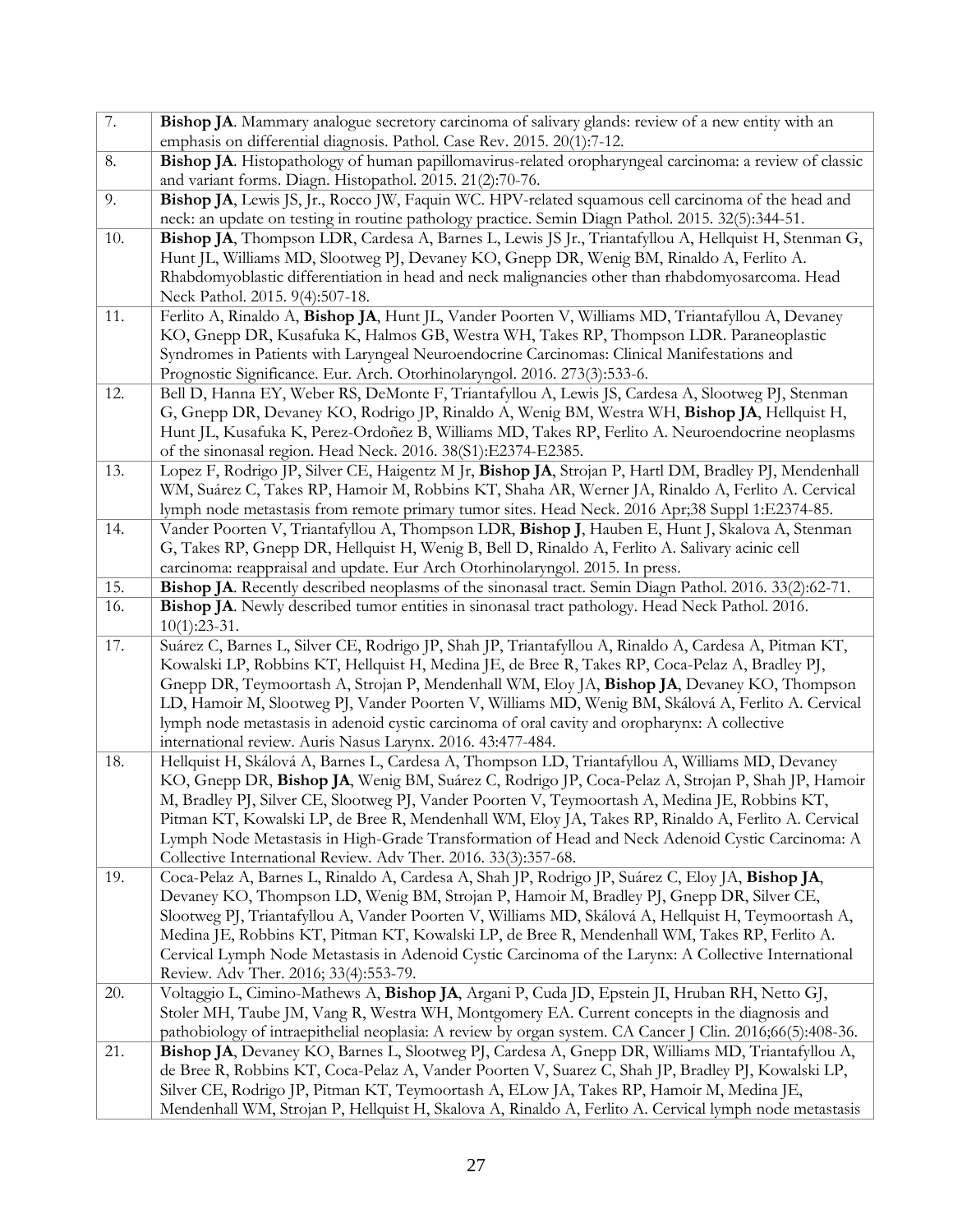|     | in adenoid cystic carcinoma of the sinonasal tract, nasopharynx, lacrimal glands, and external auditory<br>canal: A collective international review. J Laryngol Otol. 2016; 130:1093-1097. |
|-----|--------------------------------------------------------------------------------------------------------------------------------------------------------------------------------------------|
| 22. | Bishop JA. Problematic differential diagnoses in paranasal sinus tumor histopathology. Curr                                                                                                |
|     | Otorhinolaryngol Rep. 2016. 4(4):229-238.                                                                                                                                                  |
| 23. | Rooper LM, Bishop JA. Sinonasal Small Round Blue Cell Tumors: An Immunohistochemical Approach.                                                                                             |
|     | Surg Pathol Clin. 2017;10(1):103-123.                                                                                                                                                      |
| 24. | Stelow EB, Bishop JA. Update from the 4th Edition of the World Health Organization Classification of                                                                                       |
|     | Head and Neck Tumours: Tumors of the Nasal Cavity, Paranasal Sinuses and Skull Base. Head Neck                                                                                             |
|     | Pathol. 2017;11(1):3-15.                                                                                                                                                                   |
| 25. | Stevens TM, Bishop JA. HPV-related carcinomas of the head and neck: morphologic features, variants,                                                                                        |
|     | and practical considerations for the surgical pathologist. Virchows Archiv. 2017. In press.                                                                                                |
| 26. | Skálová A, Gnepp DR, Lewis JS Jr, Hunt JL, Bishop JA, Hellquist H, Rinaldo A, Vander Poorten V,                                                                                            |
|     | Ferlito A. Newly Described Entities in Salivary Gland Pathology. Am J Surg Pathol. 2017. 41(8):e33-e47.                                                                                    |
| 27. | Skálová A, Stenman G, Simpson RHW, Hellquist H, Slouka D, Svoboda T, Bishop JA, Hunt JL, Nibu                                                                                              |
|     | KI, Rinaldo A, Vander Poorten V, Devaney KO, Steiner P, Ferlito A. The role of molecular testing in the                                                                                    |
|     | differential diagnosis of salivary gland carcinomas. Am J Surg Pathol. 2018. 42(2):e11-e27.                                                                                                |
| 28. | Vander Poorten V, Triantafyllou A, Skálová A, Stenman G, Bishop JA, Hauben E, Hunt JL, Hellquist H,                                                                                        |
|     | Feys S, De Bree R, Mäkitie AA, Quer M, Strojan P, Guntinas-Lichius O, Rinaldo A, Ferlito A.                                                                                                |
|     | Polymorphous adenocarcinoma of the salivary glands: reappraisal and update. Eur Arch Otorhinolaryngol.                                                                                     |
|     | 2018. 275(7):1681-1695.                                                                                                                                                                    |
| 29. | Schwartz M, Bishop JA. New Evidence-Based Guideline for HPV Testing in Head and Neck Cancers. J                                                                                            |
|     | Am Soc Cytopathol. In press.                                                                                                                                                               |
| 30. | Andreasen S, Bishop JA, Hellquist H, Hunt J, Kiss K, Rinaldo A, Skálová A, Willems SM, Williams M,                                                                                         |
|     | Ferlito A. Biphenotypic sinonasal sarcoma: demographics, clinicopathological characteristics, molecular                                                                                    |
|     | features, and prognosis of a recently described entity. Virchows Arch. 2018, 2018; 473(5): 615-626.                                                                                        |
| 31. | Madrigal E, Bishop JA, Faquin WC. Head and Neck Cytopathology: Human Papillomavirus-Positive                                                                                               |
|     | Carcinomas, Including Diagnostic Updates, Testing Modalities, and Recommendations. Surg Pathol Clin.                                                                                       |
| 32. | 2018;11(3):501-514.<br>Bishop JA, Westra WH. Human papillomavirus-related multiphenotypic sinonasal carcinoma: An                                                                          |
|     | emerging tumor type with a unique microscopic appearance and a paradoxical clinical behaviour. Oral                                                                                        |
|     | Oncol. 2018;87:17-20.                                                                                                                                                                      |
| 33. | Hunt JL, Barnes L, Triantafyllou A, Gnepp DR, Devaney KO, Stenman G, Halmos GB, Bishop JA,                                                                                                 |
|     | Skálová A, Willems SM, Hellquist H, Rinaldo A, Ferlito A. Well-differentiated Neuroendocrine                                                                                               |
|     | Carcinoma of the Larynx: Confusion of Terminology and Uncertainty of Early Studies. Adv Anat Pathol.                                                                                       |
|     | 2019;26(4):246-250.                                                                                                                                                                        |
| 34. | Strosberg C, Ferlito A, Triantafyllou A, Gnepp DR, Bishop JA, Hellquist H, Strojan P, Willems SM,                                                                                          |
|     | Stenman G, Rinaldo A, Hernandez-Prera JC. Update on Neuroendocrine Carcinomas of the Larynx. Am J                                                                                          |
| 35. | Clin Pathol. In press.<br>Thompson LDR, Lewis JS Jr, Skálová A, Bishop JA. Don't stop the champions of research now: a brief                                                               |
|     | history of head and neck pathology developments. Hum Pathol. In press.                                                                                                                     |
| 36. | Agaimy A, Franchi A, Lund VJ, Skálová A, Bishop JA, Triantafyllou A, Andreasen S, Gnepp DR,                                                                                                |
|     | Hellquist H, Thompson LDR, Rinaldo A, Ferlito A. Sinonasal Undifferentiated Carcinoma (SNUC): From                                                                                         |
|     | an Entity to Morphologic Pattern and Back Again-A Historical Perspective. Adv Anat Pathol. In press.                                                                                       |
|     | <b>Book Chapters</b>                                                                                                                                                                       |
| 1.  | Bishop JA, Merz WG. "Yeast." in Diagnostic Microbiology of the Immunocompromised Host. RT Hayden, KC                                                                                       |
|     | Carroll, YW Tang, D Wolk, Eds. ASM Press, Washington, D.C. 2008.                                                                                                                           |
| 2.  | Bishop JA, Ali SZ. "Pediatric Atypical Teratoid/Rhabdoid Tumor: Differential Diagnosis" in Pediatric                                                                                       |
|     | Cancer, Volume 2: Teratoid/Rhabdoid, Brain Tumors, and Glioma. M. A. Hayat, Ed. Springer. 2012.                                                                                            |
| 3.  | Westra WH, Bishop JA. "The diagnosis of HPV-related head and neck squamous carcinoma:                                                                                                      |
|     | Recognition of its microscopic appearance and the use of ancillary detection assays." In <i>Human</i>                                                                                      |
|     | Papillomavirus in Head and Neck Cancer. G. D'Souza and C. Fakhry, Eds. Byword Books. 2014.                                                                                                 |
| 4.  | Bishop JA. "A patient in whom one pathologist says she has cancer, and another says that the lesion is                                                                                     |
|     | benign." In Thyroid Cancer: A Clinical Casebook. D. Cooper and C. Durante, Eds. Springer. 2015.                                                                                            |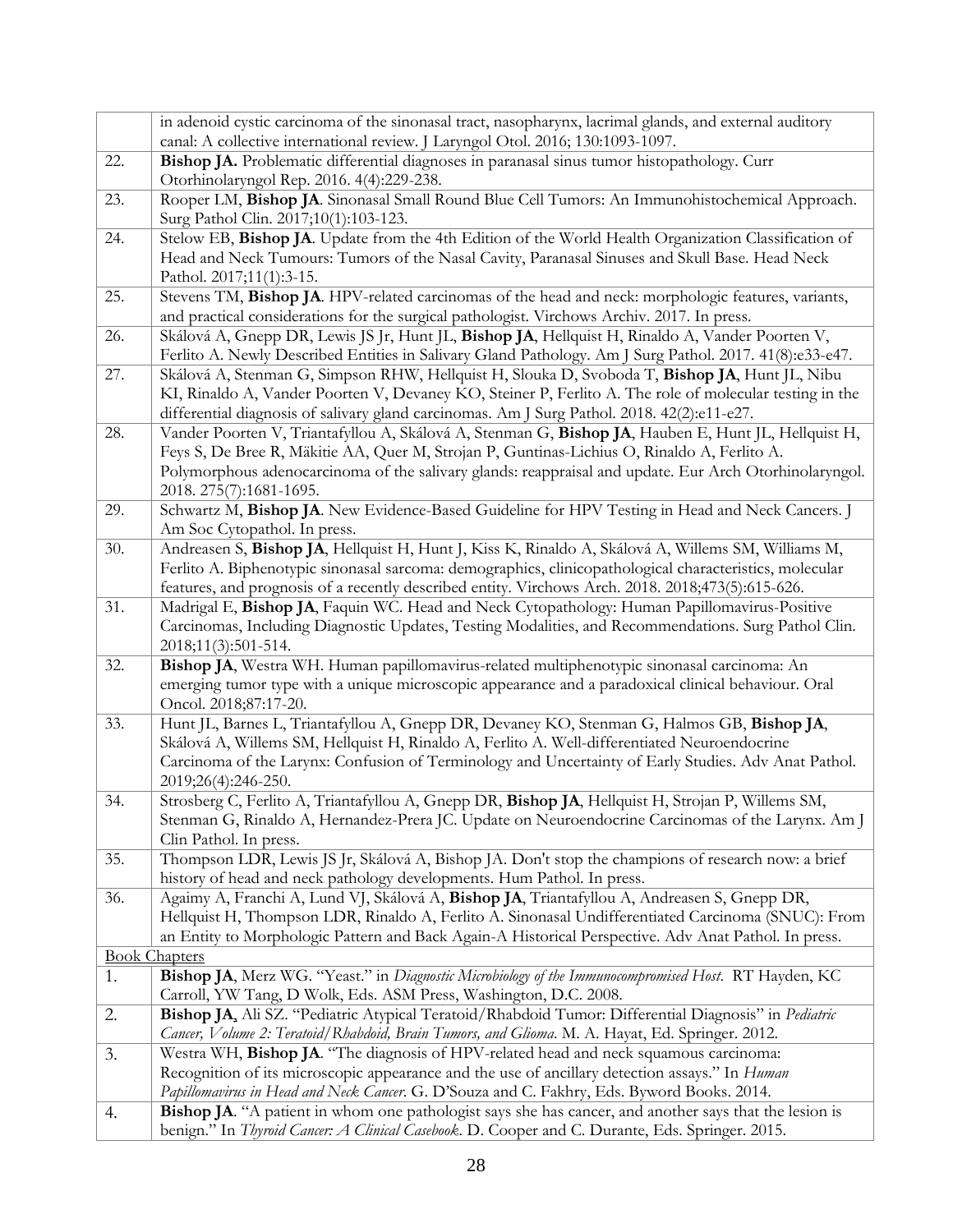| 5.  | Bishop JA, Bell D, Westra WH. "Keratinizing squamous cell carcinoma." In WHO Classification of Head                |
|-----|--------------------------------------------------------------------------------------------------------------------|
|     | and Neck Tumours. A. El-Naggar, J.K.C. Chan, J. Grandis, T. Takata, P. Slootweg, Eds. IARC Press. 2017.            |
| 6.  | Bishop JA, Brandwein-Gensler M, Nicolai P, Steens S, Syrjänen S, Westra W. "Non-keratinizing                       |
|     | squamous cell carcinoma." In WHO Classification of Head and Neck Tumours. A. El-Naggar, J.K.C. Chan, J.            |
|     | Grandis, T. Takata, P. Slootweg, Eds. IARC Press. 2017.                                                            |
| 7.  | Bishop JA, Lewis JS. "Spindle cell (sarcomatoid) squamous cell carcinoma." In WHO Classification of Head           |
|     | and Neck Tumours. A. El-Naggar, J.K.C. Chan, J. Grandis, T. Takata, P. Slootweg, Eds. IARC Press. 2017.            |
| 8.  | Bishop JA, P Gaulard, M Gillison. "Lymphoepithelial carcinoma." In WHO Classification of Head and Neck             |
|     | Tumours. A. El-Naggar, J.K.C. Chan, J. Grandis, T. Takata, P. Slootweg, Eds. IARC Press. 2017.                     |
| 9.  | Lewis JS, Bishop JA, Gillison M, Westra WH, Yarbrough W. "Sinonasal undifferentiated carcinoma." In                |
|     | WHO Classification of Head and Neck Tumours. A. El-Naggar, J.K.C. Chan, J. Grandis, T. Takata, P.                  |
|     | Slootweg, Eds. IARC Press. 2017.                                                                                   |
| 10. | French C, Bishop JA, Lewis JS, Muller S, Westra WH. "NUT carcinoma." In WHO Classification of Head                 |
|     | and Neck Tumours. A. El-Naggar, J.K.C. Chan, J. Grandis, T. Takata, P. Slootweg, Eds. IARC Press. 2017.            |
| 11. | Thompson LDR, Bell D, Bishop JA. "Neuroendocrine carcinoma." In WHO Classification of Head and                     |
|     | Neck Tumours. A. El-Naggar, J.K.C. Chan, J. Grandis, T. Takata, P. Slootweg, Eds. IARC Press. 2017.                |
| 12. | Bishop JA, Cardesa A, Helliwell T, Hille J, Nadal A. "Spindle cell squamous cell carcinoma" In WHO                 |
|     | Classification of Head and Neck Tumours. A. El-Naggar, J.K.C. Chan, J. Grandis, T. Takata, P. Slootweg, Eds.       |
|     | IARC Press. 2017.                                                                                                  |
| 13. | Bishop JA, Gaulard P, Gillison M. "Lymphoepithelial carcinoma." In WHO Classification of Head and Neck             |
|     | Tumours. A. El-Naggar, J.K.C. Chan, J. Grandis, T. Takata, P. Slootweg, Eds. IARC Press. 2017.                     |
| 14. | Perez-Ordonez B, Bishop JA, Gnepp DR, Hunt JL, Thompson LDR. "Well-differentiated                                  |
|     | neuroendocrine carcinoma." In WHO Classification of Head and Neck Tumours. A. El-Naggar, J.K.C. Chan, J.           |
|     | Grandis, T. Takata, P. Slootweg, Eds. IARC Press. 2017.                                                            |
| 15. | Perez-Ordonez B, Bishop JA, Gnepp DR, Hunt JL, Thompson LDR. "Moderately differentiated                            |
|     | neuroendocrine carcinoma." In WHO Classification of Head and Neck Tumours. A. El-Naggar, J.K.C. Chan, J.           |
|     | Grandis, T. Takata, P. Slootweg, Eds. IARC Press. 2017.                                                            |
| 16. | Perez-Ordonez B, Bishop JA, Gnepp DR, Hunt JL, Thompson LDR. "Poorly differentiated                                |
|     | neuroendocrine carcinoma." In WHO Classification of Head and Neck Tumours. A. El-Naggar, J.K.C. Chan, J.           |
|     | Grandis, T. Takata, P. Slootweg, Eds. IARC Press. 2017.                                                            |
| 17. | Bishop JA, Gnepp DR, Ro JY. "Ectomesenchymal chondromyxoid tumor." Perez-Ordonez B, Bishop                         |
|     | JA, Gnepp DR, Hunt JL, Thompson LDR. "Well-differentiated neuroendocrine carcinoma." In WHO                        |
|     | Classification of Head and Neck Tumours. A. El-Naggar, J.K.C. Chan, J. Grandis, T. Takata, P. Slootweg, Eds.       |
|     | IARC Press. 2017.                                                                                                  |
| 18. | Skalova A, Bell D, Bishop JA, Inagaki H, Seethala RR, Vielh P. "Secretory carcinoma." In WHO                       |
|     | Classification of Head and Neck Tumours. A. El-Naggar, J.K.C. Chan, J. Grandis, T. Takata, P. Slootweg, Eds.       |
|     | IARC Press. 2017.                                                                                                  |
| 19. | Fonseca I, Bell D, Bishop JA, Gnepp DR. "Myoepithelioma." In WHO Classification of Head and Neck                   |
|     | Tumours. A. El-Naggar, J.K.C. Chan, J. Grandis, T. Takata, P. Slootweg, Eds. IARC Press. 2017.                     |
| 20. | Staerkel GA, Bishop JA, Shidham VB, Zarka MA. Undifferentiated (anaplastic) carcinoma and squamous                 |
|     | cell carcinoma of the thyroid." In The Bethesda System for Reporting Thyroid Cytopathology. SZ Ali, E              |
|     | Cibas, Eds. Springer, 2018.                                                                                        |
| 21. | McCuiston A, Bishop JA. "Non-neoplastic lesions of the nasal cavity, paranasal sinuses, and                        |
|     | nasopharynx." In Foundations in Diagnostic Pathology: Head and Neck Pathology, 3rd Edition.                        |
|     | Thompson LDR and JA Bishop, eds. Elsevier, 2018.                                                                   |
| 22. | Bishop JA, Thompson LDR. "Malignant neoplasms of the nasal cavity, paranasal sinuses, and                          |
|     | nasopharynx." In Foundations in Diagnostic Pathology: Head and Neck Pathology, 3 <sup>rd</sup> Edition.            |
|     | Thompson LDR and JA Bishop, eds. Elsevier, 2018.                                                                   |
| 23. | Bishop JA. "Benign neoplasms of the larynx, hypopharynx, and trachea." In Foundations in Diagnostic                |
|     | Pathology: Head and Neck Pathology, 3rd Edition. Thompson LDR and JA Bishop, eds. Elsevier, 2018.                  |
| 24. | Rekhtman N, Baine MK, Zou Y, Bishop JA. "Immunostains: Introduction." In Quick Reference                           |
|     | Handbook for Surgical Pathologists, 2 <sup>nd</sup> Edition. Rekhtman N, Baine MK, Bishop JA, eds. Springer, 2019. |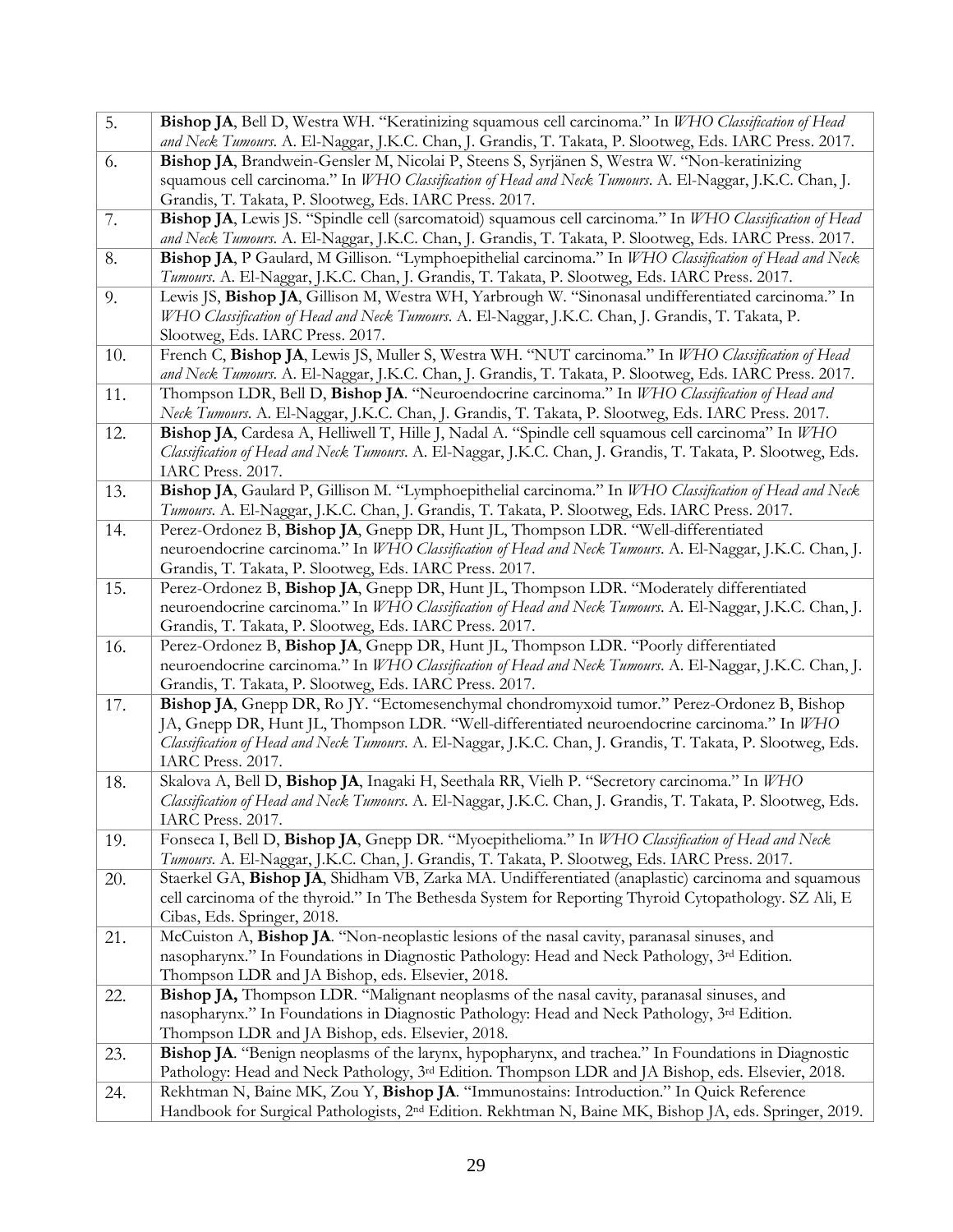| 25.        | Baine MK, Zou Y, Chang JC, Bale TA, Burkhart AL, Bishop JA, Rekhtman N. "Immunostains: Solid                       |
|------------|--------------------------------------------------------------------------------------------------------------------|
|            | Tumors." In Quick Reference Handbook for Surgical Pathologists, 2 <sup>nd</sup> Edition. Rekhtman N, Baine MK,     |
|            | Bishop JA, eds. Springer, 2019.                                                                                    |
| 26.        | Baine MK, Wu X, Ho C, Bishop JA, Rekhtman N. "Predictive Markers." In Quick Reference Handbook                     |
|            | for Surgical Pathologists, 2 <sup>nd</sup> Edition. Rekhtman N, Baine MK, Bishop JA, eds. Springer, 2019.          |
| 27.        | Baine MK, Bishop JA, Rekhtman N. "Immunostains: Antibody Index - Solid Tumors." In Quick                           |
|            | Reference Handbook for Surgical Pathologists, 2 <sup>nd</sup> Edition. Rekhtman N, Baine MK, Bishop JA, eds.       |
|            | Springer, 2019.                                                                                                    |
| 28.        | Rekhtman N, Baine MK, Bishop JA. "Special Stains." In Quick Reference Handbook for Surgical                        |
|            | Pathologists, 2 <sup>nd</sup> Edition. Rekhtman N, Baine MK, Bishop JA, eds. Springer, 2019.                       |
| 29.        | Baine MK, Bishop JA, Weedman Molavi D, Zou Y, Bale TA, Rekhtman N. "Grading (and Classification)                   |
|            | Systems Quick Reference: Solid Tumors." In Quick Reference Handbook for Surgical Pathologists, 2nd                 |
|            | Edition. Rekhtman N, Baine MK, Bishop JA, eds. Springer, 2019.                                                     |
| 30.        | Chang JC, Bishop JA, Bale TA, Gupta S, Rekhtman N. "Tumor Genetics and Cytogenetics: Solid                         |
|            | Tumors." In Quick Reference Handbook for Surgical Pathologists, 2 <sup>nd</sup> Edition. Rekhtman N, Baine MK,     |
|            | Bishop JA, eds. Springer, 2019.                                                                                    |
| 31.        | Baine MK, Bishop JA, Rekhtman N. "Tumor Syndromes." In Quick Reference Handbook for Surgical                       |
|            | Pathologists, 2 <sup>nd</sup> Edition. Rekhtman N, Baine MK, Bishop JA, eds. Springer, 2019.                       |
| 32.        | Rekhtman N, Baine MK, Bishop JA. "Quick Clinical References for Pathologists." In Quick Reference                  |
|            | Handbook for Surgical Pathologists, 2 <sup>nd</sup> Edition. Rekhtman N, Baine MK, Bishop JA, eds. Springer, 2019. |
| 33.        | Rekhtman N, Zou Y, Baine MK, Bishop JA. "Potpourri of Quick Morphologic References." In Quick                      |
|            | Reference Handbook for Surgical Pathologists, 2 <sup>nd</sup> Edition. Rekhtman N, Baine MK, Bishop JA, eds.       |
|            | Springer, 2019.                                                                                                    |
| 34.        | Baine MK, Bishop JA, Rekhtman N. "Quick Size References." In Quick Reference Handbook for                          |
|            | Surgical Pathologists, 2 <sup>nd</sup> Edition. Rekhtman N, Baine MK, Bishop JA, eds. Springer, 2019.              |
| Editorials |                                                                                                                    |
| 1.         | Bishop JA. Capturing human papillomavirus status: utilizing liquid-phase HPV assays on FNAs of                     |
|            | metastatic head and neck cancers. J. Am. Soc. Cytopathol. 2014. 3(4):171-172.                                      |
| 2.         | Ferlito A, Coca-Pelaz A, Rodrigo JP, Triantafyllou A, Devaney KO, Hunt JL, Perez-Ordonez B, Slootweg               |
|            | PJ, Bell D, Bishop JA, Rinaldo A. New tumor phenotypes reported in the larynx in the last decades: a               |
|            | critique. Am. J. Otolaryngol. Head Neck Med. Surg. 2015. 36(3):494-7.                                              |
| 3.         | Bishop JA. Updates on Sinonasal Pathology: Introduction. Semin Diagn Pathol. 2016. 33(2):61-62.                    |
| 4.         | Bishop JA, Ha PK. Human papillomavirus detection in a "Digital" age. Cancer. 2016. 122(10):1502-4.                 |
| 5.         | Pusztaszeri M, Rossi ED, Auger M, Baloch Z, Bishop J, Bongiovanni M, Chandra A, Cochand-Priollet B,                |
|            | Fadda G, Hirokawa M, Hong S, Kakudo K, Krane JF, Nayar R, Parangi S, Schmitt F, Faquin WC. The                     |
|            | Bethesda System for Reporting Thyroid Cytopathology: Proposed Modifications and Updates for the                    |
|            | Second Edition from an International Panel. Acta Cytol. 2016;60(5):399-405.                                        |

### Books/Textbooks

| 1. | Rekhtman N, Bishop JA. Quick Reference Handbook for Surgical Pathologists. Springer, 2011.                    |
|----|---------------------------------------------------------------------------------------------------------------|
| 2. | Tatsas A, Ali SZ, Bishop JA, Tsai S, Sheth S, Parwani AV. Atlas of Radiologic-Cytopathologic                  |
|    | Correlations. Demos, 2012.                                                                                    |
| 3. | Westra WH, Bishop JA. Differential Diagnoses in Surgical Pathology: Head and Neck. Wolters Kluwer,            |
|    | 2016.                                                                                                         |
| 4. | VandenBussche CJ, Ali SZ, Faquin WC, Maleki Z, Bishop JA. Atlas of Salivary Gland Cytopathology               |
|    | with Histopathologic Correlations. Demos, 2017.                                                               |
| 5. | Thompson LDR, Bishop JA. Foundations in Diagnostic Pathology: Head and Neck Pathology, 3 <sup>rd</sup>        |
|    | Edition. Elsevier, 2018.                                                                                      |
| 6. | Rekhtman N, Baine MK, Bishop JA. Quick Reference Handbook for Surgical Pathologists, 2 <sup>nd</sup> Edition. |
|    | Springer, 2019.                                                                                               |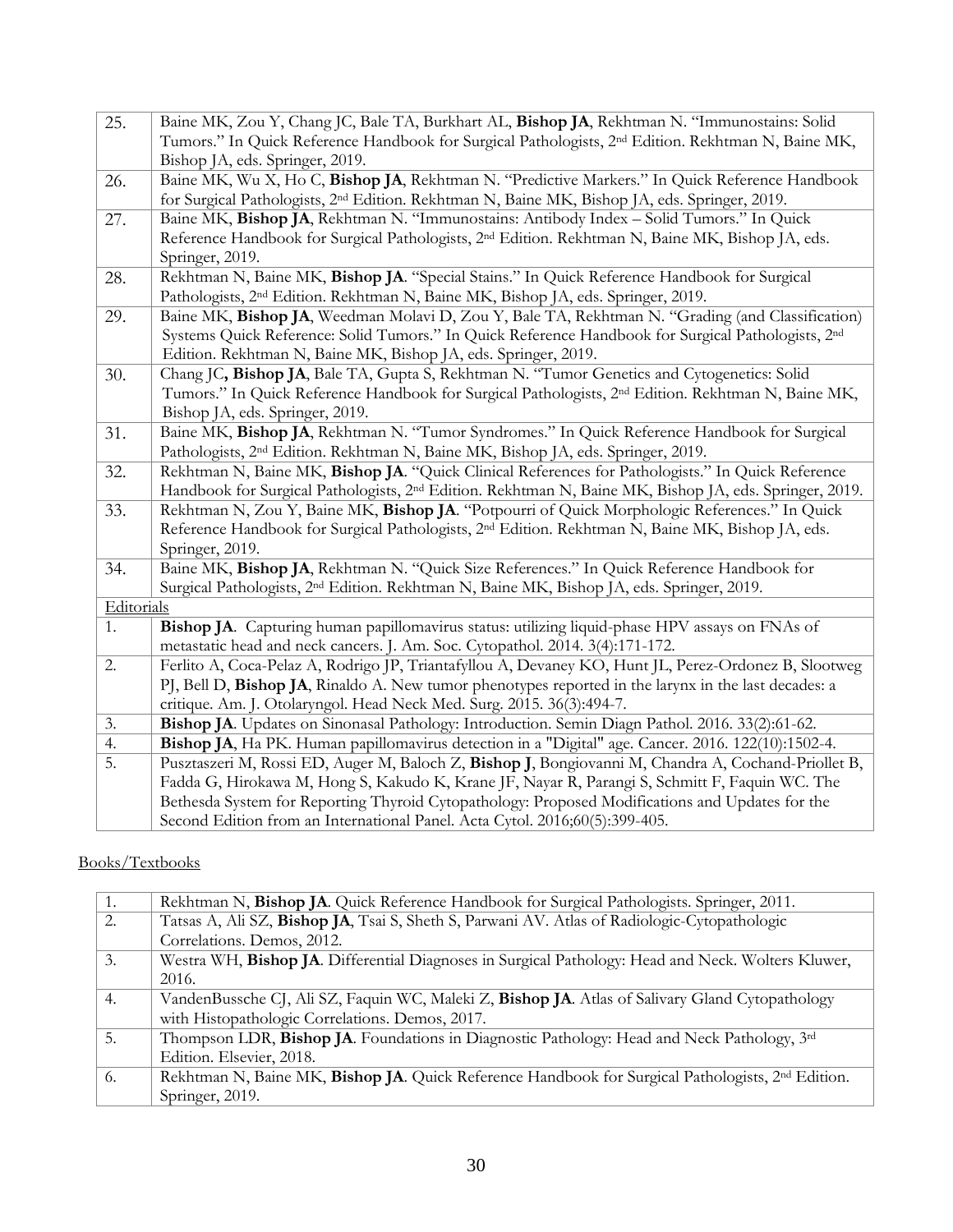#### Case Reports

| 1.  | Chang LW, Reller ME, Bishop JA, Talaat K, Nutman TB, Auwaerter PG. A 41-year-old woman from            |
|-----|--------------------------------------------------------------------------------------------------------|
|     | Cameroon with infertility. Clin. Infect. Dis. 2008. 47(1):109,141-143.                                 |
| 2.  | Bishop JA, Ali SZ. Primary tibial adamantinoma diagnosed by fine needle aspiration. Diagn. Cytopathol. |
|     | 2010. 38(3):198-201.                                                                                   |
| 3.  | Bishop JA, Westra WH. Plasmablastic lymphoma involving the parotid gland. Head Neck Pathol. 2010.      |
|     | $4(2):148-151.$                                                                                        |
| 4.  | Fraser SC, Bishop JA, Champaneri S, Tufano RP. Pathology quiz case 2: extramedullary plasmacytoma      |
|     | (EMP). Arch. Otolaryngol. Head Neck Surg. 2010. 136(6):635, 636-7.                                     |
| 5.  | Mundinger GS, Steinbacher DM, Bishop JA, Tufaro AP. Giant pilomatricoma involving the parotid: Case    |
|     | report and literature review. J. Craniomaxillofac. Surg. 2011.39(7):519-524.                           |
| 6.  | Xing JC, Bishop JA, Mathioudakis N, Agrawal N, Tufano RP. A large nonmetastatic anaplastic thyroid     |
|     | cancer with complete thyroidal confinement. Case Rep Med. 2011.2011:583978.                            |
| 7.  | Cimino-Mathews A, Lin BM, Chang SS, Boahene KD, Bishop JA. Small cell carcinoma ex pleomorphic         |
|     | adenoma. Head Neck Pathol. 2012. 6(4):502-6.                                                           |
| 8.  | Spolverato G, Fite J, Bishop J, Argani P, Pawlik TM. Liver metastasis as the initial presentation of   |
|     | adenoid cystic carcinoma. Dig Dis Sci. 2014.59(8):2004-6.                                              |
| 9.  | Khan M, Nizami S, Mirrakhimov AE, Maughan B, Bishop J, Sharfman W. Primary small cell                  |
|     | neuroendocrine carcinoma of the paranasal sinuses. Case Rep Med. 2014. 2014:874719                     |
| 10. | Salvatori R, Dackiw AP, Bishop J, Fishman EK. Bladder pheochromocytoma. Endocrine. 2015.               |
|     | 48(1):349-50.                                                                                          |
| 11. | Bynum J, Bishop JA, Ali SZ. Cerebrospinal fluid cytology of an endolymphatic sac tumor. Diagn.         |
|     | Cytopathol. 2015. 43(4):339-342.                                                                       |
| 12. | Young EE, Gandhi N, Stuhldreher P, Bishop JA, Wang MH. Profound Hematuria in a Toddler Yields an       |
|     | Unusual Diagnosis. Urol Case Rep. 2016. 19;6:39-41                                                     |
| 13. | Allison DB, Bishop JA, Ali SZ. Cytopathologic characteristics of SMARCB1 (INI-1) deficient sinonasal   |
|     | carcinoma: a potential diagnostic pitfall. Diagn. Cytopathol. 2016. 44(8):700-3.                       |
| 14. | Alexiev BA, Tumer Y, Bishop JA. Sinonasal adamantinoma-like Ewing sarcoma: a case report. Pathol Res   |
|     | Pract. 2017. 213(4):422-426.                                                                           |
| 15. | Lilo MT, Bishop JA, Ali SZ. Hobnail variant of papillary thyroid carcinoma: A case with an unusual     |
|     | presentation. Diagn Cytopathol. 45(8):754-756.                                                         |
| 16. | Shah AA, Lamarre ED, Bishop JA. Human papillomavirus-related multiphenotypic sinonasal carcinoma:      |
|     | a case report documenting the potential for very late tumor recurrence. Head Neck Pathol. 2018.        |
|     | 12(4):623-628.                                                                                         |
| 17. | Desai MA, Mehrad M, Ely KA, Bishop JA, Netterville J, Aulino JM, Lewis JS Jr. Secretory Carcinoma of   |
|     | the Thyroid Gland: Report of a Highly Aggressive Case Clinically Mimicking Undifferentiated Carcinoma  |
|     | and Review of the Literature. Head Neck Pathol. In press.                                              |
| 18. | Troshkina A, Bishop J, Myers LL. Submucosal Masses of the Right Upper Lip. JAMA Otolaryngol Head       |
|     | Neck Surg. In press.                                                                                   |

# Letters/Correspondence

| $\overline{1}$ | Bishop JA, Sharma R, Netto GJ, Illei PB. TTF-1 expression in a case of renal collecting duct carcinoma – |
|----------------|----------------------------------------------------------------------------------------------------------|
|                | reply. Hum. Pathol. 2012. 43(7):1154.                                                                    |
| 2              | Bishop JA. Book review: Atlas of Oral and Maxillofacial Histopathology. Am J Surg Pathol. 2013.          |
|                | 37(1):152.                                                                                               |
| 3              | Dettloff J, Seethala RR, Stevens TM, Brandwein-Gensler M, Centeno BA, Otto K, Bridge JA, Bishop JA,      |
|                | Leon ME. Regarding Bocklage et al. "Regarding Dettloff et al. Mammary Analog Secretory Carcinoma         |
|                | (MASC) Involving the Thyroid Gland: A Report of First 3 Cases". Head Neck Pathol. 2017. 11(2):266-       |
|                | 267.                                                                                                     |